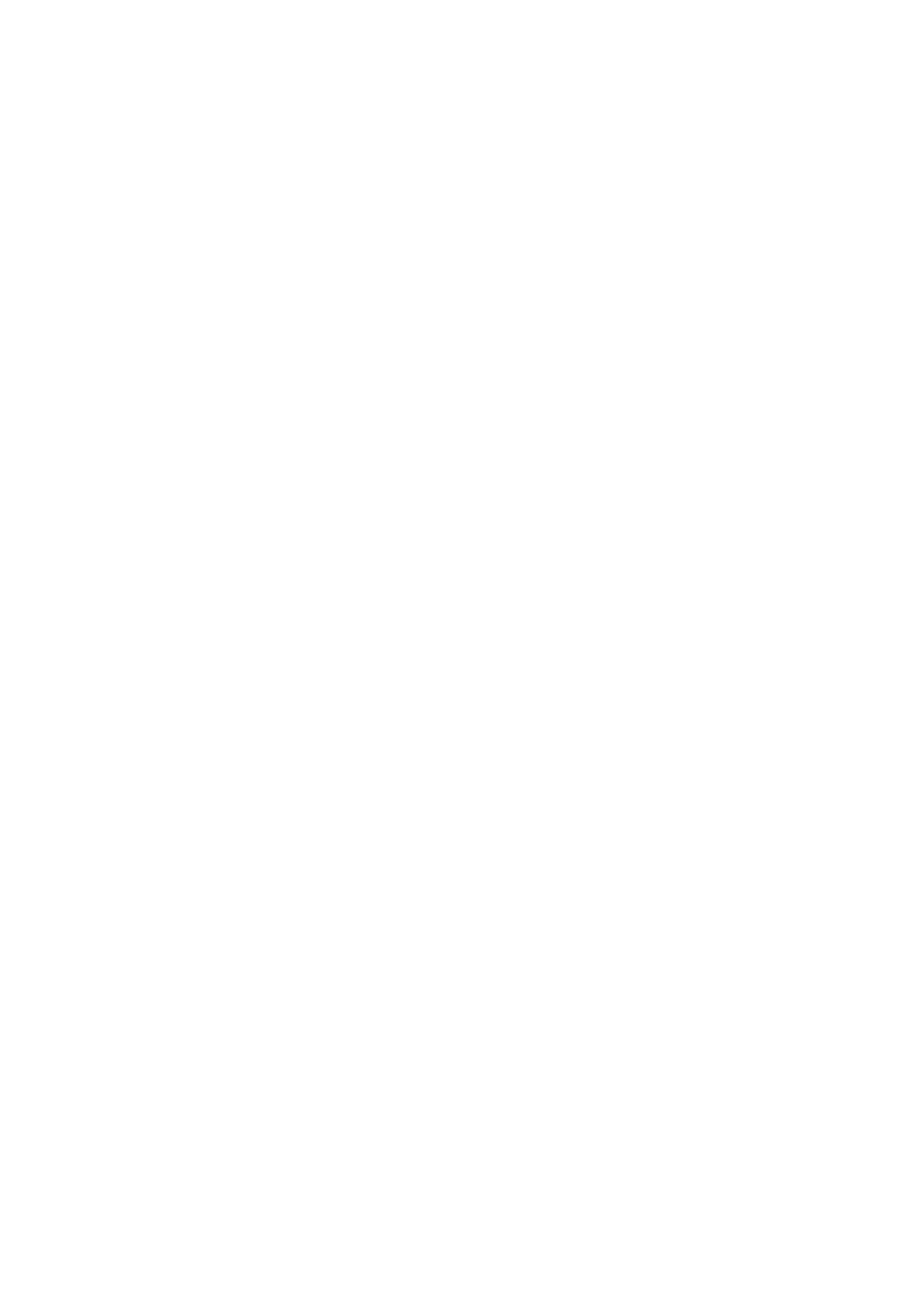### Abstract

The most promising path towards controlled thermonuclear fusion as a new source of energy makes use of devices, called tokamaks, for the confinement of high temperature hydrogen plasma by means of intense magnetic fields in toroidal configurations.

The deuterium-tritium reactions in fusion reactors generate  $\alpha$  particles with 3.5 MeV energy. These particles are supposed to transfer their energy to the plasma in order to self-sustain the conditions required for thermonuclear burn. Therefore, in order to realize such a fusion burning plasma,  $\alpha$  particles in the MeV range must also be magnetically confined.

However, under these circumstances, instabilities related to resonant interactions between the periodic motions of energetic particles and normal mode fluctuations of the thermal plasma may be excited.

Of particular interest in this thesis are toroidally axisymmetric normal modes of the thermal plasma that arise spontaneously in a confinement configuration where the plasma cross-section is non-circular. Indeed, so-called *magnetic di*vertor configurations and plasma shaping are common features in modern-day tokamak experiments. The elongation of the plasma cross section is linked to axisymmetric movements of the toroidal plasma column, associated with socalled vertical displacement events (VDE). These are related to normal modes, which conserve toroidal symmetry, i.e. with toroidal wave number  $n = 0$ , resulting in a rigid shift of the plasma column. This kind of vertical instability can lead to a termination of the plasma discharge on a characteristic Alfven time scale  $\tau_A = R_0/v_A$  (with  $R_0$  the toroidal major radius and  $v_A$  the propagation velocity of Alfven waves), which is typically of the order of microseconds, with consequent large electromagnetic stresses on the confinement device. Hence, external feedback currents are used in tokamak experiments to avoid the occurrence of VDEs, which result in characteristic stable plasma oscillations with a frequency close to the characteristic Alfven frequency  $2\pi/\tau_A$ . On the other hand, orbits of energetic particles are periodic and exhibit a characteristic frequency called transit frequency  $\omega_t \sim (v/R_0)(r/R_0)^{1/2}$  (with v the energetic particle speed and r the minor toroidal plasma radius). When the energy of energetic ions is of the order of 1 MeV,  $\omega_t$  can become comparable with the oscillation frequency of  $n=0$  axisymmetric vertical displacements, giving rise to a resonant interaction.

This resonance leads to a collisionless transfer of energy between the plasma wave and the particles. Depending on the fast particles distribution function, this can result into either damping of the wave and consequent particle acceleration, or growth of the wave amplitude together with particle decel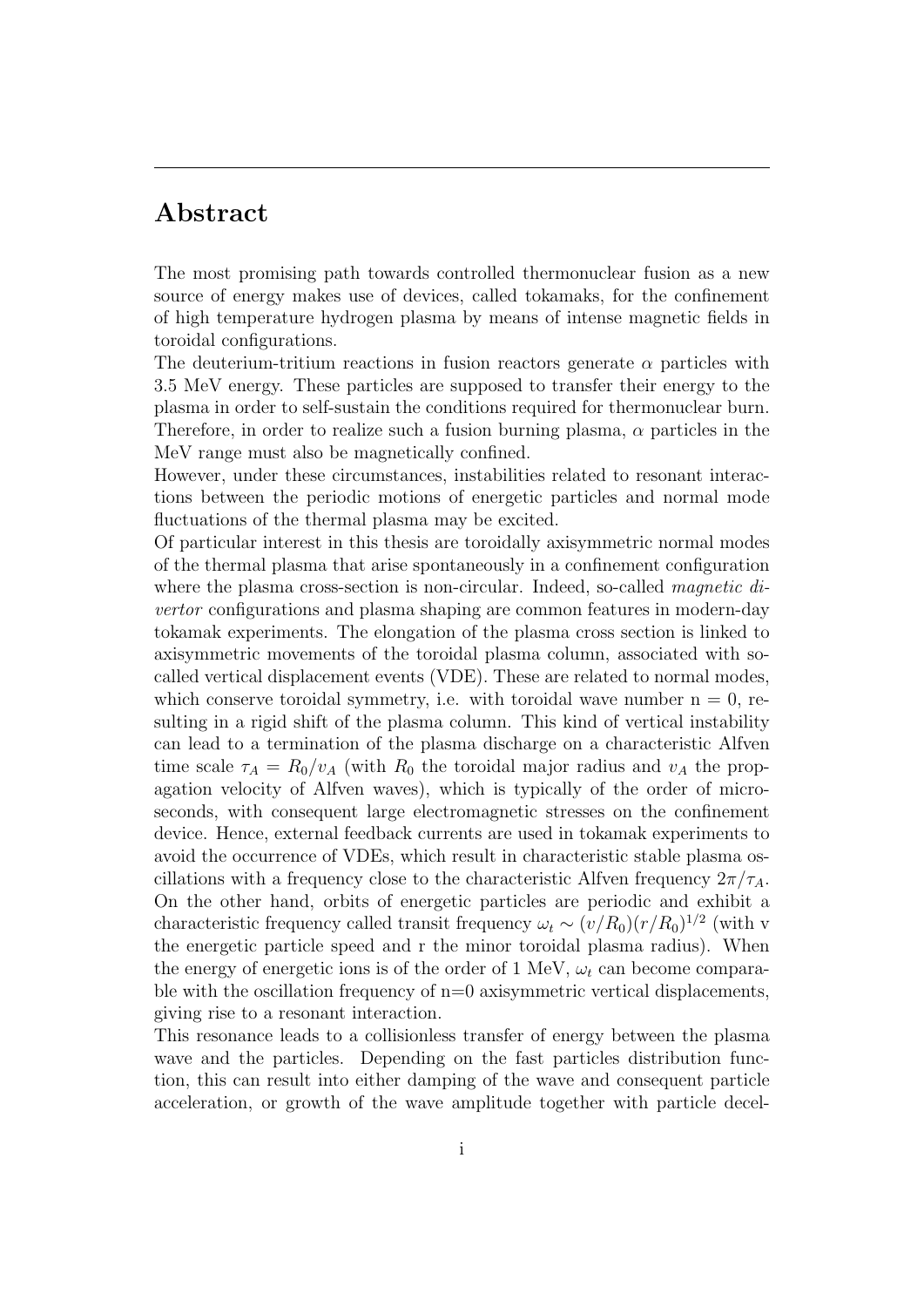eration. The latter is clearly a dangerous unstable situation, as a growing vertical displacement may reach amplitudes that are no longer controllable by the external feedback system, giving rise to uncontrolled VDEs. This resonant interaction must be studied using a hybrid kinetic-MHD (Magneto Hydro Dynamic) model, in which the energetic particles are treated using kinetic plasma theory and the thermal plasma is modelled according to MHD.

The subject of this work is a first study of the resonant interaction between the oscillating n=0 vertical displacement modes and energetic particles at their transit frequency. Thresholds for the resonant excitation of these modes are obtained. As far as we are aware, this is the first theoretical study of this interaction. There is, however, some evidence from the JET (Joint European Torus) tokamak experiment (see, e.g., HJC Oliver et al, Phys. Plasmas 2017, 24, 122505) that these modes can be excited in the presence of energetic deuterons.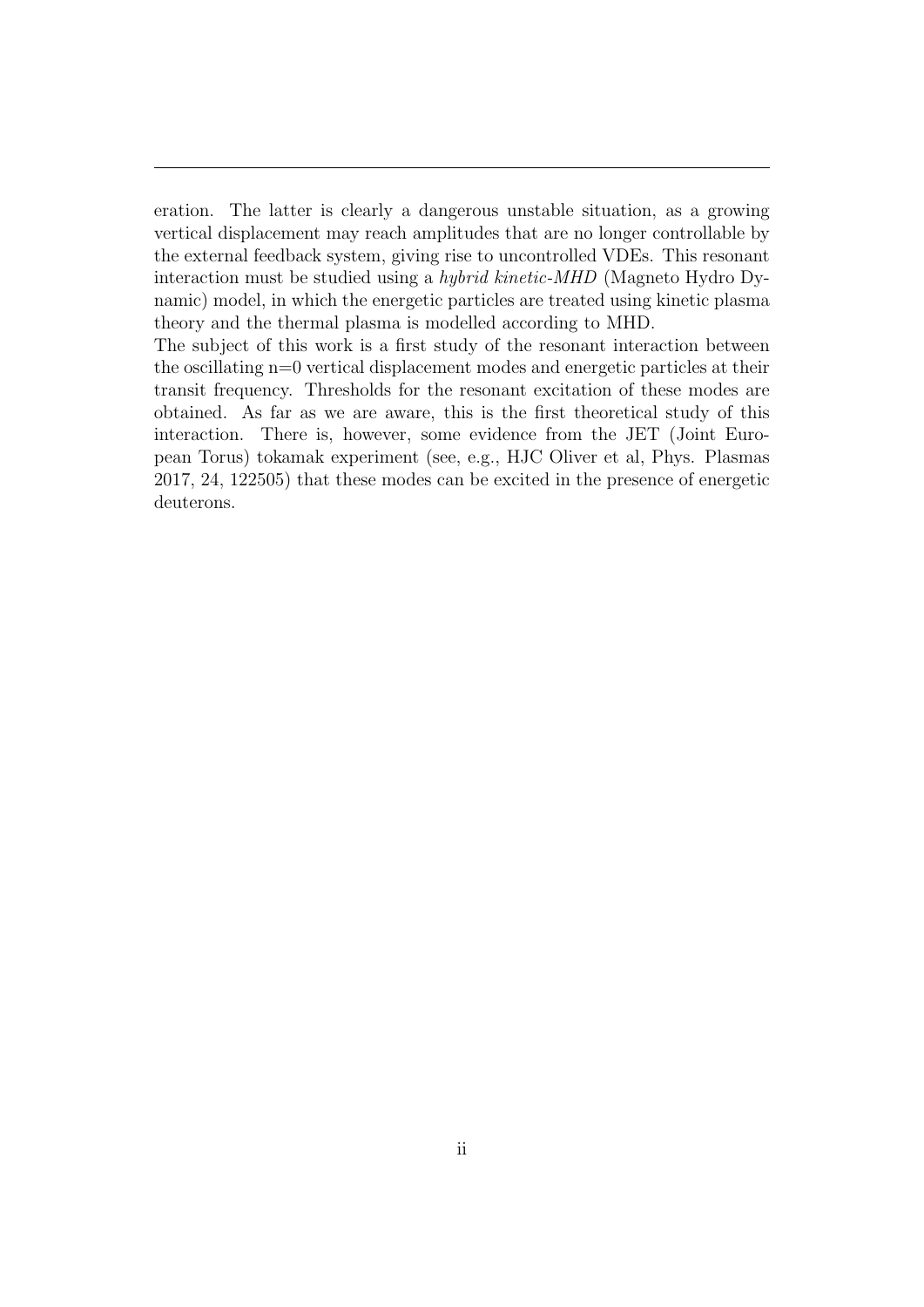# **Contents**

|                          |                                 | List of Figures                                                            | V              |  |  |  |  |  |  |  |  |  |
|--------------------------|---------------------------------|----------------------------------------------------------------------------|----------------|--|--|--|--|--|--|--|--|--|
| $\mathbf 1$              |                                 | Introduction                                                               | $\mathbf{1}$   |  |  |  |  |  |  |  |  |  |
|                          | 1.1                             | Fusion power and Lawson criterion                                          | $\mathbf{1}$   |  |  |  |  |  |  |  |  |  |
|                          | 1.2                             |                                                                            | $\overline{4}$ |  |  |  |  |  |  |  |  |  |
|                          |                                 | 1.2.1                                                                      | $\overline{5}$ |  |  |  |  |  |  |  |  |  |
|                          | 1.3                             |                                                                            | $\overline{7}$ |  |  |  |  |  |  |  |  |  |
|                          |                                 | Experimental evidence $\ldots \ldots \ldots \ldots \ldots \ldots$<br>1.3.1 | 8              |  |  |  |  |  |  |  |  |  |
| $\overline{2}$           |                                 | Plasma stability                                                           | 9              |  |  |  |  |  |  |  |  |  |
|                          | 2.1                             |                                                                            | 9              |  |  |  |  |  |  |  |  |  |
|                          |                                 | Normal modes and Energy principle<br>2.1.1                                 | 12             |  |  |  |  |  |  |  |  |  |
|                          | 2.2                             |                                                                            | 14             |  |  |  |  |  |  |  |  |  |
|                          |                                 | 2.2.1                                                                      | 16             |  |  |  |  |  |  |  |  |  |
| 3                        | 19<br><b>Hybrid Kinetic MHD</b> |                                                                            |                |  |  |  |  |  |  |  |  |  |
|                          | 3.1                             |                                                                            | 19             |  |  |  |  |  |  |  |  |  |
|                          |                                 | 3.1.1                                                                      | 20             |  |  |  |  |  |  |  |  |  |
|                          |                                 | 3.1.2                                                                      | 21             |  |  |  |  |  |  |  |  |  |
|                          | 3.2                             |                                                                            | 25             |  |  |  |  |  |  |  |  |  |
|                          | 3.3                             |                                                                            | 27             |  |  |  |  |  |  |  |  |  |
|                          |                                 | 3.3.1                                                                      | 28             |  |  |  |  |  |  |  |  |  |
|                          |                                 | Solution of the linearized drift-kinetic equation $\ldots \ldots$<br>3.3.2 | 30             |  |  |  |  |  |  |  |  |  |
| $\overline{\mathcal{A}}$ |                                 | Resonant instability                                                       | 35             |  |  |  |  |  |  |  |  |  |
|                          | 4.1                             |                                                                            | 36             |  |  |  |  |  |  |  |  |  |
|                          |                                 | Transit frequency of passing particles<br>4.1.1                            | 38             |  |  |  |  |  |  |  |  |  |
|                          | 4.2                             | Dispersion relation $\ldots \ldots \ldots \ldots \ldots \ldots \ldots$     | 39             |  |  |  |  |  |  |  |  |  |
|                          |                                 | 4.2.1                                                                      | 42             |  |  |  |  |  |  |  |  |  |
|                          |                                 | 4.2.2                                                                      | 45             |  |  |  |  |  |  |  |  |  |
|                          |                                 | Equilibrium distribution function $\ldots \ldots \ldots \ldots$<br>4.2.3   | 48             |  |  |  |  |  |  |  |  |  |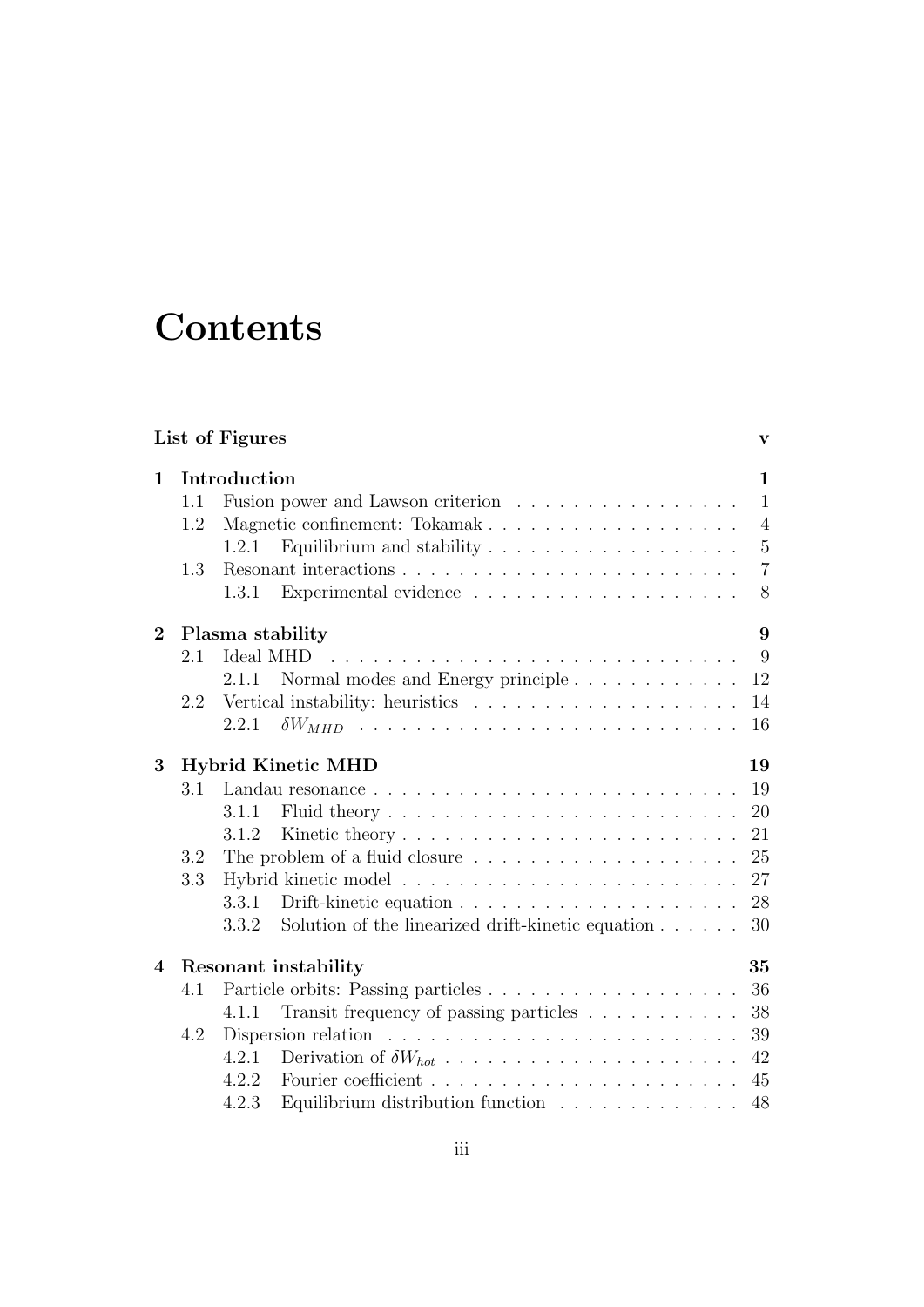|            | 5 Conclusions |  |  |  |  |  |  |  |  | 55 |
|------------|---------------|--|--|--|--|--|--|--|--|----|
| References |               |  |  |  |  |  |  |  |  | 58 |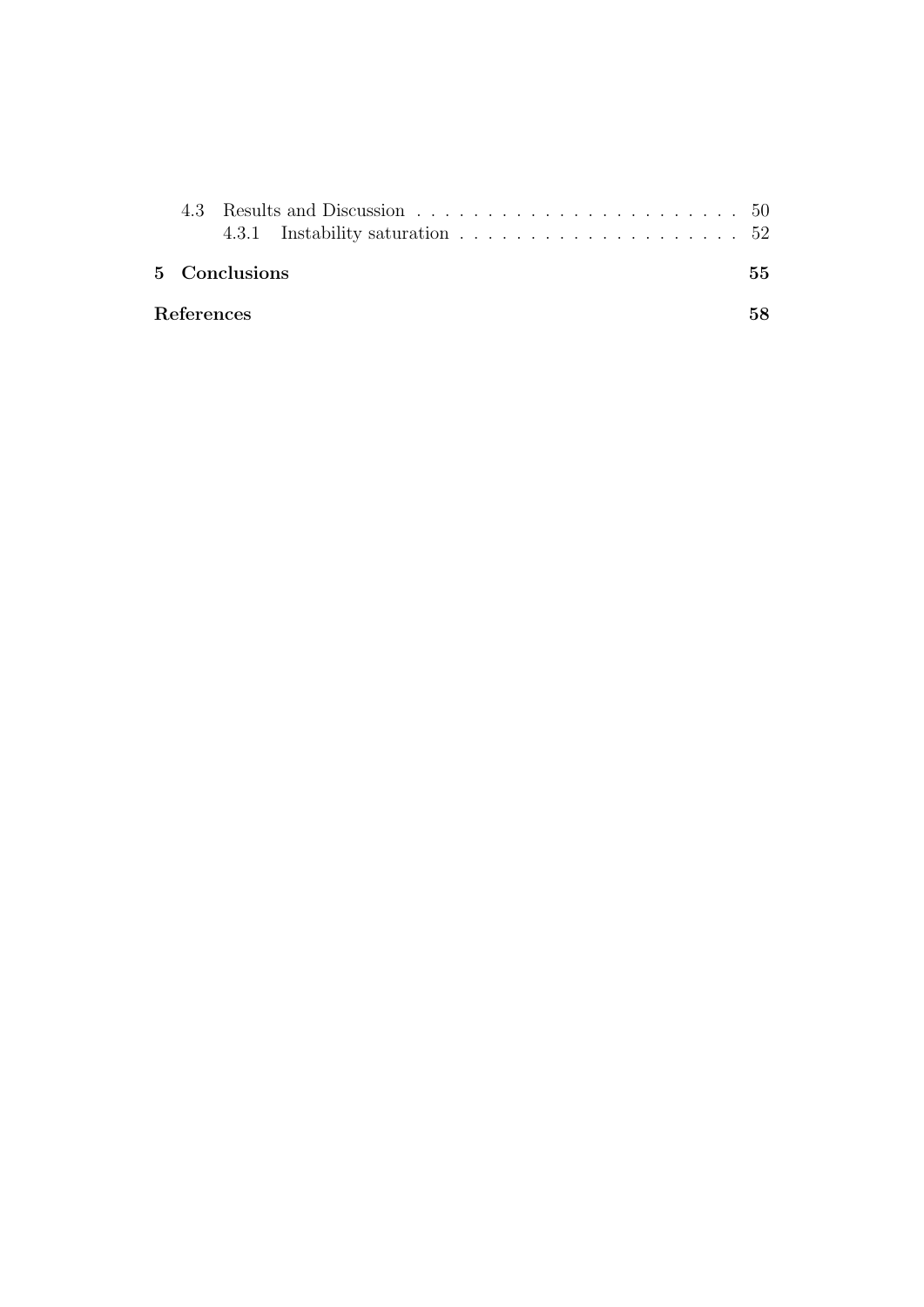# List of Figures

| 1.1        | Fusion reaction cross sections as a function of the centre of mass                                                                                                                                                                                                         | $\overline{2}$      |
|------------|----------------------------------------------------------------------------------------------------------------------------------------------------------------------------------------------------------------------------------------------------------------------------|---------------------|
| 1.2        | Velocity averaged cross section for the $D-T$ , $D-He3$ , and $D-D$                                                                                                                                                                                                        |                     |
| 1.3        | fusion reactions as a function of temperature. $[1] \ldots \ldots \ldots$<br>Simplified Tokamak scheme. $[2]$                                                                                                                                                              | 3<br>$\overline{5}$ |
| 1.4        | Schematic diagram of a divertor (single null configuration), $[3]$ .                                                                                                                                                                                                       | 6                   |
| 2.1        | (a) Three-wire model of tokamak vertical stability and the cor-<br>responding magnetic flux-surfaces. (b) Stabilization of the ver-<br>tical instability by eddy currents induced in a conducting wall<br>surrounding the plasma. (c) Heuristic model of the stabilization | 14                  |
| 3.1        | Path of integration according to the Landau prescription                                                                                                                                                                                                                   | 23                  |
| 3.2        | Bump on tail distribution function $[5]$                                                                                                                                                                                                                                   | 25                  |
| 4.1<br>4.2 | Schematic of the toroidal coordinate system. $\ldots$<br>Scheme of the projection on the poloidal cross section of particle<br>orbits in tokamaks: passing particles (a) and trapped particles                                                                             | 36                  |
|            |                                                                                                                                                                                                                                                                            | 38                  |
| 4.3        | $\lambda_{hot}$ for different values of $\alpha$ with: $a = 0.9$ , $R_0 = 3$ , $r_h = 0.3$ ,                                                                                                                                                                               |                     |
|            |                                                                                                                                                                                                                                                                            | 50                  |
| 4.4        | Maximum value of $\lambda_{hot}$ as a function of $\alpha$ with: $a = 0.9$ , $R_0 = 3$ ,<br>$r_h = 0.3, q = 1, n_h/n_c = 10^{-2}. \ldots \ldots \ldots \ldots \ldots \ldots \ldots$                                                                                        | 51                  |
| 4.5        | Evolution of the distribution function showing the flattening                                                                                                                                                                                                              |                     |
|            | of the distribution. At $t \to \infty$ the distribution is no longer                                                                                                                                                                                                       |                     |
|            |                                                                                                                                                                                                                                                                            | 53                  |
|            |                                                                                                                                                                                                                                                                            |                     |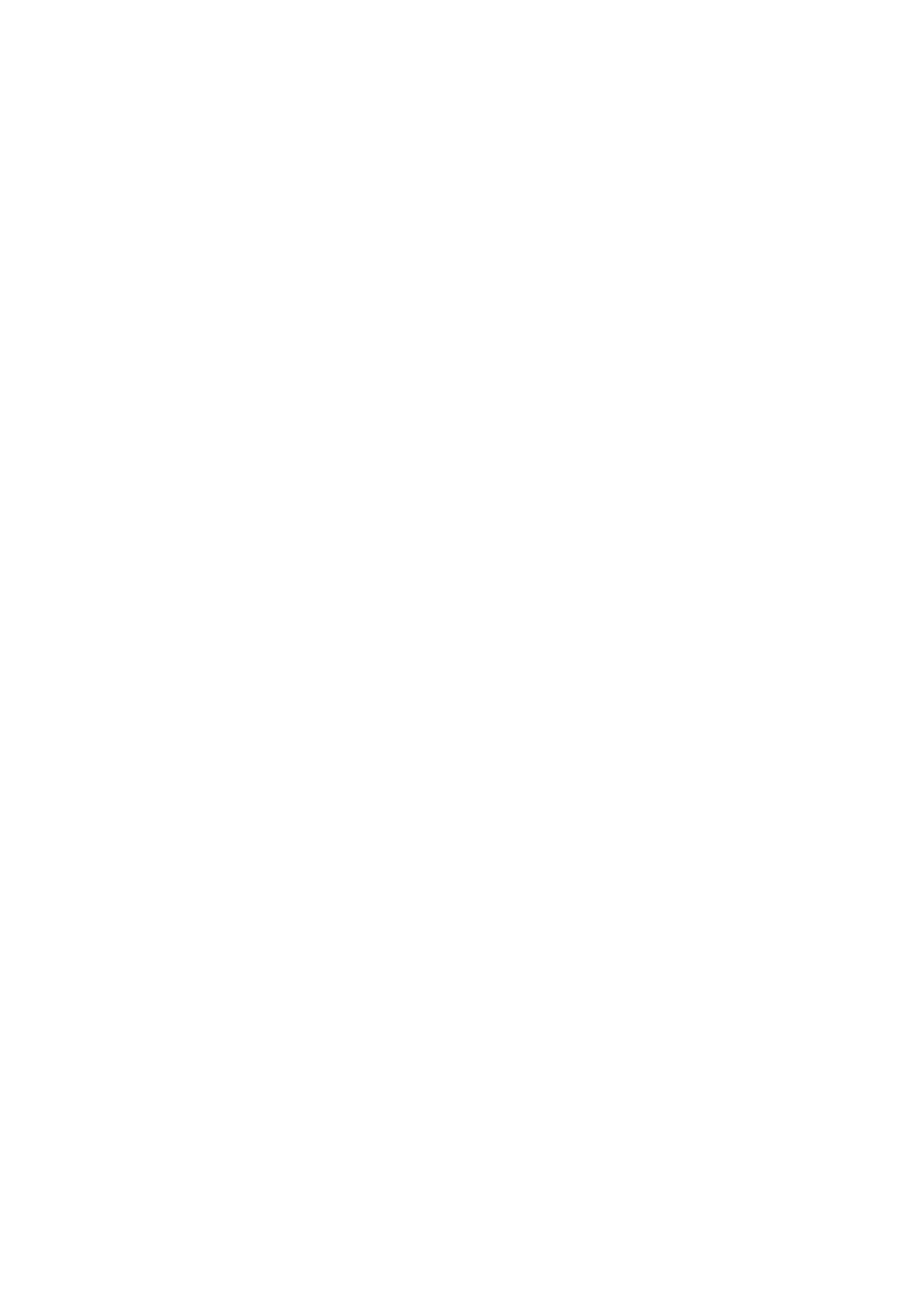# Chapter 1

# Introduction

Nuclear fusion reactions, which merge two light nuclei, release great amount of energy due to a small loss of mass during the process. This reactions are the primary energy source of stars. Following the first fusion experiments of the second half of the XX century, research on controlled thermonuclear fusion for the production of electricity has continued to progress. The realization of a fusion reactor represents one of present-day greatest scientific challenges, and it is clear that the availability of controlled thermonuclear fusion as a new energy source could have a huge impact from both social and environmental points of view.

## 1.1 Fusion power and Lawson criterion

The difficulties related to the control and exploitation of the nuclear fusion are mainly due to the extreme conditions required to achieve fusion. In fact, the fuel atoms need to posses enough energy to overcome the coulomb barrier to approach each other close enough for the triggering of nuclear fusion.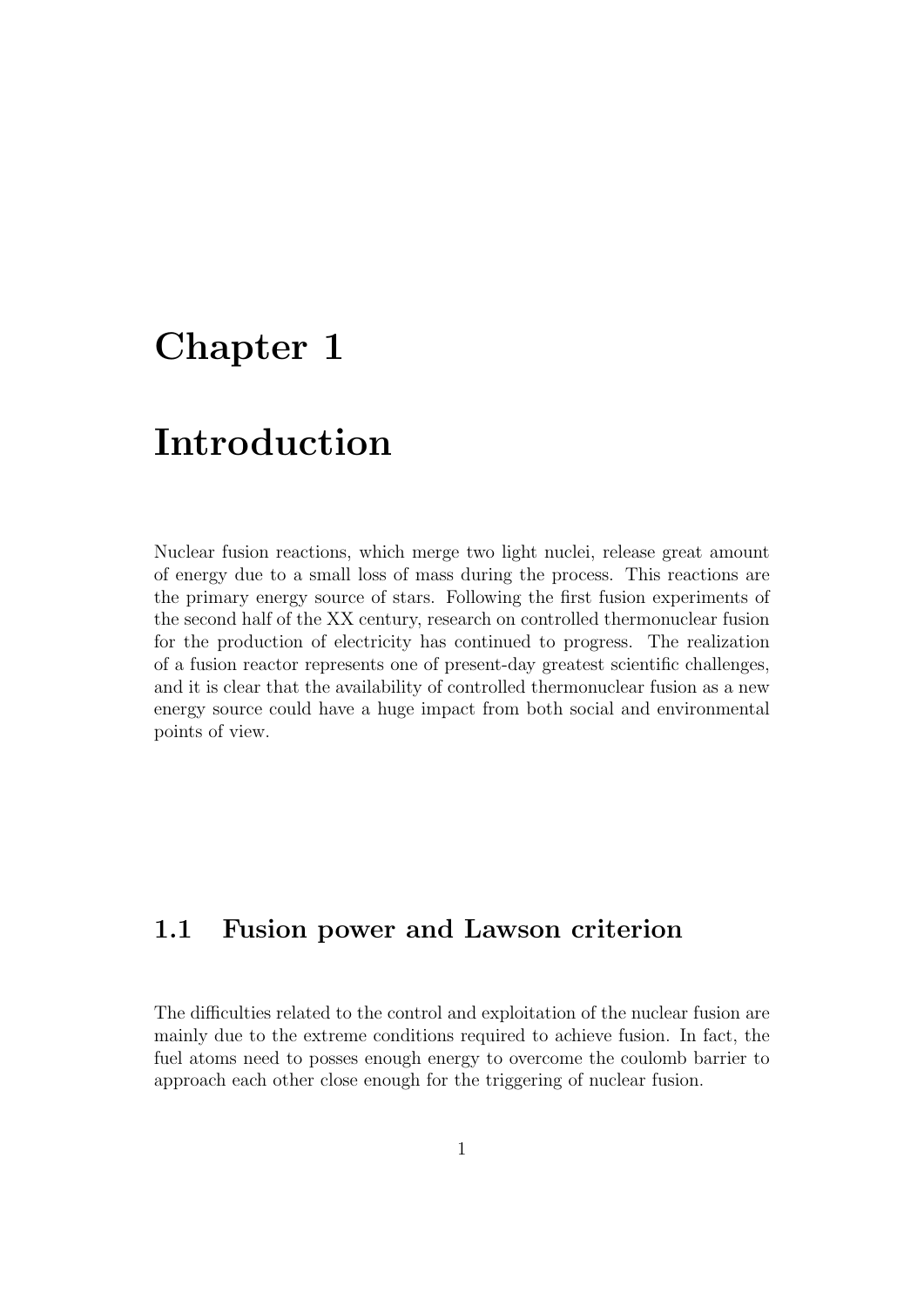

Figure 1.1: Fusion reaction cross sections as a function of the centre of mass energy (temperature)

Figure (1.1) shows the cross section for different nuclear fusion reaction as a function of centre of mass energy. Due to the high energies required for having a non-negligible cross section the fuel will be in the plasma state, i.e. a ionized gas characterized by collective phenomena. Figure (1.1) shows also one of the reasons why now-days fusion research focuses on D-T plasmas: the reaction

$$
{}_{1}^{2}D + {}_{1}^{3}T \rightarrow {}_{2}^{4}He(3.5MeV) + {}_{0}^{1}n(14.1MeV)
$$
 (1.1)

presents the highest fusion cross section at the lowest temperature.

In order to exploit fusion energy in the laboratory, a well known criterion, called Lawson criterion, must be fulfilled. Considering the D-T reaction,  ${}^{4}_{2}He$ (or  $\alpha$ ) particles are supposed to transfer their energy to the plasma in order to self-sustain the high-temperature plasma conditions required for thermonuclear burn and balance energy losses. Consider the power balance

$$
\frac{dW}{dt} = P_{aux} + P_{\alpha} - P_{loss} \tag{1.2}
$$

where  $W \sim 3nT$  is the energy density of a plasma with temperature T and density  $n = n_{electrons} = n_{ions}$ . The external power used for the heating of the plasma is represented by  $P_{aux}$ , while  $P_{\alpha}$  is the  $\alpha$  particles heating power density and  $P_{loss}$  takes into account the different power losses caused by conducting, radiative or convective phenomena. Introducing the empirical definition of the energy confinement time  $\tau_E$ , it is possible to describe the power losses with: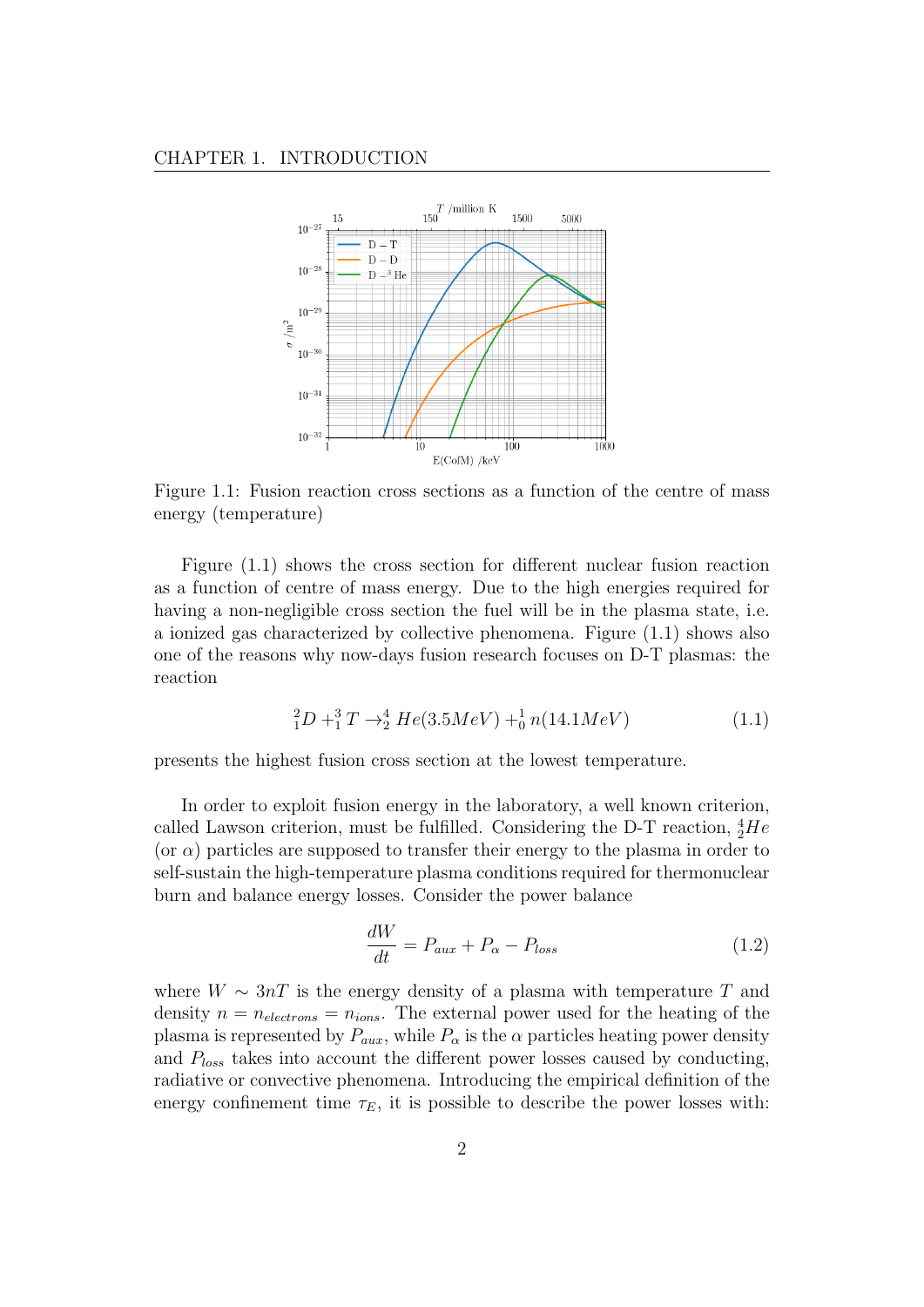$P_{loss} = W/\tau_E \sim 3nT/\tau_E$ . For a D-T plasma with  $n_D = n_T = n/2$  it is possible to write  $P_{\alpha}$  as:

$$
P_{\alpha} = n_D n_T \langle \sigma v \rangle \mathcal{E}_{\alpha} = \frac{1}{4} n^2 \langle \sigma v \rangle \mathcal{E}_{\alpha}
$$
 (1.3)

where  $\mathcal{E}_{\alpha} = 3.5MeV$  and  $\langle \sigma v \rangle$  is the velocity averaged cross section, which is showed in Figure (1.2) for different fusion reactions.



Figure 1.2: Velocity averaged cross section for the D–T, D–He3, and D–D fusion reactions as a function of temperature. [1]

When the  $\alpha$  particles heating power density can balance the power losses without auxiliary power the plasma reaches the so-called thermonuclear ignition. Thus, we can define the condition for ignition as  $P_{\alpha} \ge P_{loss}$ :

$$
\frac{1}{4}n^2 \langle \sigma v \rangle \mathcal{E}_\alpha \ge \frac{3n}{\tau_E} \tag{1.4}
$$

$$
n\tau_E \ge \frac{12T}{\langle \sigma v \rangle \mathcal{E}_\alpha} = f(T) \tag{1.5}
$$

The function  $f(T)$  has an absolute minimum at  $T \sim 25 \text{keV}$ , thus replacing  $f(T)$  with this minimum value in Eq.(1.5), we obtain the Lawson criterion:

$$
n\tau_E > 1.5 \times 10^{20} s \cdot m^{-3} \tag{1.6}
$$

Considering instead T between  $10keV$  and  $20keV$ , for D-T plasmas the fusion reaction rate can be approximated by  $\langle \sigma v \rangle \simeq c_0 T^2$ . Therefore, the criterion of Eq. $(1.5)$  can be rewritten as:

$$
n\tau_E T > \frac{12}{\mathcal{E}_{\alpha} c_0} > 3 \times 10^{21} keV \cdot s \cdot m^{-3}
$$
 (1.7)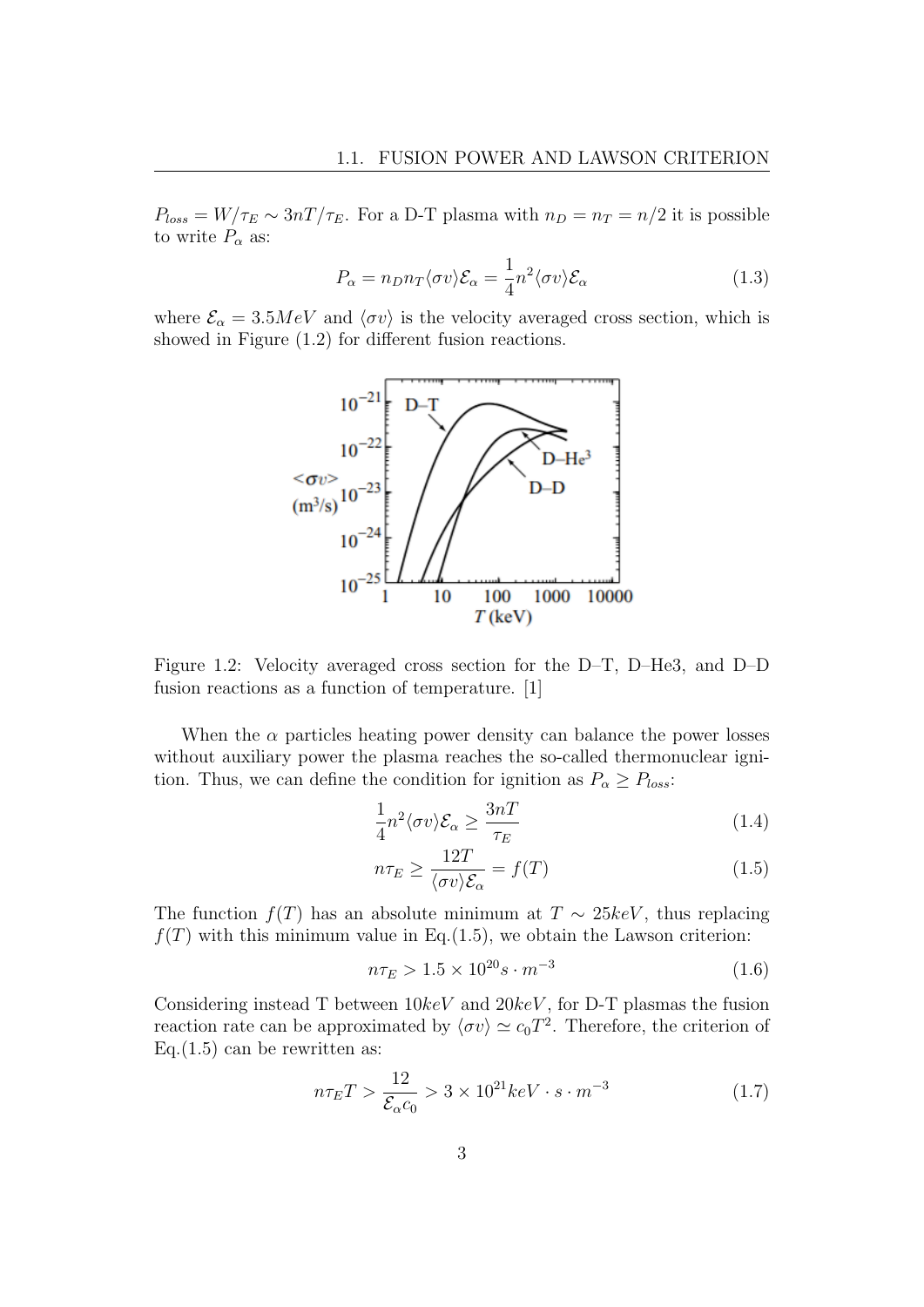where  $n\tau_{E}T$  is typically referred as the "fusion triple product".

In order to satisfy the relation (1.7) mainly two different approaches have been studied: inertial confinement and magnetic confinement. The first makes use of high power lasers in order to heat and compress a fuel pellet reaching very high densities  $n \sim 10^{31} m^{-3}$  for a very short confinement time  $\tau_E \sim 10^{-11} s$ . On the other hand, the magnetic confinement method makes use of strong magnetic fields in order to confine a low density plasma  $(n \sim 10^{20} m^{-3})$  for a confinement time that must be larger than 1s. The latter represents the most promising and mature method for achieving controlled fusion.

### 1.2 Magnetic confinement: Tokamak

The magnetic confinement method exploits the fact that the plasma is composed by charged particles and is susceptible to electromagnetic fields. In fact, these particles will move along the magnetic field lines. In magnetic confinement machines the magnetic field is designed to keep plasma particles away from the device's walls and acts as a recipient for the plasma. From the beginning of the research for controlled nuclear fusion several magnetic confinement devices have been designed and studied. Most of present-day fusion experiment are based on the successful design called Tokamak.

The tokamak is a toroidal machine designed by the soviets in the late '60s. Since its initial concept the tokamak design has been studied and modified in order to enhance its performance, but the main principles are still the same even in now-days machines. Figure (1.3) shows the principal schematic of a tokamak: outer toroidal field coils induce a toroidal magnetic field while a poloidal field is generated by the plasma current itself resulting in an helical magnetic field. This plasma current is induced as the secondary of a transformer circuit where the internal solenoid represents the primary. Outer poloidal coils are the used for plasma shaping and vertical positioning. The plasma current heats the plasma via ohmic heating, but the efficiency of this heating method decreases with the temperature. Thus, in order to reach the high temperatures required, different heating method have been developed, mainly neutral beam injection (NBI), consisting in shooting high energy neutrals in the plasma, and ion cyclotron resonant heating (ICRH) using high power electromagnetic waves.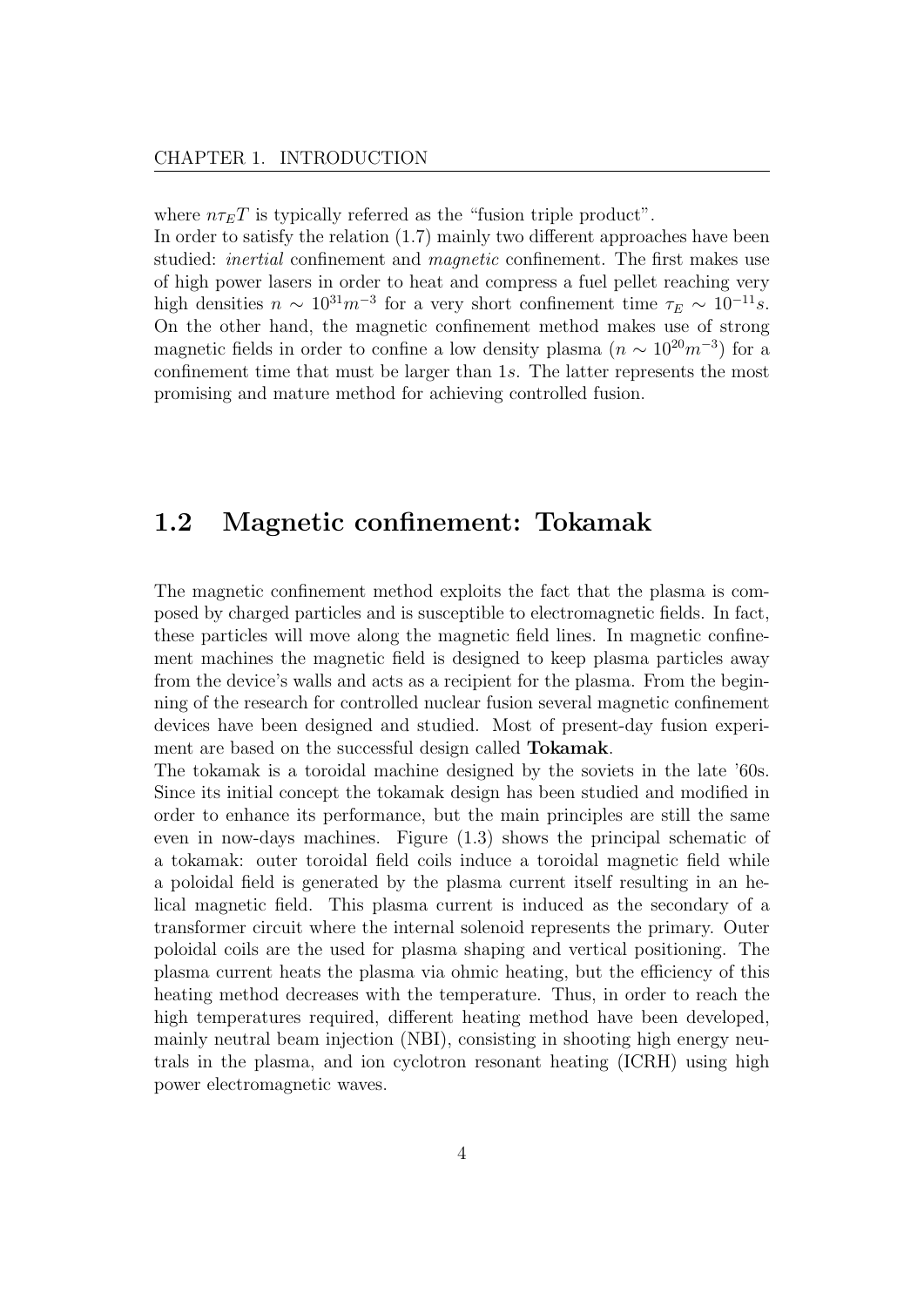

Figure 1.3: Simplified Tokamak scheme. [2]

The most promising path towards controlled thermonuclear fusion as a new source of energy makes use of tokamak devices, and now-days there are many projects under development which can potentially lead to a breakthrough in the fusion research. The leading next-step tokamak experiment is ITER, the International Tokamak Experimental Reactor, at present under construction in southern France under an international effort including all technologically advanced countries in the world. Apart from ITER, and on a national level, DTT, the Divertor Test Tokamak experiment, has been given the green light and will soon start construction at the ENEA laboratories in Frascati. SPARC is a university-scale, compact, high magnetic field device under consideration at MIT. Several tokamak experiments are operating in the world, and among these the JET (Joint European Torus) tokamak experiment is possibly the most advanced and most interesting for the work presented in this thesis.

#### 1.2.1 Equilibrium and stability

The performances of a magnetic confinement device are strictly related to the concepts of equilibrium and stability. The study of equilibrium and stability properties of plasmas is typically done using a fluid model called Magneto Hydro Dynamics(MHD), which will be in part treated in Chapter 2 and that is described more in detail in Ref.[1]. As an introduction to the topic, it is possible to summarise that MHD equilibrium and stability are necessary requirements for a fusion reactor. Indeed, instabilities can lead to several consequences ranging from deterioration of the device performances to dangerous termination of the plasma called disruptions.

Considering different assumptions and simplifications, it is possible to distin-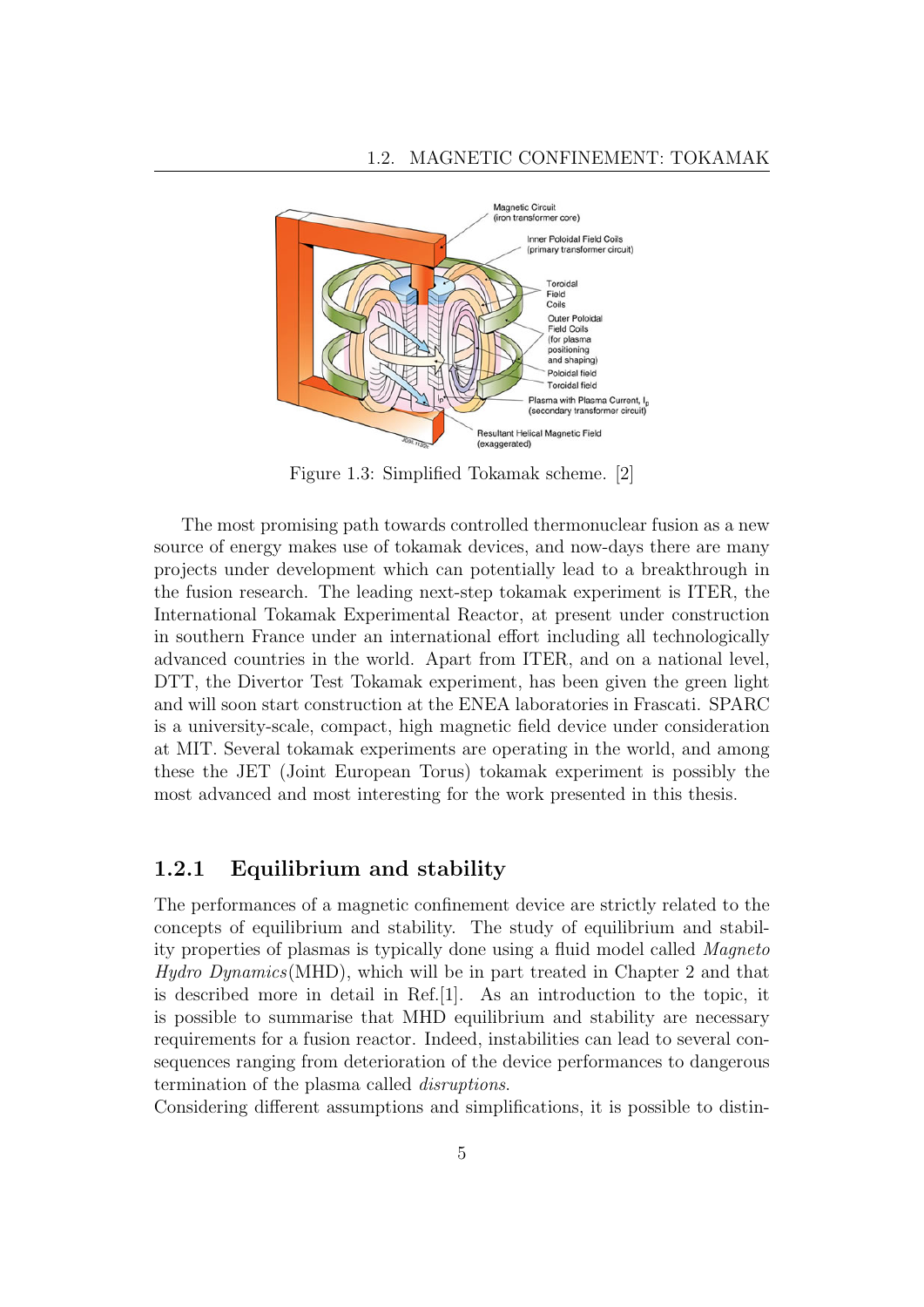guish different versions of MHD: the simplest one is called "Ideal MHD" , which is based on many simplifications but is related to some of the most dangerous plasma instabilities. More complex versions are often addressed as "extended MHD" considering for example finite resistivity or kinetic effects. The main objective of MHD is the study of a magnetic configuration which can sustain a stable equilibrium and that has its parameters, like the plasma pressure and current, large enough to satisfy the criteria of Equations (1.6) and (1.7). One of the important results of the ideal MHD is that the plasma stability can be studied by means of normal mode fluctuations of the plasma and the confining magnetic field.

Among those, Toroidally axisymmetric normal modes of the thermal plasma are of particular interest for this thesis. These are modes that arise spontaneously in a confinement configuration where the plasma cross-section is noncircular. Indeed, modern tokamak experiments often make use of so-called magnetic divertor configuration (Figure (1.4)) and plasma shaping in order to enhance their performances.



Figure 1.4: Schematic diagram of a divertor (single null configuration),[3]

Magnetic divertors are special configurations where the plasma is bounded by a last-closed-magnetic-surface with one or two magnetic X-points (that are therefore referred to as single or double null divertor configurations). Divertors are thought to be the best way to limit the flux of thermal plasma to the inner metallic wall of the toroidal confinement chamber, therefore mitigating issues of plasma-wall interactions. Plasma shaping, on the other hand, optimise the total current carried by the plasma and therefore enhances confinement performances. However, plasma shaping, and in particular the elongation of the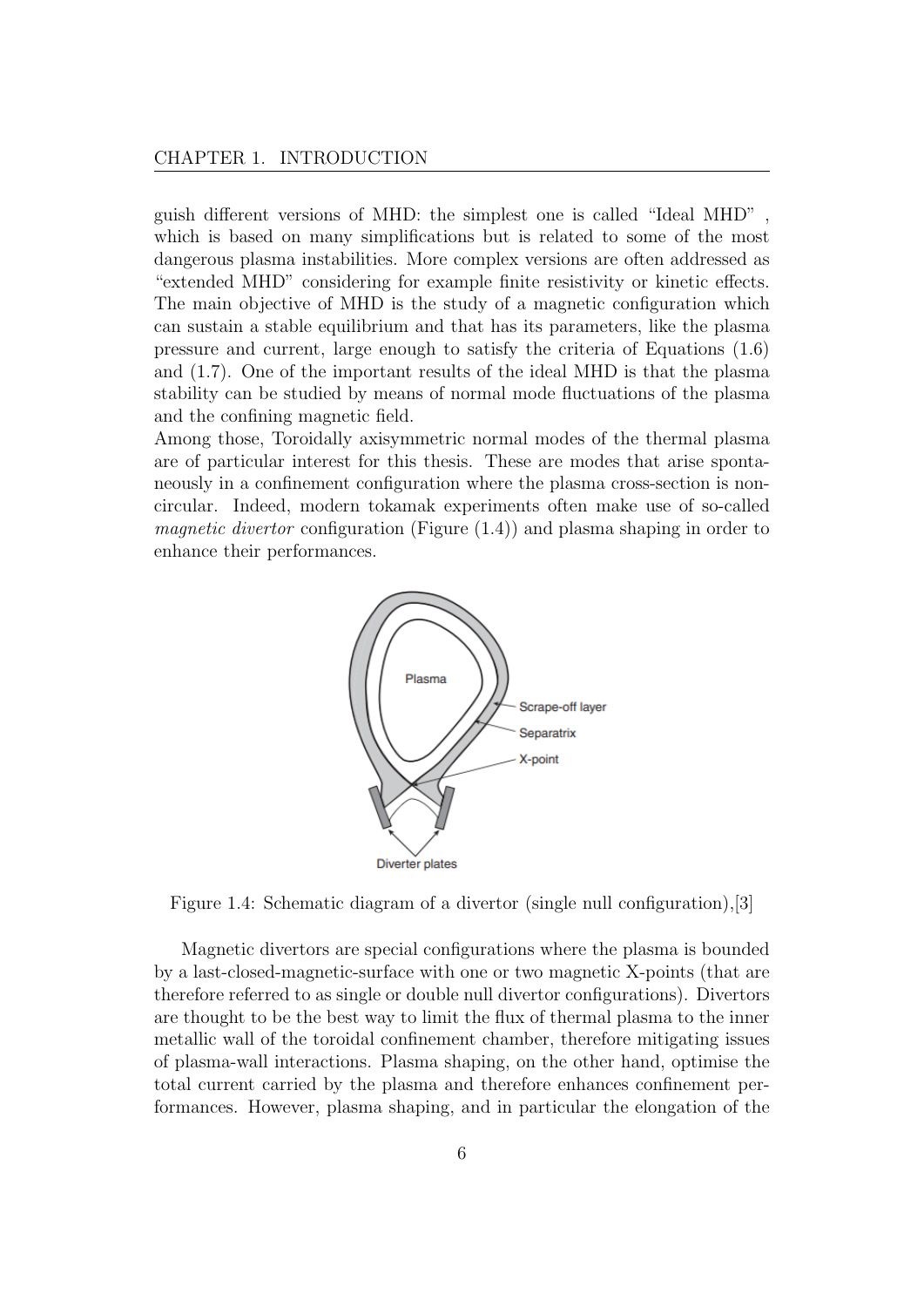plasma cross section, is linked to potentially dangerous axisymmetric movements of the toroidal plasma column, associated with so-called vertical displacement events (VDE). These are related to normal modes which conserve the toroidal symmetry, i.e. with toroidal wave number  $n = 0$ , that result in a rigid shift of the plasma column in the vertical direction (i.e., towards the X-points of the divertor configuration). Vertical plasma displacements are typically studied in an ideal-MHD framework. This kind of vertical instability can lead to a sudden termination of the plasma discharge. For instance, an unstable VDE may cause the multi-Mega-Ampere plasma current to terminate on a characteristic Alfven time scale  $\tau_A = R_0/v_A$  (with  $R_0$  the toroidal major radius and  $v_A$  the propagation velocity of Alfven waves), which is typically of the order of micro-seconds, with consequent adverse electromagnetic stresses on the confinement device. Hence, care is used in tokamak experiments to avoid the occurrence of VDEs by external feedback currents, which results in characteristic stable oscillations with a frequency close to the characteristic Alfven frequency  $2\pi/\tau_A$ .

## 1.3 Resonant interactions

As described previously, the confinement of energetic particles that result from fusion reactions (fusion  $\alpha_s$ ) with energies in the MeV range is a crucial aspect for the realization of a fusion reactor. In present-day tokamak energetic particle populations can be produced, using heating techniques, in order to study their effect on the plasma behaviour.

The presence of energetic particles in the plasma can indeed lead to instabilities related to resonant interactions between these particles and normal mode fluctuations of the thermal plasma and the confining magnetic field. The resonance condition involves frequencies related to the periodic motion of the energetic particles within the confinement region matching the frequency of oscillations of thermal plasma collective modes. The relation between resonant interactions and plasma stability is based on a well-known physical effect called "Landau damping" that will be briefly described in the following chapters.

Due to their high energy, energetic particle exhibit several kind of periodic motions, thus each one of their associated frequencies could be resonant with different normal modes. For example the precessional motion around the torus of energetic ions presents frequencies that resonates with the m=1 ideal MHD mode generating so-called "fishbone oscillations" as described in Ref.[6] and [7]. In this work the resonant interaction between energetic particle motion in the poloidal plane and n=0 vertical displacements is investigated.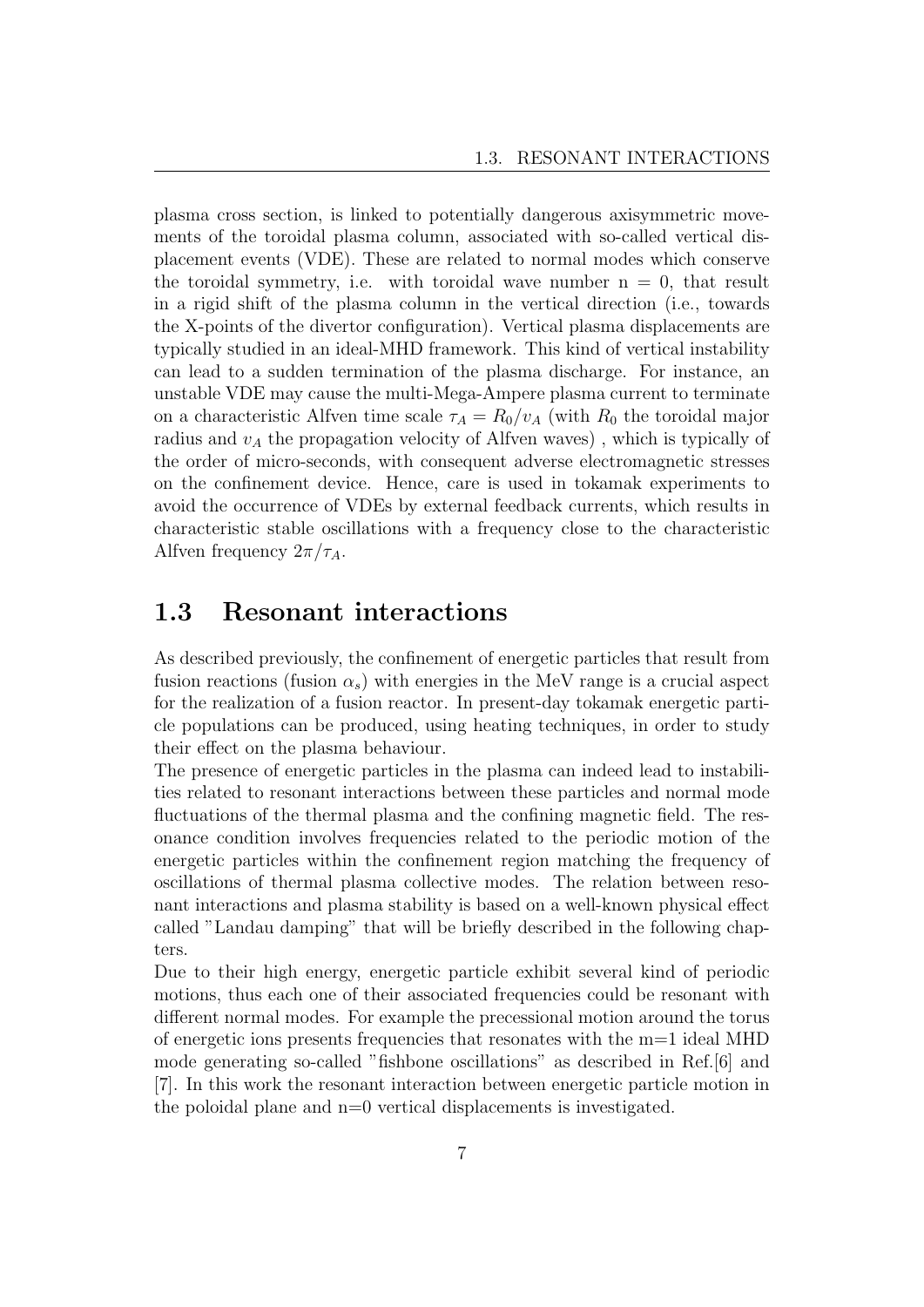#### 1.3.1 Experimental evidence

The main experimental evidence that these modes can be excited in presence of energetic particles populations comes from the JET experiment as reported in Ref.[8]. A combination of NBI and ICRH was used in order to produce an energetic population of Deuterium with energies in the range  $100keV 1MeV$ . The observed frequency of the axisymmetric mode was  $f_{obs} = 325kHz$ . Energetic particles can be classified as either passing or trapped with respect to the shape of their periodic motions in the poloidal plane: their orbits can be complete revolutions around the magnetic axis (passing) or so called "banana orbits" (trapped) depending on their velocities.

In particular, considering the plasma parameters for the JET experiments, passing particles present a transit frequency  $\omega_t$  close to the  $\omega_{obs}$ . In fact it is possible to show that:

$$
\omega_t = \frac{\pi v \sqrt{\epsilon}}{\sqrt{2}R_0 q} \frac{\kappa}{\mathcal{K}(1/\kappa^2)}, \quad \kappa^2 = \frac{1}{2} + \frac{1}{2\epsilon}(1-\Lambda) \tag{1.8}
$$

Where  $\epsilon = r/R_0$ ,  $\mathcal{K}(x)$  is the complete elliptic integral of the first kind and v is the modulus of the energetic particles velocity.  $\Lambda$  is a parameter defined as  $(1 + \epsilon \cos(\theta))v_{\perp}^2/v^2$  where  $\theta$  is the poloidal angle and  $v_{\perp}$  is the velocity of the particle in the direction perpendicular to the magnetic field line. It can be showed that the parameter  $\Lambda$  is a constant of the particle motion, and that it ranges form 0 to  $1 + \epsilon$ . It is related to the shape of the particle orbit in the poloidal plane. In fact, it is easy to show that when  $\Lambda < 1 - \epsilon$  the projection of the guiding center motion of the particle in the poloidal cross section is a complete orbit around the magnetic axis (passing particle). Instead, when  $1 - \epsilon \leq \Lambda \leq 1 + \epsilon$ , the particle will be trapped in a portion of the poloidal plane following a so-called "banana orbit" (trapped particle).

Then, using typical JET parameters:  $R_0 \sim 3m$ ,  $r \sim 0.9m$ ,  $q \sim 1$ and 800keV deuterons corresponding with a velocity  $v = \sqrt{2E/m} \sim 8.8 \times$  $10^6 m/s$ . Considering  $\Lambda \sim 0.6$ , the resulting transit frequency is  $f_t = \omega_t/2\pi \sim$  $325kHz$ , which is of the order of  $f_{obs}$ . Thus, is reasonable that a resonant interaction between the axisymmetric toroidal mode and passing energetic particles is the mechanism that excited the observed mode during the experiment. This work will provide a first theoretical study of this resonant interaction in order to determine thresholds for the excitation of resonant vertical displacements in the presence of energetic particles.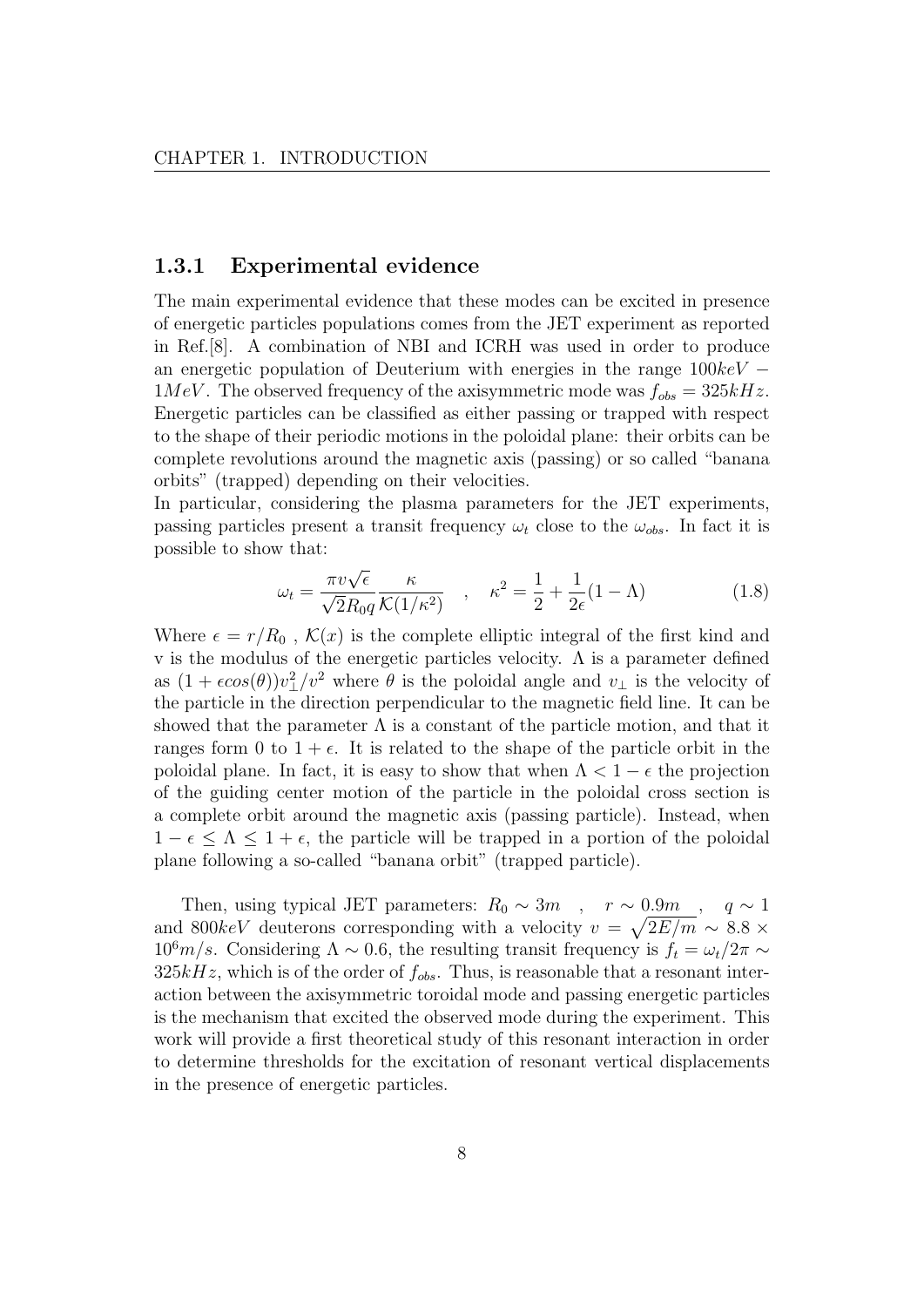# Chapter 2

# Plasma stability

The main objective of the plasma physics research in the framework of magnetic confinement thermonuclear fusion is to devise a magnetic configuration for the containment of the high temperature plasma that satisfies the Lawson criterion  $(1.6)$ , i.e. able to confine the plasma for a period long enough for fusion reactions to take place and produce a net gain in energy. Given a certain geometric configuration the first step is determine how the magnetic geometry provides forces to confine the plasma that naturally tends to expand, defining the equilibrium configuration. Then, the responses of this equilibrium to small perturbations should be investigated in order to determine its stability. After introducing a small perturbation in the plasma, if the system tends to return to the previous equilibrium configuration the equilibrium is called stable. Instead, if the perturbation will grow in time the equilibrium would be unstable and the confined plasma will tend to disassemble. Plasma instabilities represent the main reason that has prevented the control and exploitation of the thermonuclear fusion so far. Thus, the study of the plasma stability is a crucial aspect of the nuclear fusion research field.

## 2.1 Ideal MHD

A plasma is a complex system made of a huge number of particles related with long range Coulomb interactions making its study very involving. Due to this complexity, a compromise between model simplicity and detail is required. The kinetic model keeps an high level of detail making use of distribution functions for the description of position and velocity of the particles. On the other hand this model must be treated numerically, and often for the configurations of interest the computational cost is too high. Analytical investigation of the plasma behaviour can be carried out using fluid models such as the Magneto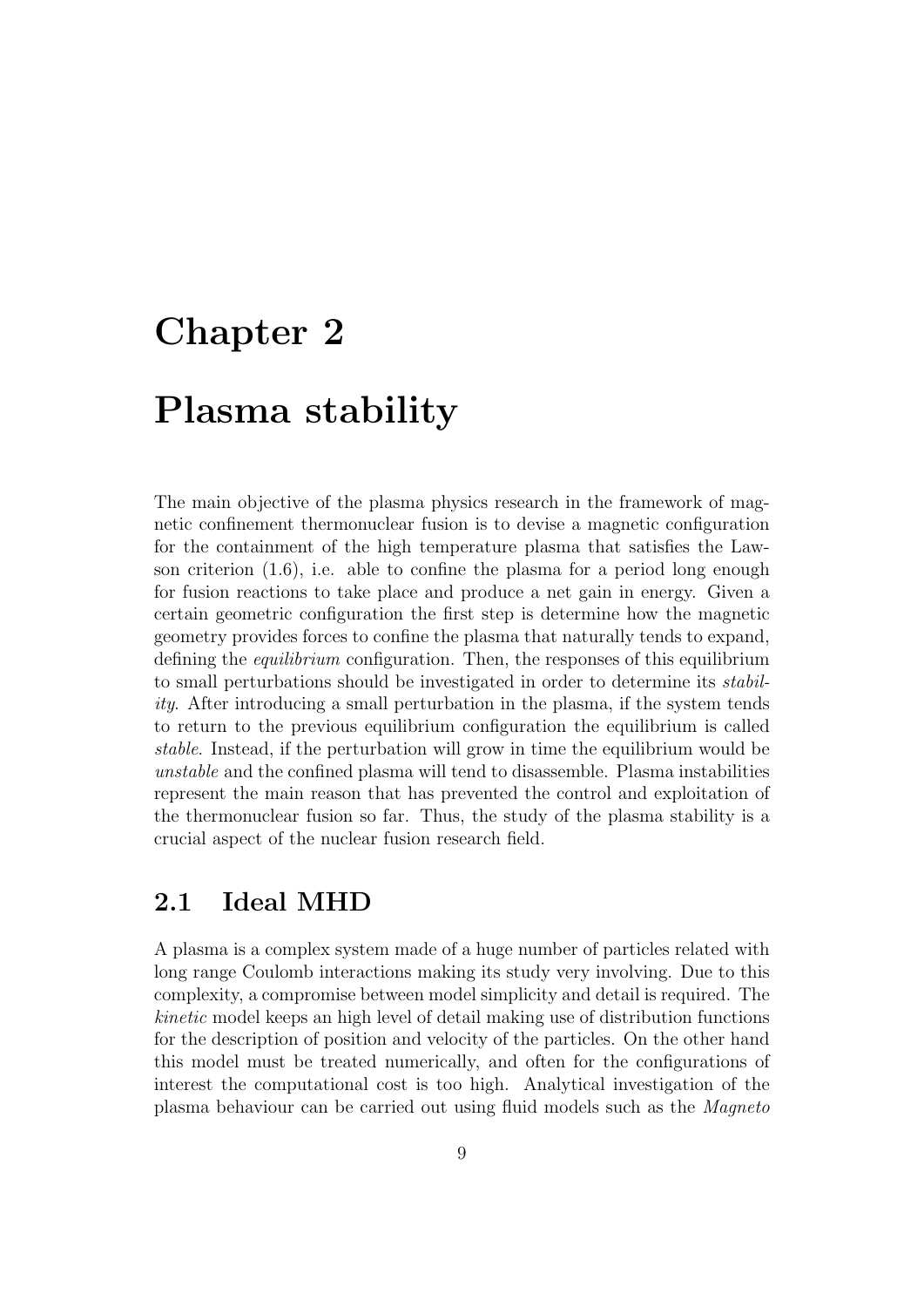Hydro Dynamic model. The MHD model treats the plasma as a continuum fluid instead that a collection of a huge number of particles. Doing so, the model is simple enough to be solved exactly in some cases of interest, but due to its very low level of detail the description of some physical phenomena is lost.

The so-called Ideal MHD model is the most simple fluid model for a plasma and, due to this simplicity, a large number of physical phenomena of interest cannot be studied using this model. On the other hand, it describes the effect of the magnetic configuration on the equilibrium and stability of the plasma. The Ideal MHD model is given by the following set of equations (in c.g.s. units):

$$
\frac{\partial \rho}{\partial t} + \nabla \cdot (\rho \mathbf{u}) = 0 \tag{2.1}
$$

$$
\rho \frac{d\mathbf{u}}{dt} = -\frac{1}{c} \mathbf{J} \times \mathbf{B} - \nabla p \tag{2.2}
$$

$$
\frac{d}{dt}\left(\frac{p}{\rho^{\gamma}}\right) = 0\tag{2.3}
$$

$$
\nabla \times \mathbf{E} = -\frac{1}{c} \frac{\partial \mathbf{B}}{\partial t}
$$
 (2.4)

$$
\nabla \times \mathbf{B} = \frac{4\pi}{c} \mathbf{J}
$$
 (2.5)

$$
\mathbf{E} + \frac{1}{c}\mathbf{u} \times \mathbf{B} = 0 \tag{2.6}
$$

where  $d/dt = \partial/\partial t + \mathbf{u} \cdot \nabla$  is the convective derivative and  $\gamma = 5/3$  is the ratio of specific heats.

Equations  $(2.1)$ ,  $(2.2)$  and  $(2.3)$  are the fluid equations, respectively, for the mass, momentum and energy in terms of the fluid variables mass density  $\rho$ , fluid velocity **u** and scalar pressure  $p$ . The electromagnetic variables magnetic field B, electric field E and current density J are described by the low-frequency, pre-Maxwell equations. Since in Ideal MHD low-frequency phenomena are considered, in Eq.(2.5), displacement current has been neglected. Furthermore, as a consequence of Eq.(2.4), we have that  $\nabla \cdot \mathbf{B} = 0$ . Finally, ideal Ohm's law is considered in Eq.(2.6). This approximation can be justified considering that the typical macroscopic dimension of fusion plasmas is large enough so that characteristic ideal MHD time scale is much smaller than resistive diffusive time. Thus, the plasma is considered to be a perfect conductor and this assumption is what gives the name "ideal" to the model.

The mass equation describes the conservation of the mass in the plasma meaning that phenomena such as the fuel depletion due to nuclear reactions are neglected in the MHD framework. The momentum equation describes the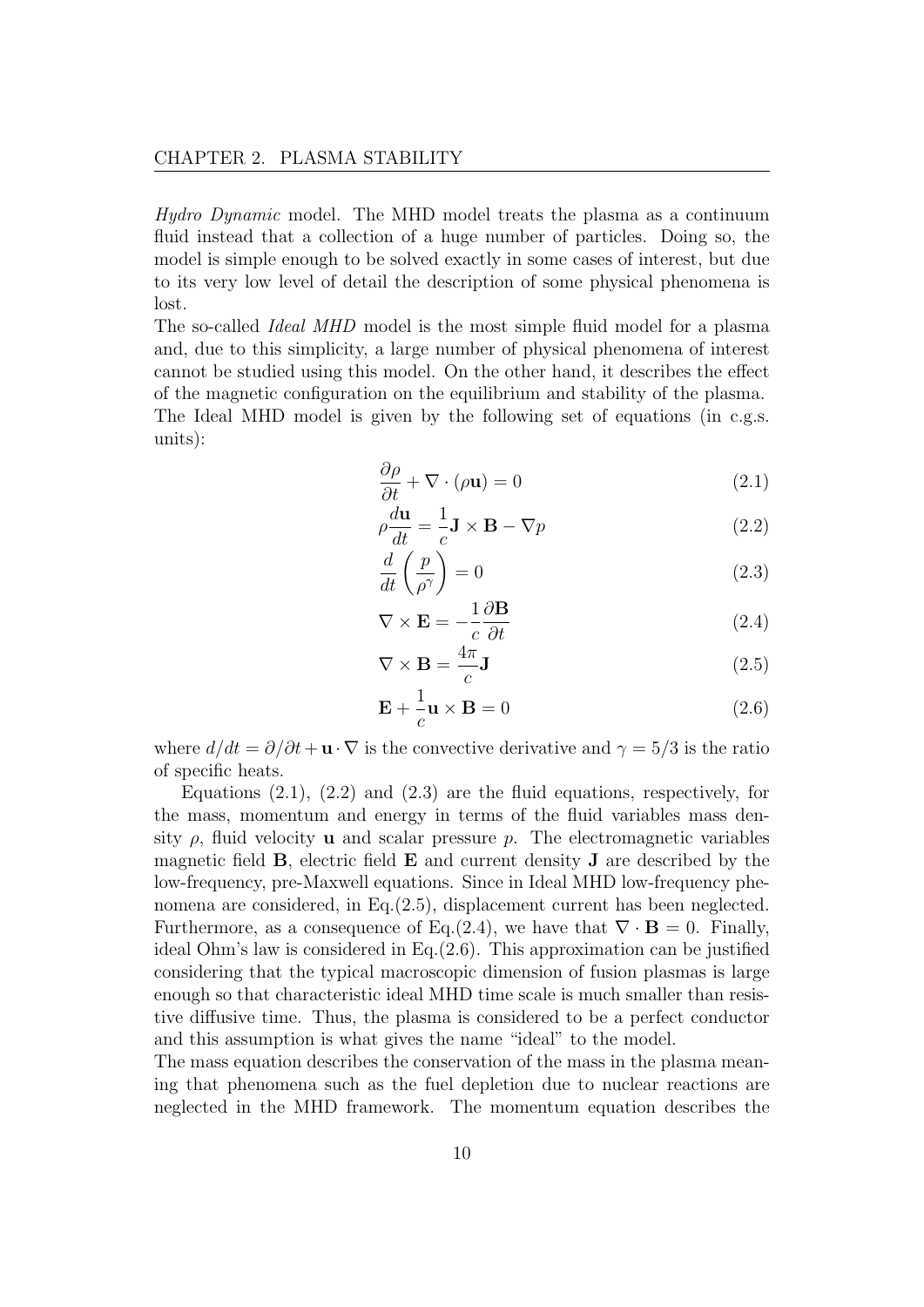interaction between three different forces acting on the plasma: the pressure gradient  $\nabla p$ , the Lorentz force  $\mathbf{J} \times \mathbf{B}$  and the inertial force  $\rho d\mathbf{v}/dt$ . In particular, for static equilibrium it describes how the  $J \times B$  magnetic force balances the  $\nabla p$  force that tens to expand the plasma, thus describing how the plasma is confined. The energy equation represents the equation of state used for the closure of the fluid model.

The derivation of the Ideal MHD model starts from the complete mathematical description of the plasma by means of the kinetic Boltzmann equation coupled with Maxewll's equations:

$$
\frac{\partial f_j}{\partial t} + \mathbf{v} \cdot \nabla f_j + \frac{q_j}{m_j} (\mathbf{E} + \frac{1}{c} \mathbf{v} \times \mathbf{B}) \cdot \frac{\partial f_j}{\partial \mathbf{v}} = \left(\frac{\partial f_j}{\partial t}\right)_{coll}
$$
(2.7)

where  $f_i(\mathbf{r}, \mathbf{v}, t)$  is the distribution function of the j species (j = electrons, ions, ...) and  $(\partial f_i/\partial t)_{coll}$  is the collision term. In order to derive the fluid description of the plasma, the moments of the Boltzmann equation (B.e., Eq.2.7) are considered in order to switch from a microscopic to a macroscopic description:

$$
\text{zeroth moment} \to \sum_{j} m_{j} \int d^{3}v \{B.e.\}_{j} \to \frac{\partial \rho_{m}}{\partial t} + \nabla \cdot (\rho_{m} \mathbf{u}) \tag{2.8}
$$

first moment 
$$
\rightarrow \sum_{j} m_{j} \int d^{3}v \mathbf{v} \{B.e.\}_{j} \rightarrow \rho_{m} \frac{d\mathbf{u}}{dt} = -\nabla \cdot \overline{\mathbf{P}} + \frac{1}{c} \mathbf{J} \times \mathbf{B}
$$
 (2.9)

second moment  $\rightarrow \sum$ j 1  $\frac{1}{2}m_j\int d^3vv^2\{B.e.\}_j\rightarrow \frac{d}{dt}\left(\frac{p}{\rho_r^2}\right)$  $\overline{\rho_m^\gamma}$  $\setminus$ = heat flux/pressure tensor terms (2.10)

these equations together with Maxwell's equations are not yet usable, since there are more unknowns than equation. As is usual for fluid models, a closure is needed. In order to obtain the Ideal MHD model, firstly the pressure is considered to be a scalar, thus:

$$
\overline{\mathbf{P}} = p\overline{\mathbf{I}} \to \rho_m \frac{d\mathbf{u}}{dt} = -\nabla p + \frac{1}{c} \mathbf{J} \times \mathbf{B}.
$$
 (2.11)

Then the heat flux is neglected in the second moment conservation equation, meaning that:

$$
\frac{d}{dt}\left(\frac{p}{\rho_m}\right) = 0, \quad \gamma = 5/3 \tag{2.12}
$$

Concerning Maxwell's equations, resistivity and displacement currents are neglected, as described previously, leading to the equations (2.4)-(2.6)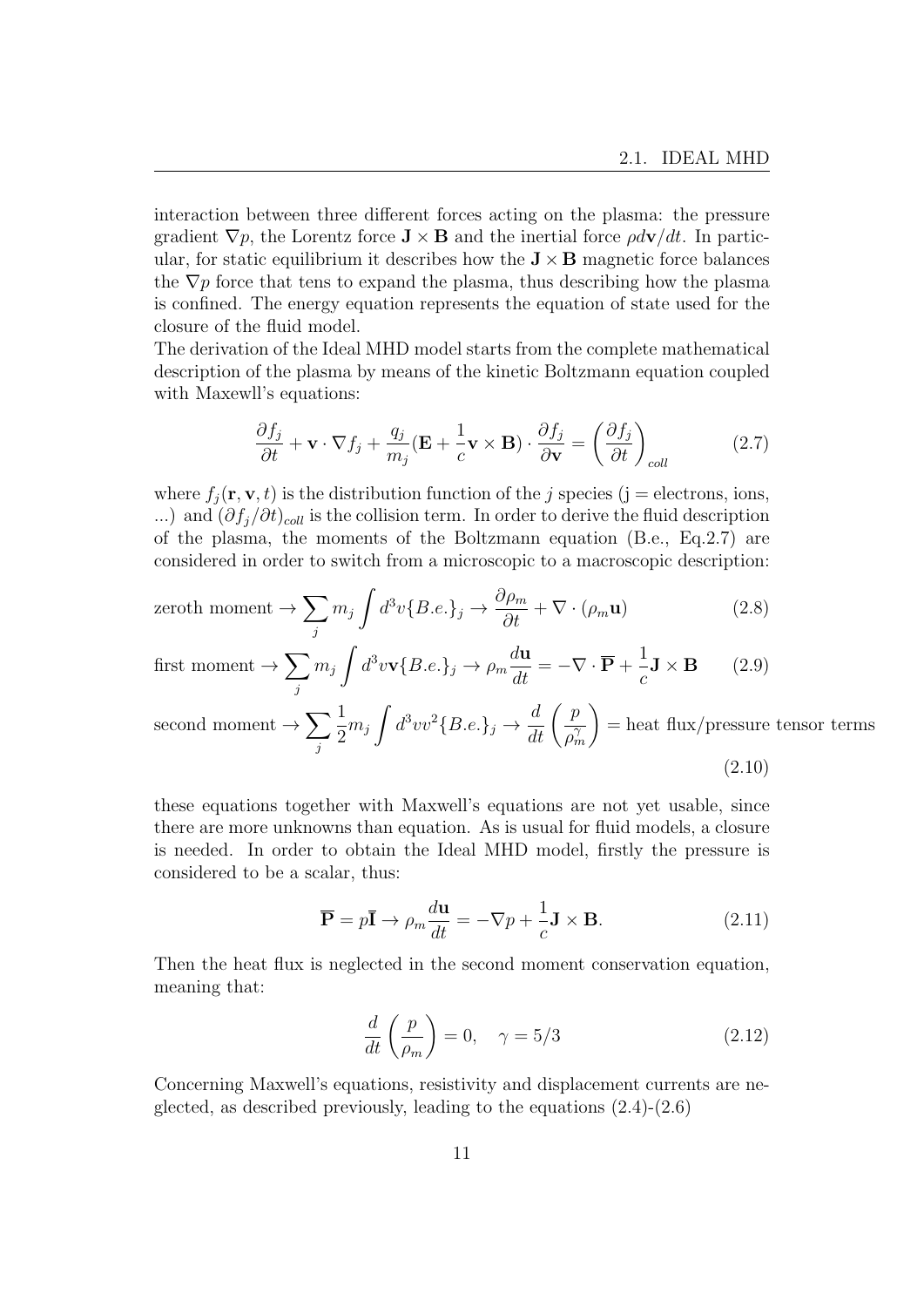The complete derivation of the MHD model is reported, for example, in Ref.[3]. Due to the many assumptions required in order to derive the ideal MHD model starting from the complete kinetic-Maxwell system, several important phenomena in fusion plasmas cannot be treated within an ideal MHD framework. For instance, resistive instabilities and, more importantly for this thesis, resonant particle effects must be treated using so-called extended MHD models, which relax some approximations of the ideal model.

#### 2.1.1 Normal modes and Energy principle

As briefly described before, the study of the equilibrium regards how the different forces acting on the plasma balances each other. Once an equilibrium configuration is obtained, its stability is studied by means of the linearized system: all quantities are expanded as  $Q(\mathbf{r}, t) = Q_0(\mathbf{r}) + Q_1(\mathbf{r}, t)$  where  $Q_1(\mathbf{r}, t)$  is the small perturbation of the quantity with  $|Q_1/Q_0| \ll 1$ . All the perturbed quantities can then be written in terms of the *displacement vector*  $\tilde{\bar{\xi}}(\mathbf{r},t)$  defined as:

$$
\mathbf{u}_1 = \frac{\partial \tilde{\xi}}{\partial t} \tag{2.13}
$$

Considering the perturbation being introduced at  $t=0$ :

$$
\tilde{\bar{\xi}}(\mathbf{r},0) = 0, \quad B_1(\mathbf{r},0) = 0, \quad \rho_1(\mathbf{r},0) = 0, \quad p_1(\mathbf{r},0) = 0 \tag{2.14}
$$

$$
\frac{\partial \tilde{\tilde{\xi}}(\mathbf{r},0)}{\partial t} = \mathbf{u}_1(\mathbf{r},0) \neq 0
$$
\n(2.15)

Substituting the linearized mass and energy equations  $(2.1),(2.3)$  together with the Faraday's law (2.5) into the momentum equation (2.2) in terms of the displacement vector, it is possible to obtain:

$$
\rho \frac{\partial^2 \tilde{\xi}}{\partial t^2} = \mathbf{F}(\tilde{\xi}) = -\frac{1}{c} \mathbf{J} \times \mathbf{B}_1 + \frac{1}{c} \mathbf{J}_1 \times \mathbf{B} - \nabla p_1 \tag{2.16}
$$

where the subscript  $\theta$  for equilibrium quantities has been dropped. **F** is called the force operator.

The linear stability can be investigated through a normal modes analysis. Since the coefficients of the force operator  $\mathbf{F}(\overline{\xi})$  are time independent, it is possible to consider solution of the type:  $\tilde{\xi}(\mathbf{r}, t) = \sum_q a_q \overline{\xi}_q(\mathbf{r}) exp(-i\omega_q t)$ . The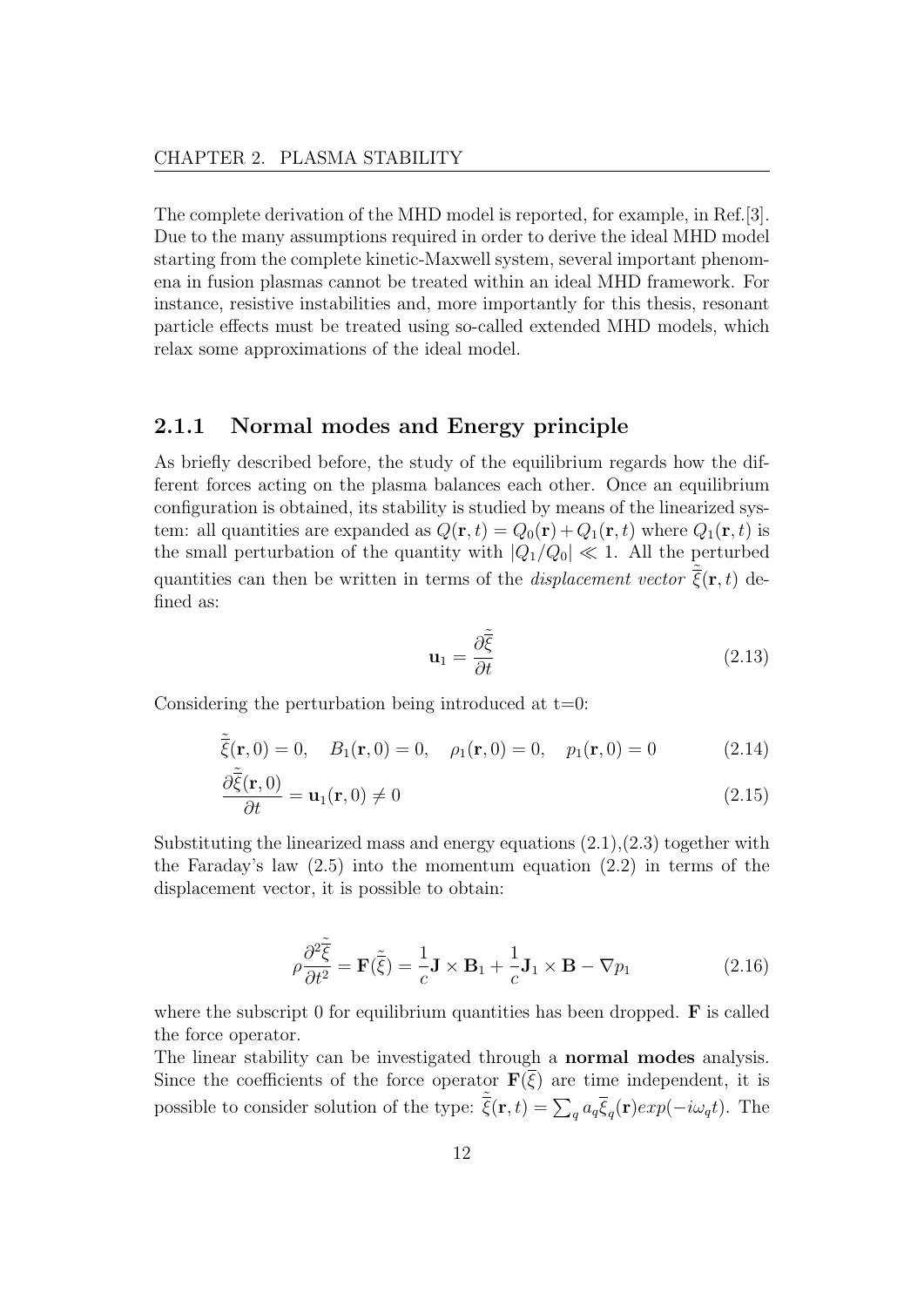right hand side of equation (2.16) does not present any time derivation meaning that we obtain for each decoupled q component:

$$
-\omega_q^2 \rho \overline{\xi}_q = \mathbf{F}(\overline{\xi}_q) \tag{2.17}
$$

Equation (2.17) is an eigenvalue problem for the eigenvalue  $\omega_q^2$  that can be solved after an appropriate choice of the boundary conditions for  $\overline{\xi}$ . Using the energy equation and Faraday's law, the force operator can be written explicitly in terms of  $\overline{\xi}$ :

$$
\mathbf{F}(\overline{\xi}) = \frac{1}{4\pi} (\nabla \times \mathbf{B}) \times \mathbf{B}_1 + \frac{1}{4\pi} (\nabla \times \mathbf{B}_1) \times \mathbf{B} + \nabla (\overline{\xi} \cdot \nabla p + \gamma p \nabla \overline{\xi}) \tag{2.18}
$$

In this way it is possible to show that the force operator  $\mathbf{F}(\xi)$  is self-adjoint. This property has several consequences on the study of the plasma stability. Firstly, the eigenvalues  $\omega_q^2$  are real meaning that instability (i.e.  $\mathcal{I}m(\omega_q) > 0$ ) can be obtained only if  $\omega_q^2 < 0$ . In addition, the eigenvectors  $\bar{\xi}_q$  form a complete orthogonal set, meaning that an arbitrary initial perturbation will be dominated by the fastest growing mode instead of by a combination of different modes in the non orthogonal case.

The stability is obtained knowing how to avoid these fast modes for any perturbation. Ideal MHD stability analysis typically make use of the so-called Energy Principle: an equilibrium is stable if and only if the variation of the potential energy integral

$$
\delta W = -\frac{1}{2} \int \overline{\xi}^* \cdot \mathbf{F}(\overline{\xi}) d^3 x \tag{2.19}
$$

is positive for any displacement  $\overline{\xi}$  which is physically acceptable (i.e.,which satisfies appropriate boundary conditions).

This implies that the stability of an equilibrium can be determined by examining only the sign of  $\delta W$ , without analyzing the normal-mode equations.

There are two main advantages of the energy principle with respect to the full normal mode analysis. Firstly, physical intuition could lead to some hypothesis of the form of an unstable perturbation. This form can be then used as a trial function  $\overline{\xi}_{trial}$  to evaluate  $\delta W$ . If  $\delta W(\overline{\xi}_{trial}^*, \overline{\xi}_{trial}) < 0$ , then the Energy principle guarantees that the equilibrium is unstable, since exists a physically acceptable displacement  $(\bar{\xi}_{trial})$  for which  $\delta W$  is negative.

The second advantage is that it is possible to look for the absolute minimum of  $\delta W$  setting its variation with respect to  $\bar{\xi}$  equal to zero. Even if this minimization procedure is slightly more difficult than the trial function approach, it is much less complex than the full normal-mode analysis.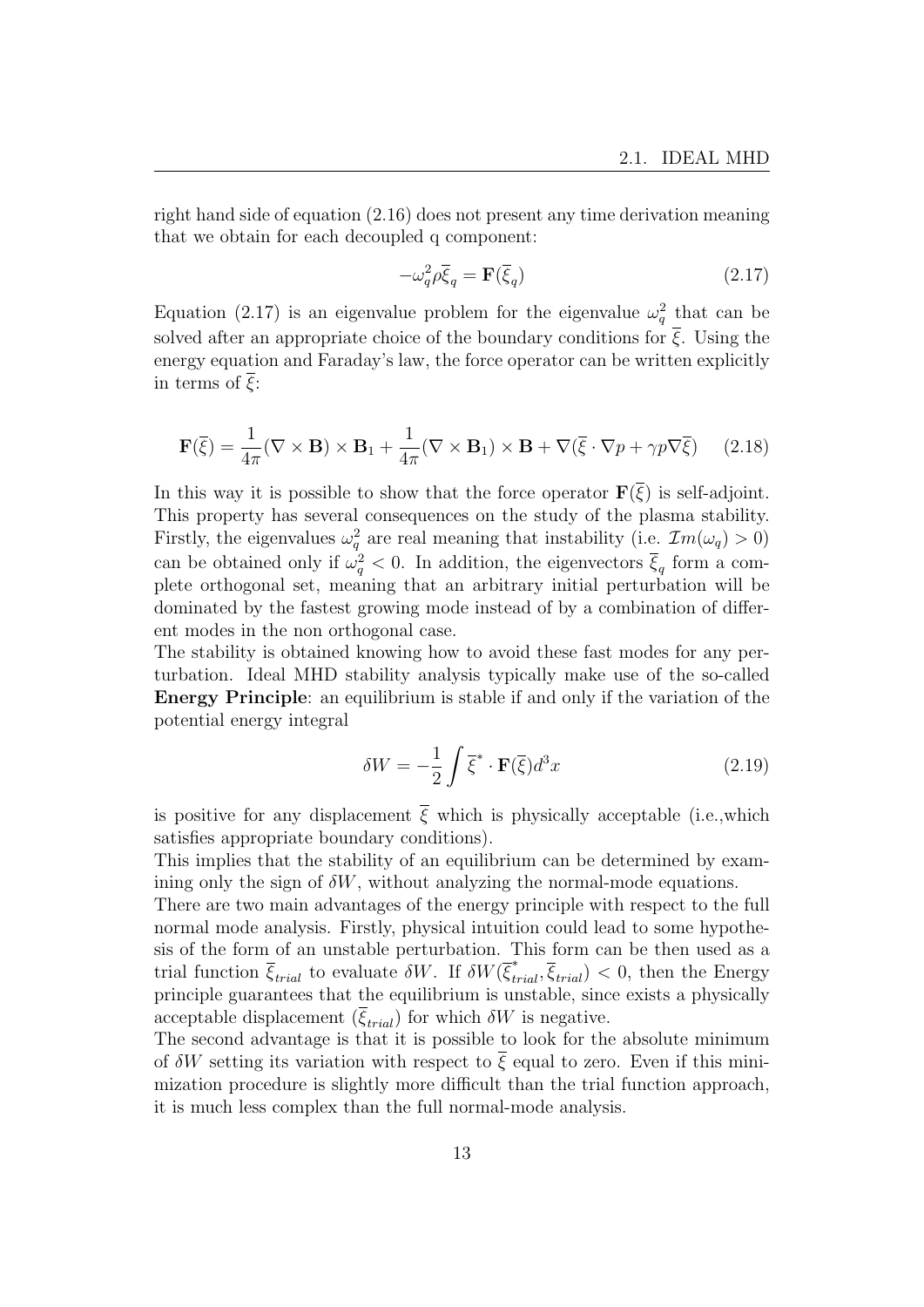## 2.2 Vertical instability: heuristics

As stated previously, among all the different ideal MHD modes, in this work we will focus on the axisymmetric toroidal modes resulting in rigid shift of the plasma column in the vertical direction. It is possible to understand and derive the dispersion relation for a vertical displacement perturbation that corresponds to a rigid shift by means of a simple model which is presented in the following. The plasma equilibrium is represented by three rectilinear current wires as shown in figure  $(2.1 \text{ (a)})$ . The equilibrium presents the *plasma* wire at position  $x = 0$  (x is the vertical direction) traversed by the current  $I_p > 0$ , and two external wires, fixed at their position  $x = \pm l$ , each carrying a current  $I_{ext} > 0$ . This model represents, on a very schematic and simple level, the equilibrium configuration of a straight tokamak with two magnetic X-points.



Figure 2.1: (a) Three-wire model of tokamak vertical stability and the corresponding magnetic flux-surfaces. (b) Stabilization of the vertical instability by eddy currents induced in a conducting wall surrounding the plasma. (c) Heuristic model of the stabilization of the vertical instability. [4]

Considering that the plasma wire is the only one free to move (only in the x direction) its equation of motion can be written (in c.g.s. units):

$$
\mu \partial_{tt} x = \frac{4I_p I_{ext}}{c^2} \frac{x}{l^2 - x^2} \tag{2.20}
$$

where  $\partial_{tt}$  is the second time derivative,  $\mu$  is the linear mass density and c the speed of light. Considering  $I_p$  and  $I_{ext}$  constants (i.e. neglecting self and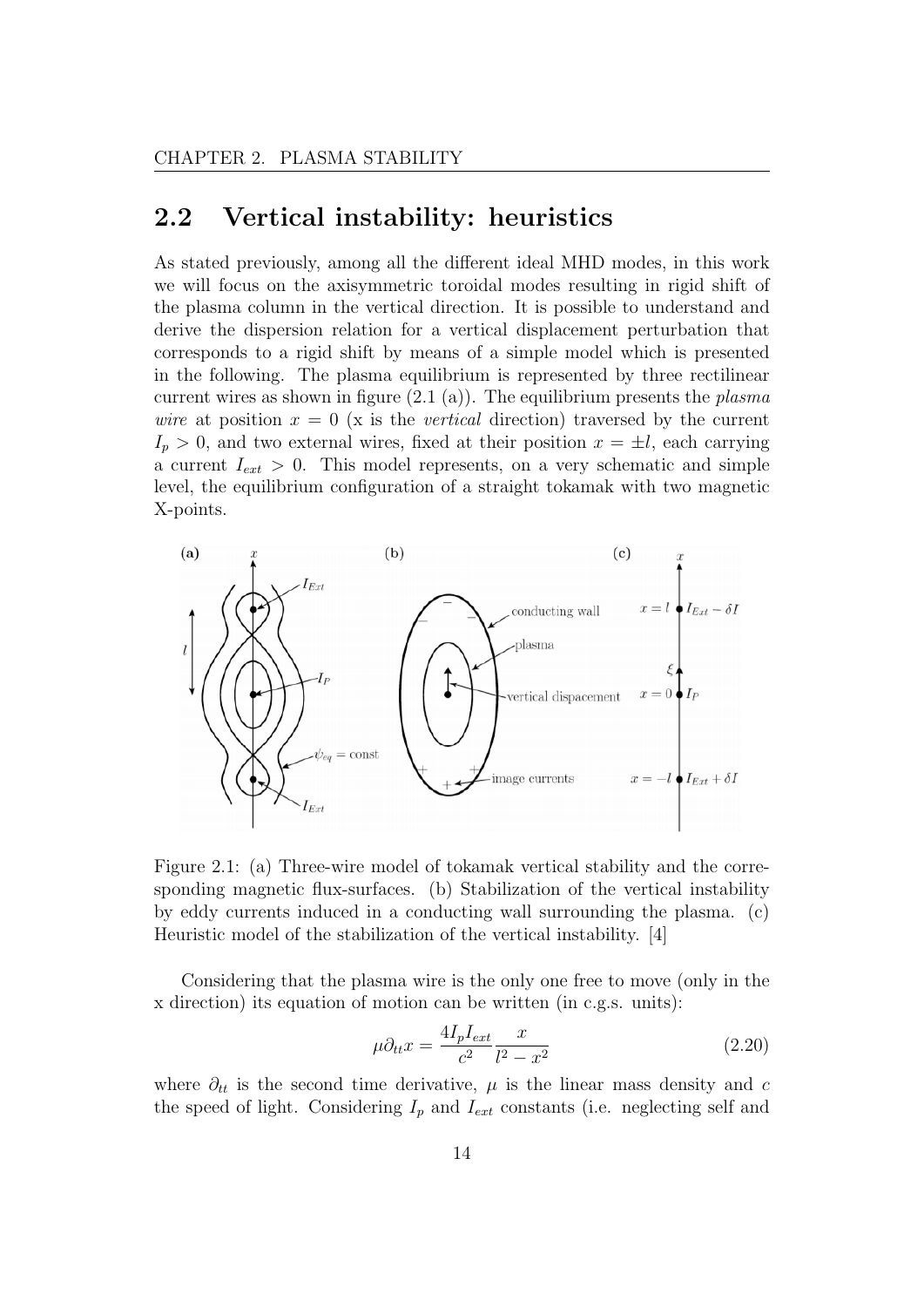mutual inductions) and small displacement  $x \ll l$  the solution of equation (2.20) can be written as:

$$
x = x_0 e^{\gamma t} \tag{2.21}
$$

where  $x_0$  is the initial displacement and the growth rate  $\gamma$  is:

$$
\gamma = \frac{1}{l} \sqrt{\frac{4I_p I_{ext}}{\mu c^2}} \tag{2.22}
$$

In this simple model there is no relation between  $I_p$ ,  $I_{ext}$  and l. However recalling that the plasma wire mimics a vertically elongated plasma column with uniform current density a relationship is established as described in Ref.[9].

$$
\frac{I_{ext}}{I_p} = \frac{b - a}{b + a} \frac{l^2}{a^2 + b^2}
$$
 (2.23)

where a and b represents, respectively, minor and mayor semi-axis of the elliptical magnetic surface cross section within the plasma is confined in the xy plane. The growth rate (2.22) considering the relation (2.23) becomes:

$$
\gamma = \left(\frac{b-a}{a+b}\right)^{1/2} \left(\frac{1}{a^2+b^2}\right)^{1/2} \frac{2I_p}{(\mu c^2)^{1/2}}\tag{2.24}
$$

This last expression shows hoe the growth rate depends only on  $I_p$ , a and b, and is independent from both  $I_{ext}$  and l. It is possible to write  $\gamma$  in terms of more common plasma parameters considering a cylindrical plasma with elliptical cross section  $\mu = \pi ab \rho_m$ , where  $\rho_m$  is the volume mass density. Introducing the the ellipticity parameter  $\epsilon = (b^2 - a^2)/(b^2 + a^2)$  and assuming that it is small, one gets:  $a \simeq b$ ,  $2I_p \simeq caB_p(a)$  and finally

$$
\gamma = \frac{\epsilon^{1/2} v_A}{a} \tag{2.25}
$$

where  $v_A$  is the Alfvén velocity defined as  $B_p(a)/(4\pi\rho_m)^{1/2}$ . The inverse of the growth rate is thus proportional to the characteristic Alfvén time, which is typically of the order of the microsecond. Considering for example a Deuterium plasma with  $\epsilon \sim 0.2$ ,  $a \sim 0.9m$ ,  $B_n(a) \sim 1T$  and  $n = 10^{20}m^{-3}$  plasma number density, we get  $\gamma^{-1} \sim 1.3 \mu s$ . This is indeed a very fast growth rate related with a dangerous instability.

The ideal vertical instability is stabilized thanks to the presence of a perfect conducting wall not too far away from the plasma. Figure (2.1 (b)) shows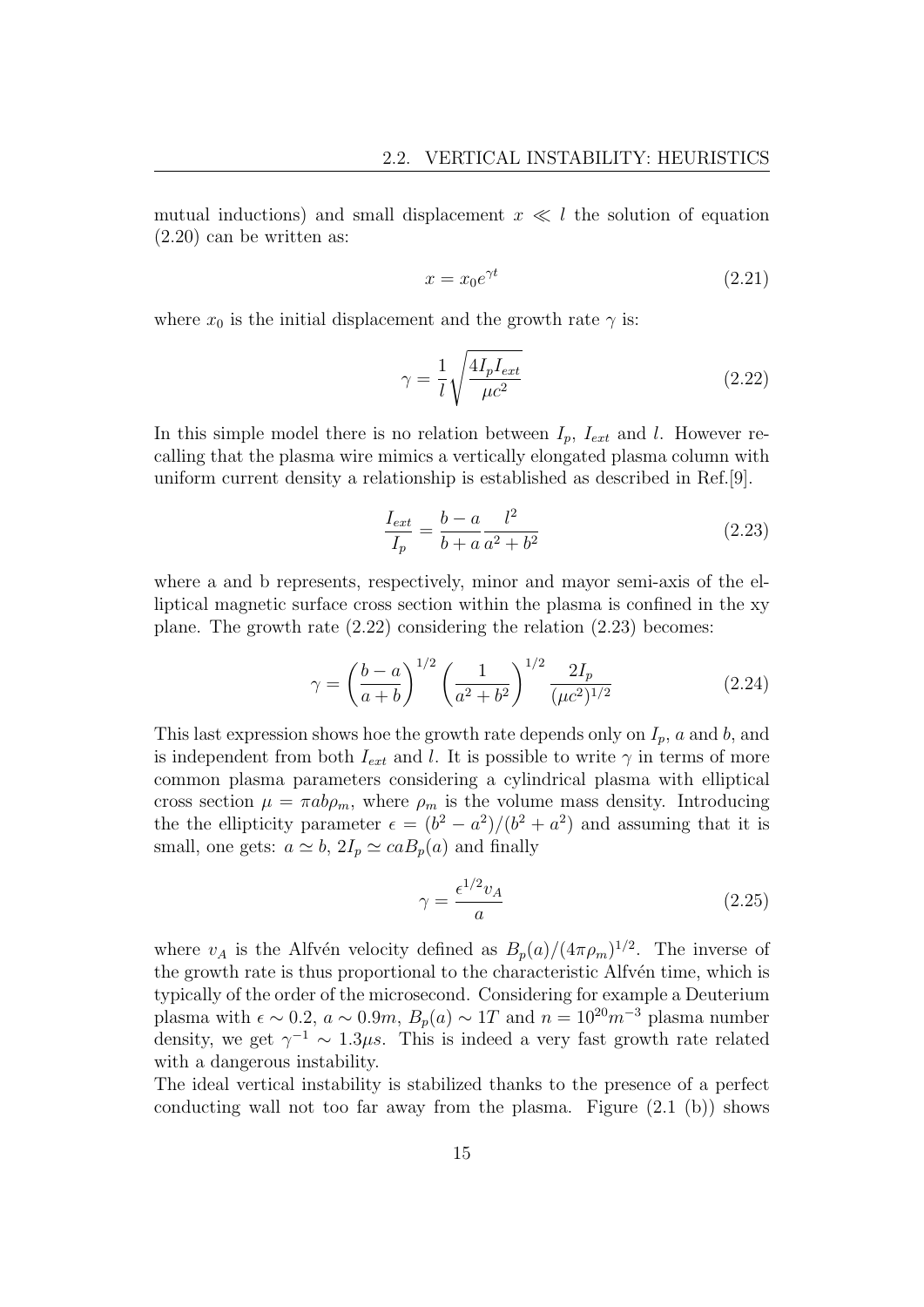a sketch of the mechanism that suppress the vertical instability. When the plasma current is displaced from its equilibrium position, image currents are induced at the wall. Their sign is such that the corresponding forces oppose the motion of the plasma wire. This can be modeled back in the simple heuristic case as shown in figure  $(2.1 \text{ (c)})$ . The image currents induced in the wall are mimicked by a current  $\delta I$  that is carried with opposite sign in the two external wires. In the perfectly conducting limit, the two currents can be considered as driven by an induced electromagnetic field proportional to  $\partial_t x$ :

$$
\partial_t \delta I = \frac{DI_{ext}}{l} \partial_t x \tag{2.26}
$$

where D is a dimensionless constant. Considering the tokamak problem the parameter D will depend on the actual geometry of the wall.

Including the the effects of the currents  $\pm \delta I$ , the equation of motion describing the plasma wire position in the x direction reads:

$$
\mu c^2 \partial_{tt} x = 4I_p I_{ext} \frac{x}{l^2 - x^2} - 4I_p \delta I \frac{l}{l^2 - x^2}
$$
 (2.27)

$$
x \ll l \to \mu c^2 \partial_{tt} x = 4I_p I_{ext} (1 - D) \frac{x}{l^2}
$$
 (2.28)

The stability is obtained when  $D > 1$ . When the vertical instability is suppressed by the image currents in the wall  $(D > 1)$ , an initial perturbation of the plasma in the x direction will evolve into an oscillatory motion with characteristic frequency of the order of the inverse of the Alfvén time, more precisely:

$$
\omega = \gamma \sqrt{D - 1} \tag{2.29}
$$

In Ref.[10] the geometrical parameter D was derived analytically in the case of uniform plasma current distribution and confocal elliptical plasma and wall cross-sections:

$$
D = \frac{b+a}{b-a} \left(\frac{b+a}{b_w+a_w}\right)^2
$$
 (2.30)

where  $a$  and  $b$  are the minor and major semi-axes of the elliptical plasma cross section, while  $a_w$  and  $b_w$  are the minor and major semi-axes of the wall elliptical cross-section.

#### 2.2.1  $\delta W_{MHD}$

As stated in the equation (2.25), the ideal vertical instability has a very fast growth rate, meaning that it is potentially very dangerous for the machine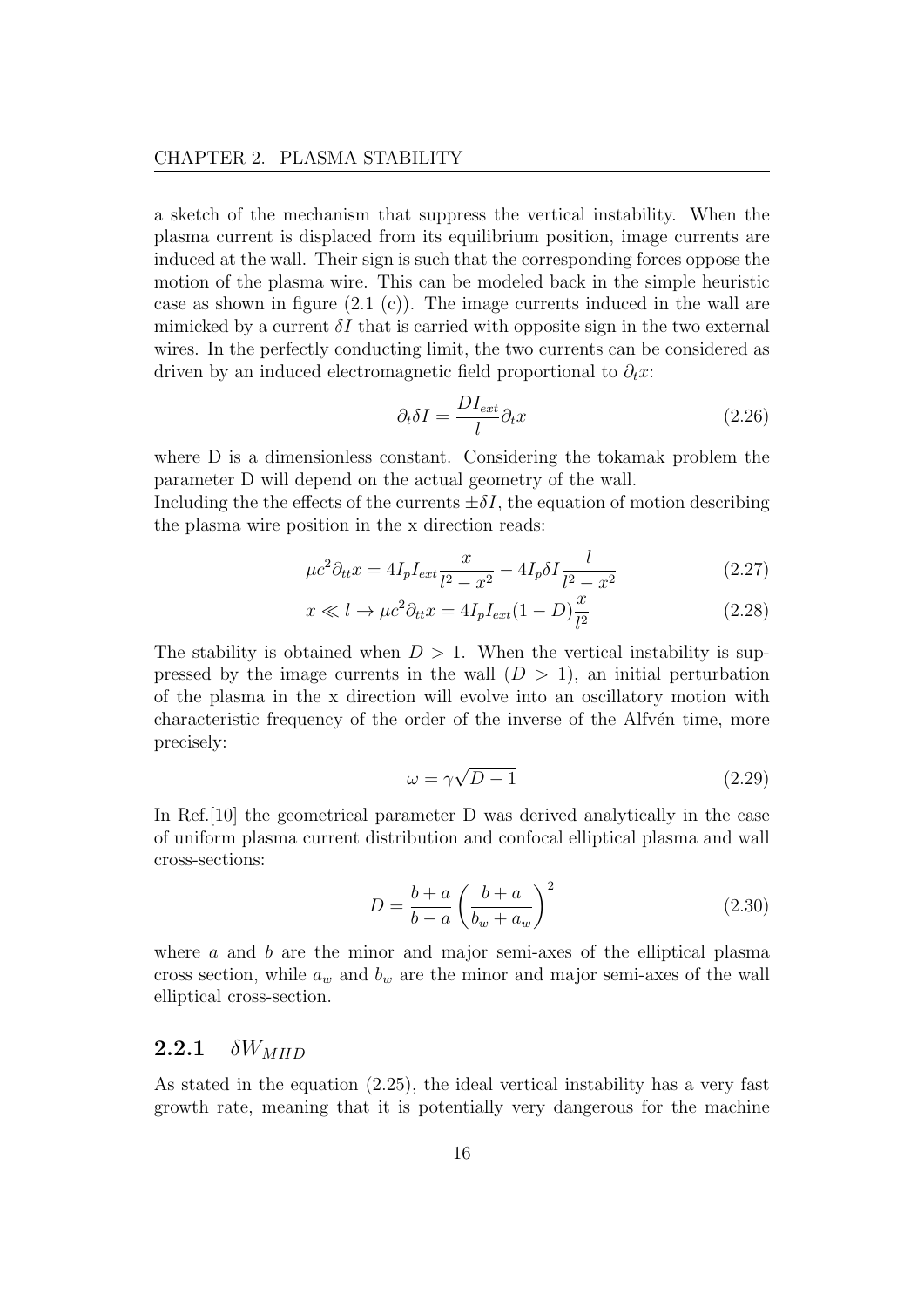operation. Indeed, vertical instability causes so-called vertical displacement events (VDE), a sudden termination of the plasma discharge with consequent large electromagnetic stresses on the confinement device. The stabilization of this kind of instabilities is thus a crucial aspect of a tokamak configuration. Considering an accurate ideal MHD analysis of the vertical stability, which takes into account the stabilization feedback currents  $([10],[11],[4])$ , it is possible to write the variation of the potential energy integral as:

$$
\delta W_{MHD} = \frac{1}{2} (V \rho_m) \xi_0^2 \frac{\epsilon_{el} v_A^2}{a^2} (D - 1)
$$
 (2.31)

where:  $\epsilon = (b^2 - a^2)/(b^2 + a^2)$  is the ellipticity parameter,  $v_A = B_p(a)/(4\pi\rho_m)^{1/2}$ is the Alfvén speed,  $\rho_m$  is the volume mass density and V is the plasma volume.

Equation 2.31 clearly show that the stability condition  $\delta W_{MHD} > 0$  is obtained only if  $D > 1$  accordingly to the criterion founded with the heuristic analysis.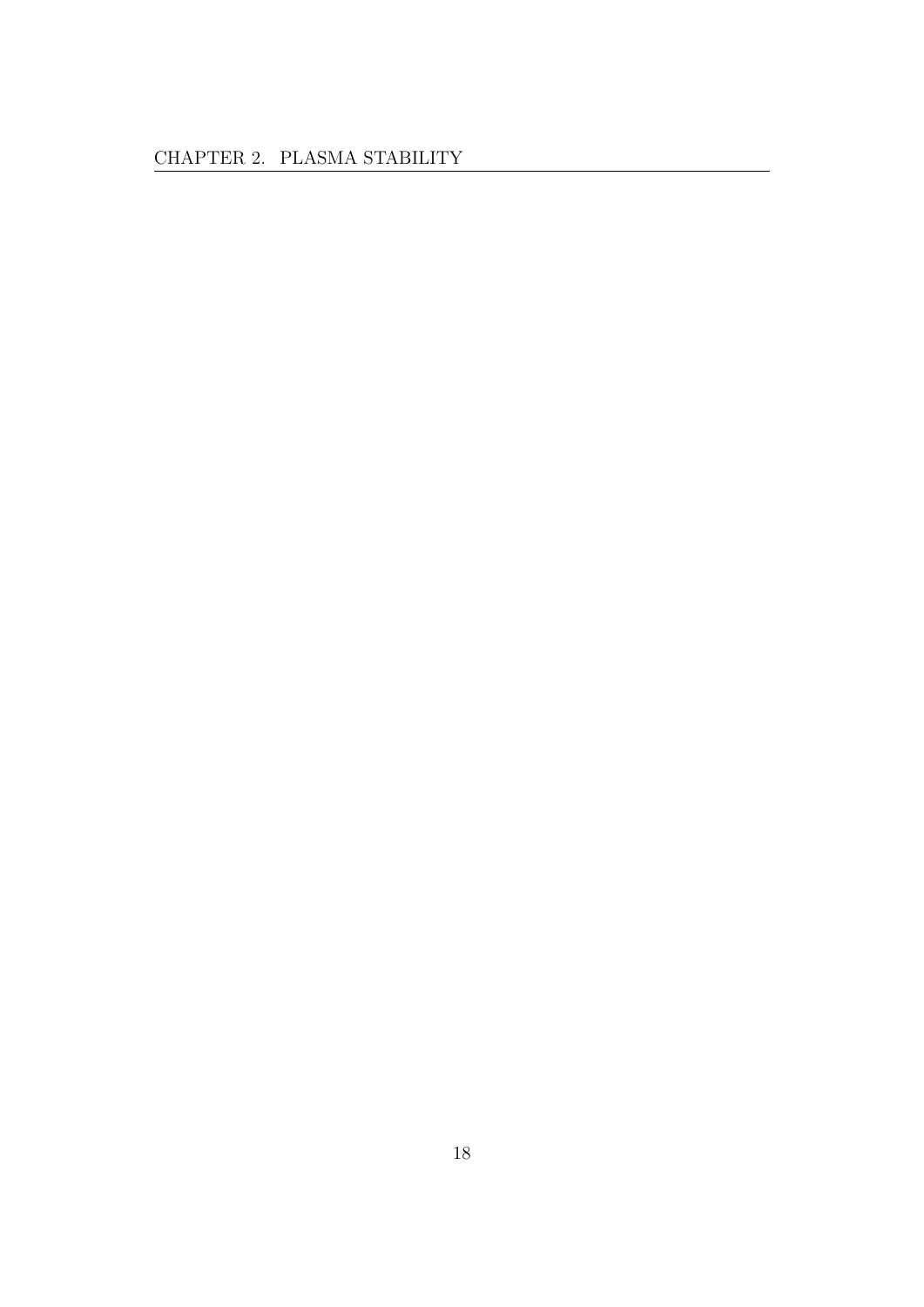# Chapter 3

# Hybrid Kinetic MHD

Plasma particles with super thermal energies are called energetic particles. These particles, with energies in the  $MeV$  range, are produced in tokamak experiments by heating systems such as NBI and ICRH. In future projects, on the other hand,  $\alpha$  particles will be generated with  $3.5MeV$  energy by D-T fusion reactions. The presence of energetic particles populations introduce a particular kind of instabilities related with resonance interaction between periodic motions of these particles and macroscopic modes of the thermal plasma. This is the case of fishbones oscillations  $([6],[7])$  and of Toroidal Alfvén Eigenmodes (TAE) ([12]), where instability is indeed caused by the resonance between plasma modes and energetic particles orbits. The resonance mechanism is related the "Landau Damping", a well known physical effect which can be described only by a kinetic treatment of the plasma. This effect results into the damping (or growth) of macroscopic plasma waves due to collisionless transfer of energy between particles with resonant frequencies and plasma waves. Due to its many simplifications, the ideal MHD model is not able to treat effects related with the presence of energetic particles. In order to investigate resonance interaction between macroscopic modes of the plasma and energetic particles populations, a different kind of model has been used: the so-called Hybrid Kinetic MHD. The Hybrid kinetic MHD model consists in the ideal MHD equations for the treatment of the thermal plasma with the addiction of the kinetic Vlasov equation in order to deal with energetic particles contributions.

### 3.1 Landau resonance

In this first section the "Landau resonance" effect is briefly introduced. The Landau resonance is a resonant interaction between particles in the tails of a maxwellian distribution and so-called space-charge waves. The study of this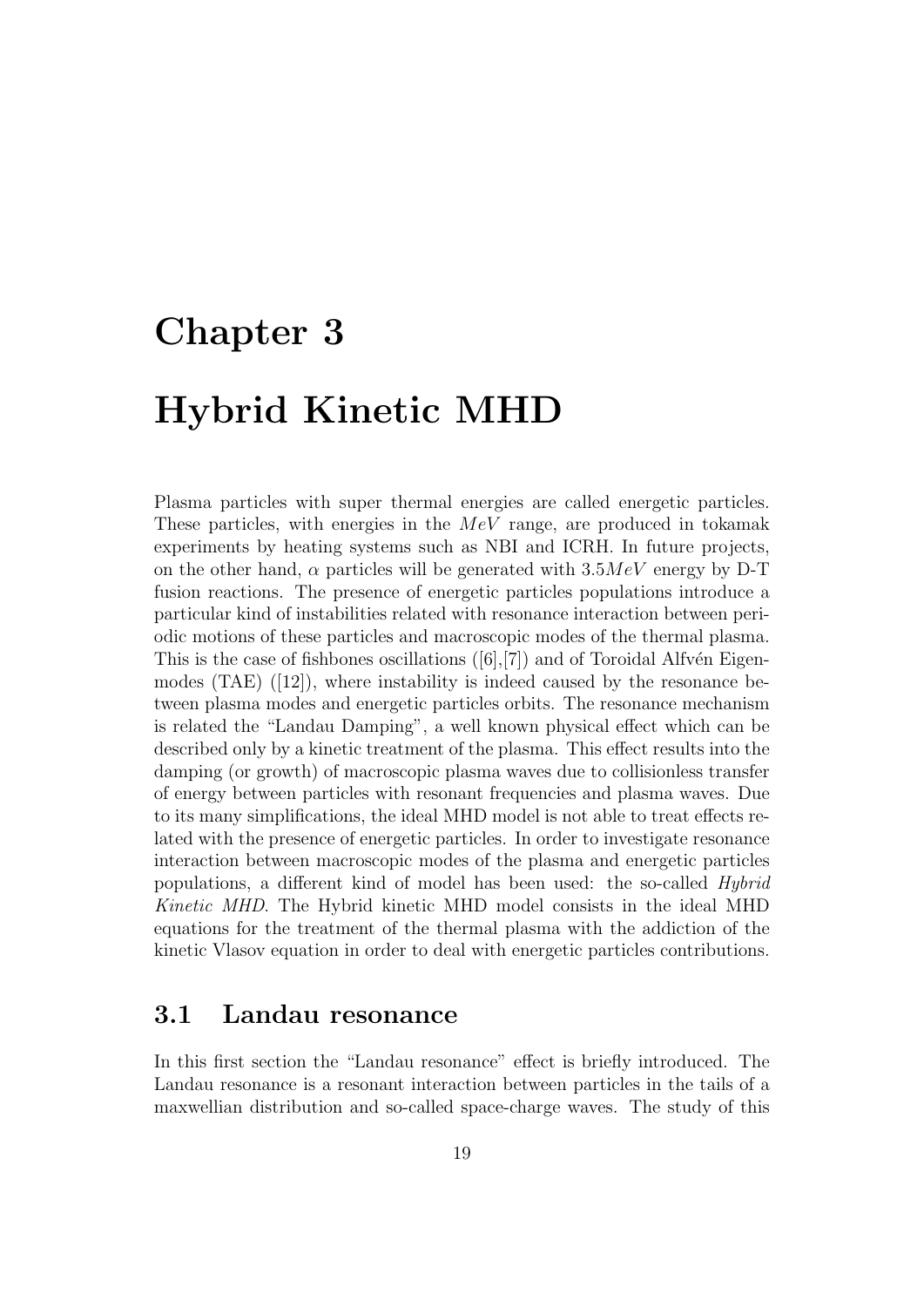effect had important consequences on the study of plasma stability. Firstly, it showed that the fluid model fails to capture this kind of interactions. More importantly, the study carried out by Landau indicated the rigorous procedure to follow in order to deal with resonant interactions, summarized by the "Landau prescription" that will be used later in this work.

Space-charge waves, also called Langmuir waves, are longitudinal electrostatic plasma oscillations.

#### 3.1.1 Fluid theory

The Elecron-fluid equations

$$
\frac{\partial n_e}{\partial t} + \nabla \cdot (n_e \mathbf{v}_e) = 0 \tag{3.1}
$$

$$
m_e n_e \left(\frac{\partial}{\partial t} + \mathbf{v}_e \cdot \nabla\right) \mathbf{v}_e = -\nabla p_e - en_e \mathbf{E} - \frac{en_e}{c} \mathbf{v}_e \times \mathbf{B} + \overline{R}_{e \to i}
$$
 (3.2)

together with the Maxwell's equations and the fluid closure defined as:

$$
\left(\frac{\partial}{\partial t}\mathbf{v}_e \cdot \nabla\right)\left(\frac{p_e}{n_e^{\gamma}}\right) = 0, \quad \gamma = 3
$$
\n(3.3)

describe a closed fluid model, where  $\overline{R}_{e\to i} = m_e n_e \nu_{ei}(\mathbf{v}_i-\mathbf{v}_e)$  describes electronsions collisions with  $\nu_{ei}$  electron-ion collision frequency. The ions are taken to be immobile and unperturbed, while the plasma equilibrium considered is uniform and unmagnetized, with  $\mathbf{B}_0 = \mathbf{v}_{e0} = \mathbf{E}_0 = 0$ ,  $n_e = n_i = n_0 = const$ . and  $p_{e0} = const. = n_0T_{e0}$ . Introducing then the perturbation and considering longitudinal waves we obtain:

$$
n_e = n_0 + \tilde{n}, \quad p_e = p_{e0} + \tilde{p}, \quad \mathbf{v}_e = \tilde{\mathbf{v}}_e \tag{3.4}
$$

$$
\mathbf{E} = E e^{-i\omega t + ikz} \hat{e}_z \tag{3.5}
$$

As a consequence of the last relation we have  $\nabla \times \mathbf{E} = 0$ , meaning that  $B = 0$ . Starting from the linearized Electron-fluid perturbed equations is easy to obtain:

$$
-i\omega\tilde{n}_e - in_0k\tilde{\mathbf{v}}_{ez} = 0\tag{3.6}
$$

$$
-i(\omega + i\nu_{ei})\tilde{\mathbf{v}}_{ez} = -\frac{ik}{m_e n_0}\tilde{p}_e - \frac{e}{m_e}\mathbf{E}
$$
 (3.7)

Deriving the expressions for  $\tilde{n}_e, \tilde{p}_e$  and **E** in terms of  $\tilde{\mathbf{v}}_{ez}$  from the Equation (3.6), the closure equation and Maxwell's equations, it is possible to rewrite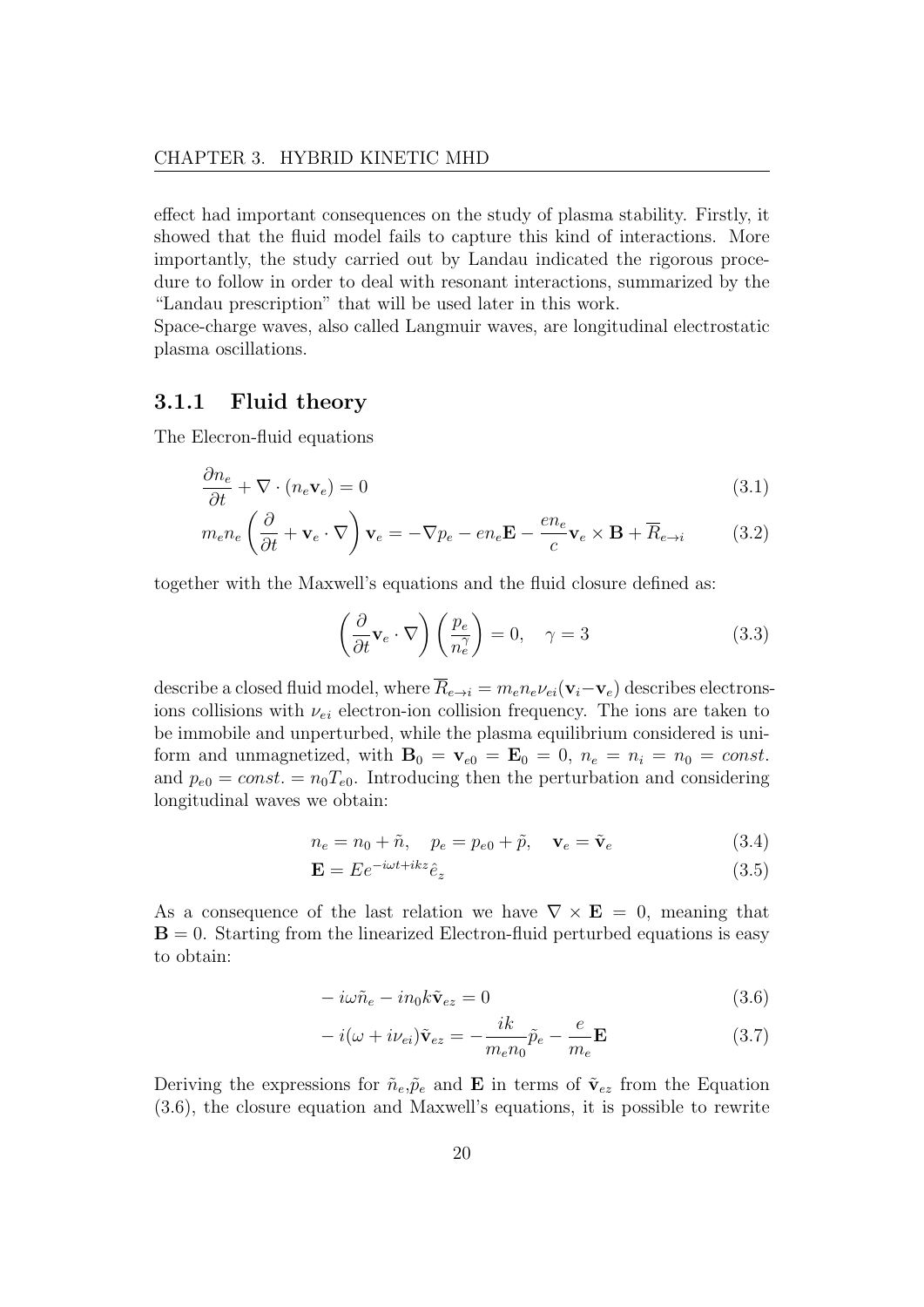$Eq.(3.7)$  as:

$$
\omega(\omega + i\nu_{ei})\tilde{\mathbf{v}}_{ez} = \frac{4\pi n_0 e^2}{m_e}\tilde{\mathbf{v}}_{ez} + \gamma k^2 \frac{T_{e0}}{m_e}\tilde{\mathbf{v}}_{ez}
$$
(3.8)

Setting  $T_{e0}/m_e = v_{the}^2$ , with  $v_{the}$  the thermal velocity of the electrons, the dispersion relation becomes:

$$
\omega(\omega + i\nu_{ei}) = \omega_p^2 + \gamma k^2 v_{the}^2 \tag{3.9}
$$

where  $\omega_p^2 = 4\pi n_0 e^2/m_e$  is the plasma frequency. Neglecting collisional effects and considering the known result for space-charge waves of  $\gamma = 3$ , the following dispersion relation, called Bohm-Gross dispersion relation, is obtained:

$$
\omega^2 = \omega_p^2 + 3k^2 v_{the}^2 \tag{3.10}
$$

On the other hand, the collisional dispersion relation can be studied perturbatively considering  $\nu_{ei} \ll \omega_p$ , resulting into:  $\omega \approx \pm \sqrt{\omega_p^2 + 3k^2 v_{the}^2} - i\nu_{ei}/2$ Therefore, the damping rate is determined solely by the electron-ion collision frequency and is independent from the plasma frequency.

#### 3.1.2 Kinetic theory

The kinetic description of space-charge waves is based on the same uniform unmagnetized equilibrium and considering a maxwellian equilibrium distribution function for the electrons:

$$
f_{e0}(\mathbf{v}) = \frac{n_0}{(2\pi T_{e0}/m_e)^{3/2}} exp(-\frac{m_e v^2}{2T_{e0}})
$$
(3.11)

where  $v^2 = v_x^2 + v_y^2 + v_z^2$ . In order to determine the response of the equilibrium after the introduction of a perturbation, in the framework of kinetic theory, the system composed by the collisionless Vlasov equation  $(E<sub>q</sub>(3.12))$ and Maxwell's equations is investigated.

$$
\frac{\partial f_e}{\partial t} + \mathbf{v} \cdot \nabla f_e - \frac{e}{m_e} \left( \mathbf{E} + \frac{1}{c} \mathbf{v} \times \mathbf{B} \right) \cdot \frac{\partial f_e}{\partial \mathbf{v}} = 0 \tag{3.12}
$$

Considering electrostatic longitudinal waves, the magnetic field is zero at all times, and the only Maxwell's equation of interest is the Poisson's law:

$$
\nabla \cdot \mathbf{E} = 4\pi e (n_{i0} - n_e) \tag{3.13}
$$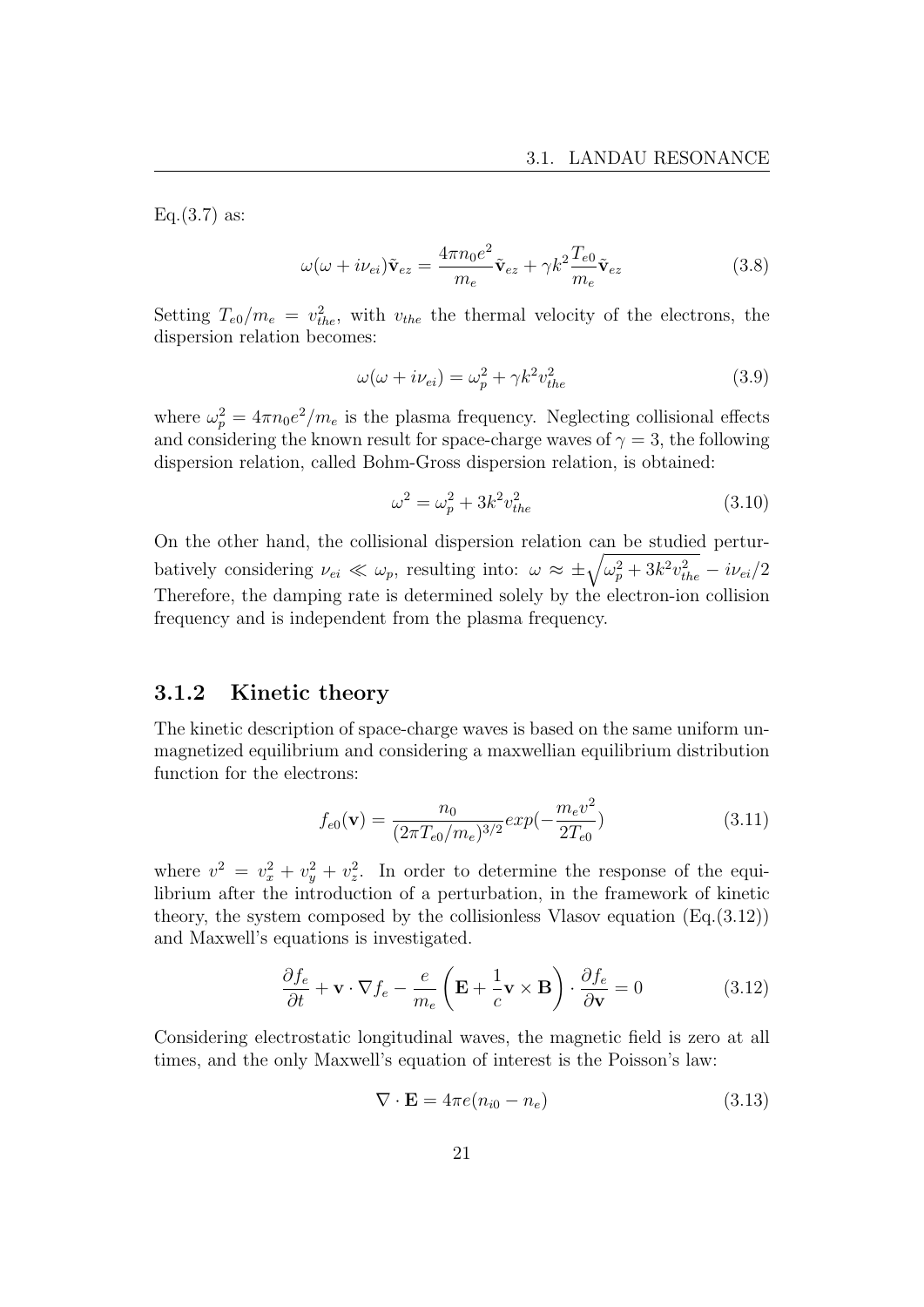where  $n_{i0} = n_0 = const.$  and  $n_e = \int d^3v f_e$ . Introducing the perturbation:

$$
f_e = f_{e0} + \tilde{f}_e \tag{3.14}
$$

$$
\tilde{f}_e = f(\mathbf{v})e^{(-i\omega t + ikz)}\tag{3.15}
$$

$$
\tilde{\mathbf{E}} = E e^{(-i\omega t + ikz)} \hat{e}_z \tag{3.16}
$$

Considering the linearized perturbed equations

$$
\begin{cases} \frac{\partial \tilde{f}_e}{\partial t} + \mathbf{v} \cdot \nabla \tilde{f}_e - \frac{e}{m_e} \tilde{E}_z \frac{\partial f_{e0}}{\partial v_z} = 0\\ \nabla \cdot (\tilde{E}_z \hat{e}_z) = -4\pi e \tilde{n}_e = -4\pi e \int d^3 v \tilde{f}_e \end{cases}
$$
(3.17)

it is possible to solve the first equation for  $\tilde{f}_e$ , then substituting  $\tilde{f}_e$  into the second is easy to obtain:

$$
-ik\tilde{E}_z = -i\frac{4\pi e^2}{m_e} \int \frac{\partial f_{e0}/\partial v_z}{\omega - kv_z} d^3 v \tilde{E}_z \tag{3.18}
$$

$$
\to ikD(\omega, k)\tilde{E}_z = 0\tag{3.19}
$$

where

$$
D(\omega, k) = 1 - \frac{4\pi e^2}{km_e} \int \frac{\partial f_{e0}/\partial v_z}{kv_z - \omega} d^3 v \tag{3.20}
$$

The solution is  $D(\omega, k) = 0$ , which determines relevant dispersion relation  $\omega = \omega(k).$ 

Unfortunately, in the dispersion relarion  $D(\omega, k) = 0$ , the denominator of the integrand vanishes for  $v_z = \omega/k$ , meaning that the integral is not defined, unless a prescription is given as to how to integrate around the pole.

Physically, this difficulty is caused by electrons moving with exactly the phase velocity of the wave  $v_z = v_{ph} = \omega/k$ . If such electrons are not present in the equilibrium plasma,  $f_{e0}$  vanishes together with  $\partial f_{e0}/\partial v_z$  and the integral can be carried out.

However, when resonant electrons are present, the correct procedure is based on an initial value problem, i.e. introducing the perturbation at  $t=0$  and making use of the Laplace transformation with respect to time. This procedure was worked out by Landau and provides a procedure on how to integrate around the pole, which gives physical meaning to the integral appearing in  $D(\omega, k)$ .

We rewrite  $D(\omega, k)$  as:

$$
D(\omega, k) = 1 - \frac{4\pi e^2}{k^2 m_e} n_{e0} I(\omega, k)
$$
 (3.21)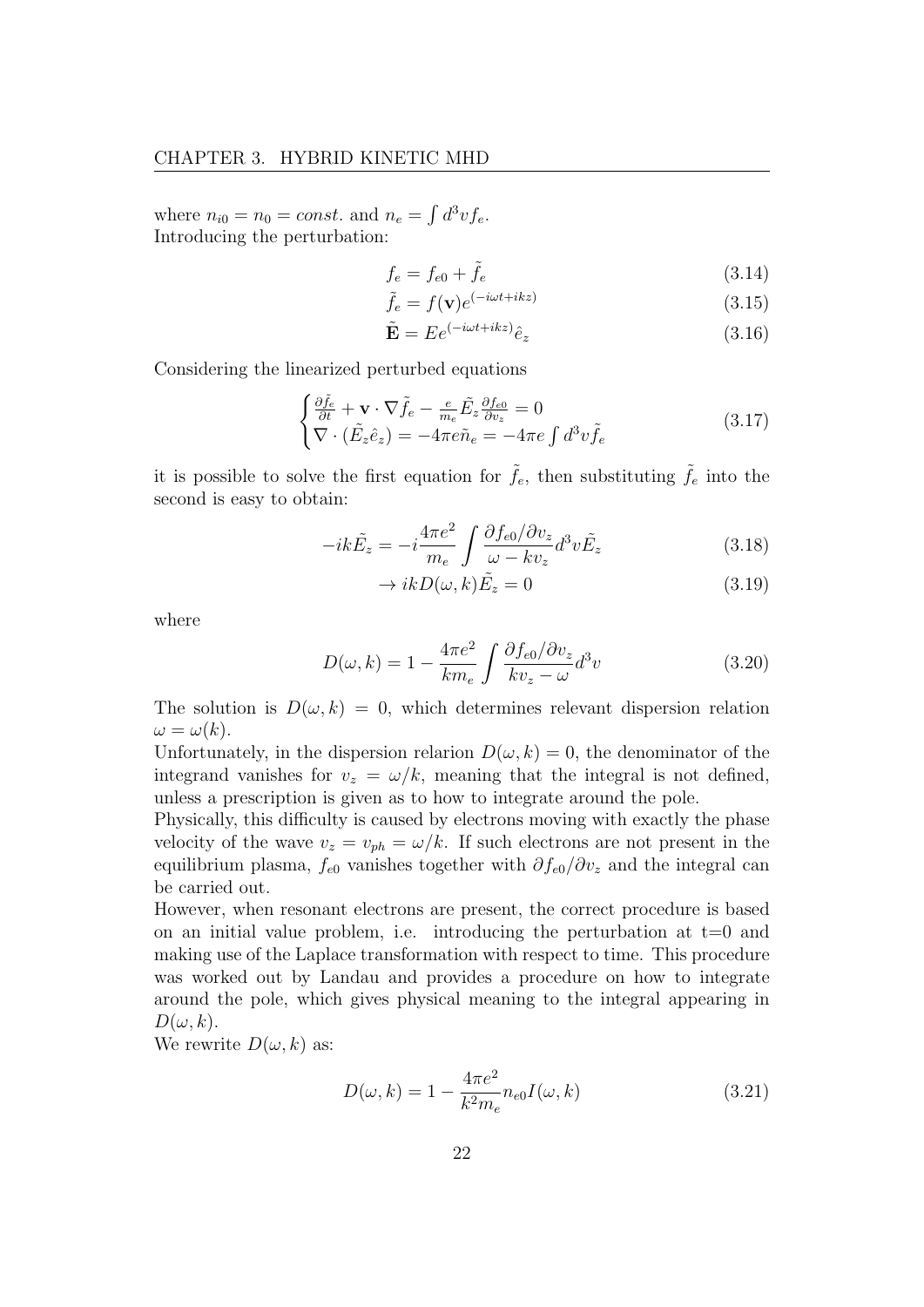where

$$
I(\omega, k) = \int \frac{\partial f_{e0} / \partial v_z}{v_z - \omega / k} dv_x dv_y dv_z \tag{3.22}
$$

Considering the maxwellian equilibrium distribution function of Eq.(3.11) and carrying out the integration in  $v_x$  and  $v_y$ ,  $D(\omega, k)$  and  $I(\omega, k)$  become:

$$
D(\omega, k) = 1 - \frac{\omega_p^2}{k^2} I(\omega, k)
$$
\n(3.23)

$$
I(\omega, k) = \int_{-\infty}^{+\infty} \frac{\partial f_{eM}}{\partial v_z} \frac{dv_z}{v_z - \omega/k}
$$
(3.24)

where  $f_{eM}$  is the one dimensional maxwellian distribution defined as:

$$
f_{eM}(v_z) = \frac{n_0}{(2\pi T_{e0}/m_e)^{3/2}} exp(-\frac{m_e v_z^2}{2T_{e0}})
$$
\n(3.25)

The Landau prescription for the integration around the pole is as follows. If ω is a complex number such that  $ω = ω<sub>R</sub> + iγ$ , then the integral  $I(ω, k)$  is well defined. However, if  $\gamma \leq 0$ , then  $I(\omega, k)$  must be obteined by analytic continuation of  $I(\omega, k)$  in the complex  $\omega$  plane. This means that the path of integration must be always below the pole  $v_z = \omega/k$  as showed in Figure (3.1). The rigorous procedure used to derive the prescription can be founded, for instance, in Ref.[5].



Figure 3.1: Path of integration according to the Landau prescription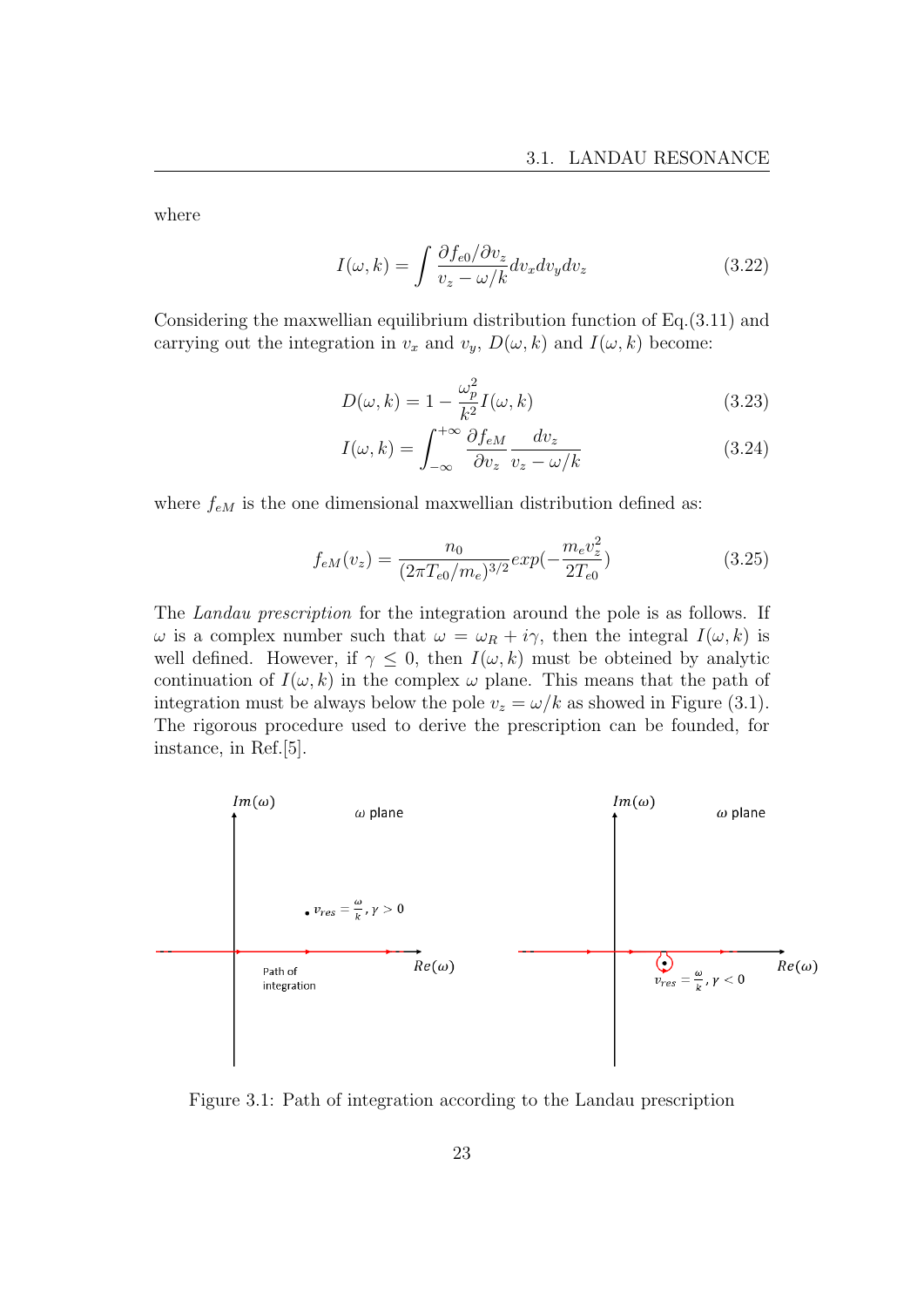For the limit  $\gamma/\omega_R \ll 1$ , which is also the case of major interest, is thus possible to approximate the integral  $I(\omega, k)$  as:

$$
I(\omega, k) = \int_{-\infty}^{+\infty} \frac{\partial f_{eM}}{\partial v_z} \frac{dv_z}{v_z - \omega/k} + i\pi \left(\frac{\partial f_{eM}}{\partial v_z}\right) \Big|_{v_z = \omega_R/k}
$$
(3.26)

where the  $f$  represents the Cauchy principal value and the  $+$  sign is determined by the Landau prescription.

We will assume that  $\omega/k \gg v_{th}$ , meaning that the resonant electrons are in the tail of the maxwellian distribution. In this case the contribution of these electrons to the principal part of the integral would be negligible, therefore it is possible to evaluate it using  $kv_{th}/\omega$  as small expansion parameter. The integral can be written as:

$$
I(\omega, k) = \frac{k^2}{\omega^2} \left( 1 + \frac{3k^2 v_{th}^2}{\omega^2} \right) + i\pi \left( \frac{\partial f_{eM}}{\partial v_z} \right) \Big|_{v_z = \omega_R/k}
$$
(3.27)

Thus, the dispersion relation becomes:

$$
D(\omega, k) = 1 - \frac{\omega_p^2}{\omega^2} \left( 1 + \frac{3k^2 v_{th}^2}{\omega^2} \right) - i\pi \frac{\omega_p^2}{k^2} \left( \frac{\partial f_{eM}}{\partial v_z} \right) \Big|_{v_z = \omega_R/k} = 0 \tag{3.28}
$$

Considering just the real contribution for a moment, remembering that  $\omega / kv_{th} \gg$ 1, it is possible to approximate  $\omega^2 \approx \omega_p^2$  in the last term, obtaining:

$$
\omega^2 = \omega_p^2 + 3k^2 v_{th}^2 \tag{3.29}
$$

which is the Bohm-Gross dispersion relation obtained with the fluid theory. However, the resonant electron contribution introduces an imaginary part in the dispersion relation.

In the case of the maxwellian distribution is easy to solve the dispersion relation of Eq.(3.28) perturbatively considering  $\omega = \omega_0 + \delta \omega$ . The resonant electron contribution introduces the imaginary part of  $\delta \omega$ :

$$
\mathcal{I}m(\delta\omega) = \gamma = -\sqrt{\frac{\pi}{8}}e^{-3/2}\frac{\omega_p}{(k\lambda_D)^3}exp[-\frac{1}{2(k\lambda_D)^2}]
$$
(3.30)

where  $\lambda_D = v_{th}/\omega_p$  is the Debye length.

Therefore, in the case of a maxwellian equilibrium distribution in the velocity phase space, the presence of resonant electrons introduces a collisionless damping of the space-charge waves. In particular this damping, which depend on the actual value of  $k\lambda_D$ , can be much stronger than the collisional damping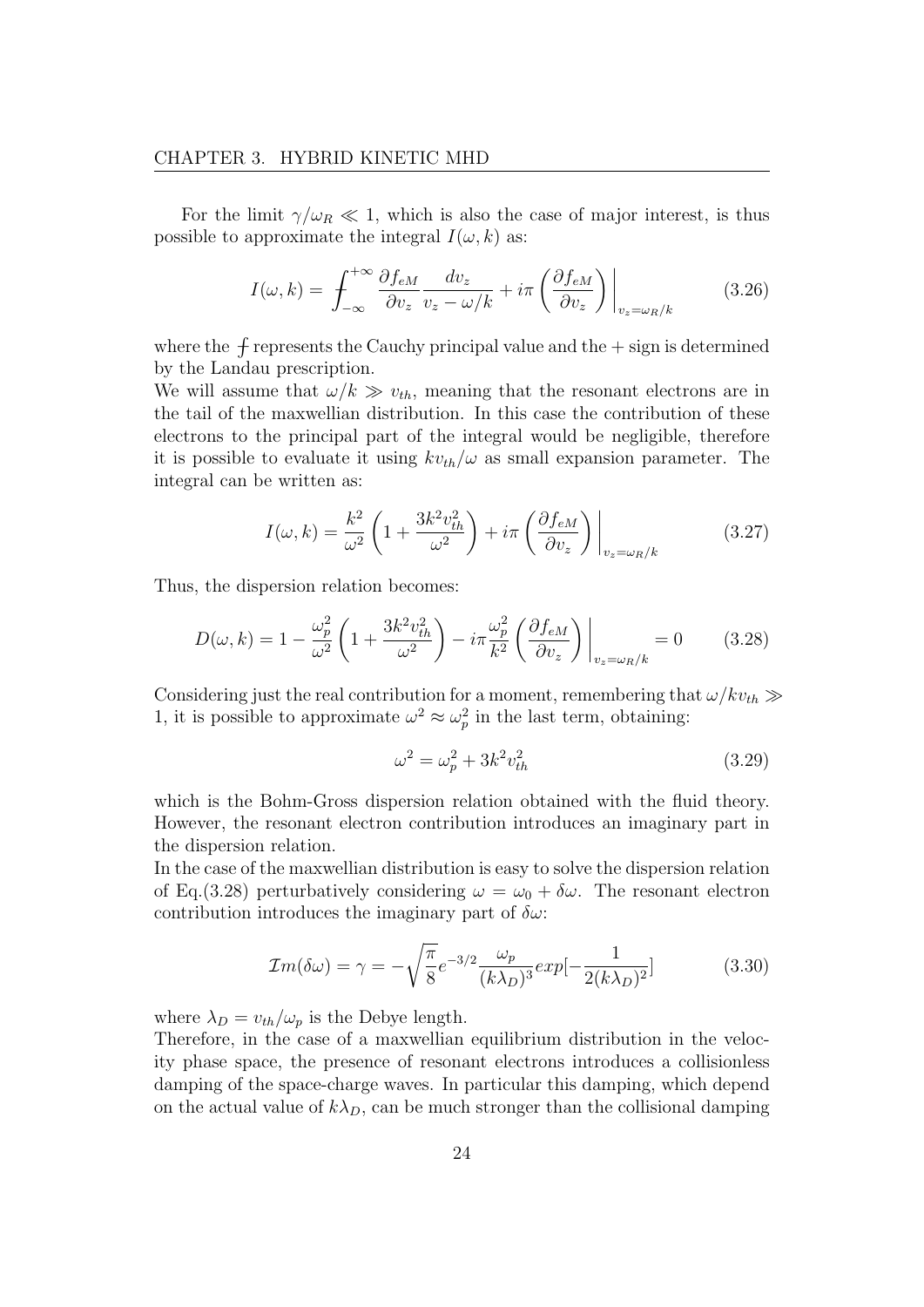introduced in section 3.1.1.

More in general, depending on the sign of the derivative  $\partial f_{e0}/\partial v_z$  of Eq.(3.22), the resonant contribution can result into either damping or growth.

Resonant electrons that move with a velocity equal to the phase velocity of the plasma wave feel a constant electric field instead of an oscillating one. Due to this these particles can be accelerated or decelerated by the wave. Electrons with energies slightly smaller that the phase velocity of the wave  $(v_z \leq v_{ph})$ will increase their velocities and energy will be transferred from the wave to the kinetic energy of the particles. On the other hand, electrons with  $v_z \gtrsim v_{ph}$ will be decelerated and will give their energy to the wave. In the maxwellian case, with  $\partial f_{e0}/\partial v_z < 0$ , there are more particle with velocity smaller than the phase velocity of the wave than larger, meaning that the net energy transfer will be from the wave to the particles resulting in the damping of the wave. The opposite happens, for instance, in the case of the so-called "bump on tail" instability where the equilibrium distribution takes the form showed in Figure (3.2).



Figure 3.2: Bump on tail distribution function [5]

## 3.2 The problem of a fluid closure

The fluid closure used for the ideal MHD model is not valid when the energetic particles are present in the plasma. More in general, when these particles are added to the plasma there is no possible fluid closure. This is because the fluid closure represents a local relation between moments of the distribution such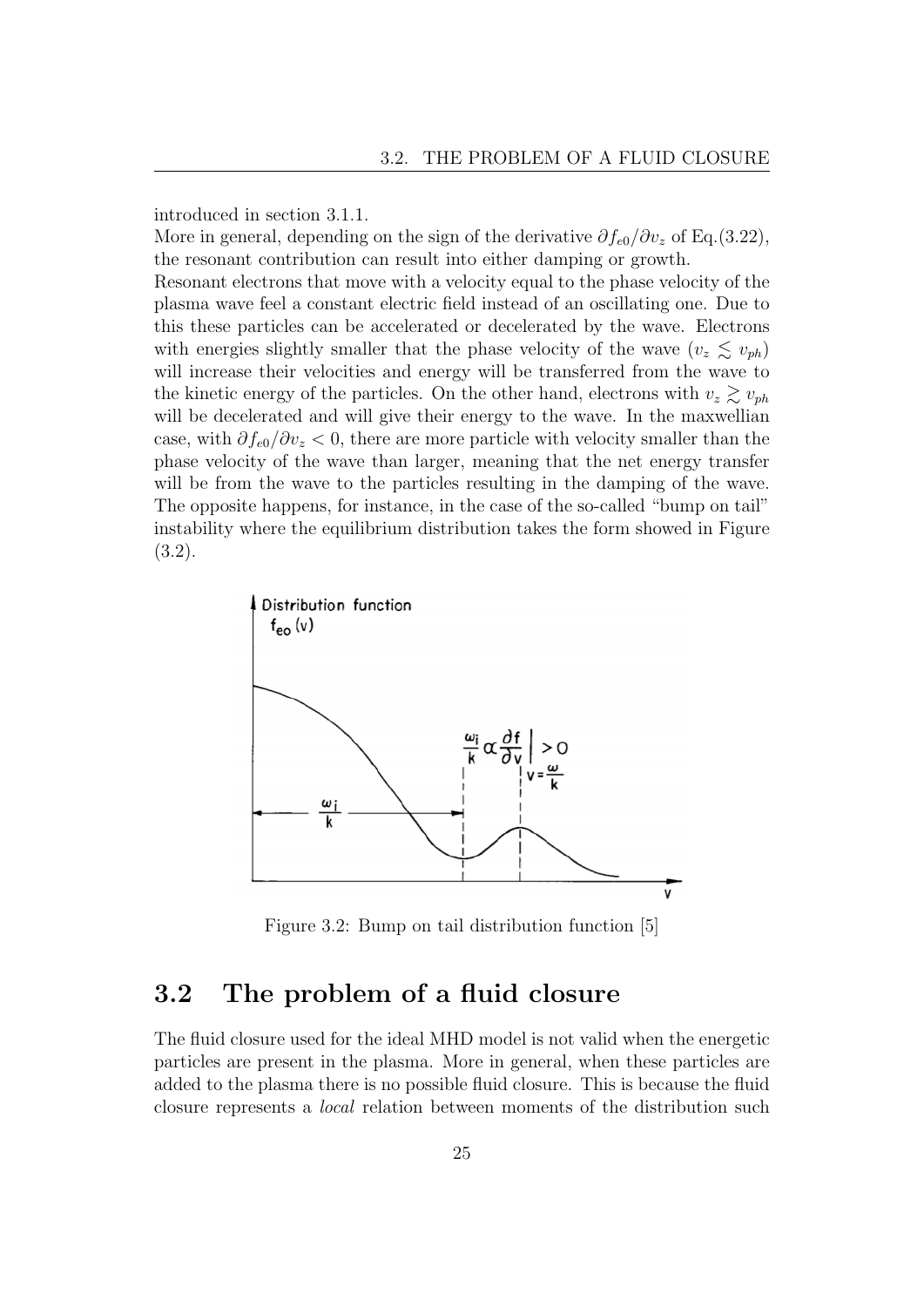as  $\rho_m$ , **u** and p, as in the case of the ideal MHD closure:

$$
\frac{\partial}{\partial t} \left( \frac{\rho_m}{p^{\gamma}} \right) + \mathbf{u} \cdot \nabla \left( \frac{\rho_m}{p^{\gamma}} \right) = 0 \tag{3.31}
$$

In order to obtain a fluid closure one have to first make sure that fluid elements can be defined. Their dimension  $l$  must be small compared to other relevant scale length  $l \ll L$  (where L is the macroscopic length of the system) and  $l \ll \lambda$ (where  $\lambda$  is a generic wavelength of the system). In addiction fluid elements must maintain their coherence for times that are long compared with relevant time scales. In neutral gas described by fluid dynamics, collisions guarantee the coherence of fluid elements. Indeed, gas particles tend to stick together due to collisions with neighbours and their motion may be represented as the superposition of the local mass motion, plus an isotropic distribution of velocities. In this way u is provided with the physical meaning of the fluid velocity and  $\overline{P}$  is reduced to a scalar pressure p. For the simplest gas the continuity equation and the momentum equation contain the unknowns  $\rho_m$ , **u** and p, thus a third equation of state that connects  $\rho_m$ , **u** and p is required to close the fluid model and render the system solvable. Collisions can be described in terms of collisional mean-free-path  $\lambda_{mfp}$  and the collisional time  $\tau_{coll}$ . Thus, collisional fluid closure is possible if one can choose the size of the fluid element l such that  $\lambda_{mfp} \ll l \ll L$ , and in addition  $k\lambda_{mfp} \ll 1$  and  $\omega\tau_{coll} \gg 1$ .

In the case of fusion plasmas, on the other hand, collisions are very rare. Indeed, the relevant time scale for ideal MHD phenomena in fusion plasmas is the Alfvén time  $\tau_A$ , which is typically of the order of the microsecond. On the other hand, a typical value of  $\tau_{coll}$  for a thermonuclear plasma is of the order of 10<sup>−</sup><sup>4</sup> s, meaning that collisions cannot guarantee the coherence of the fluid element since ideal MHD effects will act on much faster time scales. Thus, in order to define the fluid elements, mechanisms different from collisions must be considered.

In particular, the the coherence of fluid elements on the plane perpendicular to the magnetic field is guaranteed if the Larmor radius  $\rho_L$  is sufficiently small. In this way Larmor orbits will represent the fundamental "quasi-particles" in the system. Associated with the smallness of  $\rho_L$  is the conservation of the magnetic moment defined as  $\mu_{\perp} = v_{\perp}^2/2B$ . The Larmor orbit is a periodic motion with an associated frequency  $\Omega_c = qB/mc$ . Thus,  $\mu_{\perp}$  is conserved as long as  $k_{bot} \rho_L \ll 1$  and  $\Omega_c/\omega \gg 1$ . The conservation of the magnetic moments leads to the so-called CGL closure for a magnetized plasma. The conservation of  $\mu_{bot}$  is related to the conservation of the magnetic flux through the Larmor orbit.

Considering then energetic particles, their motion contains three periodicities: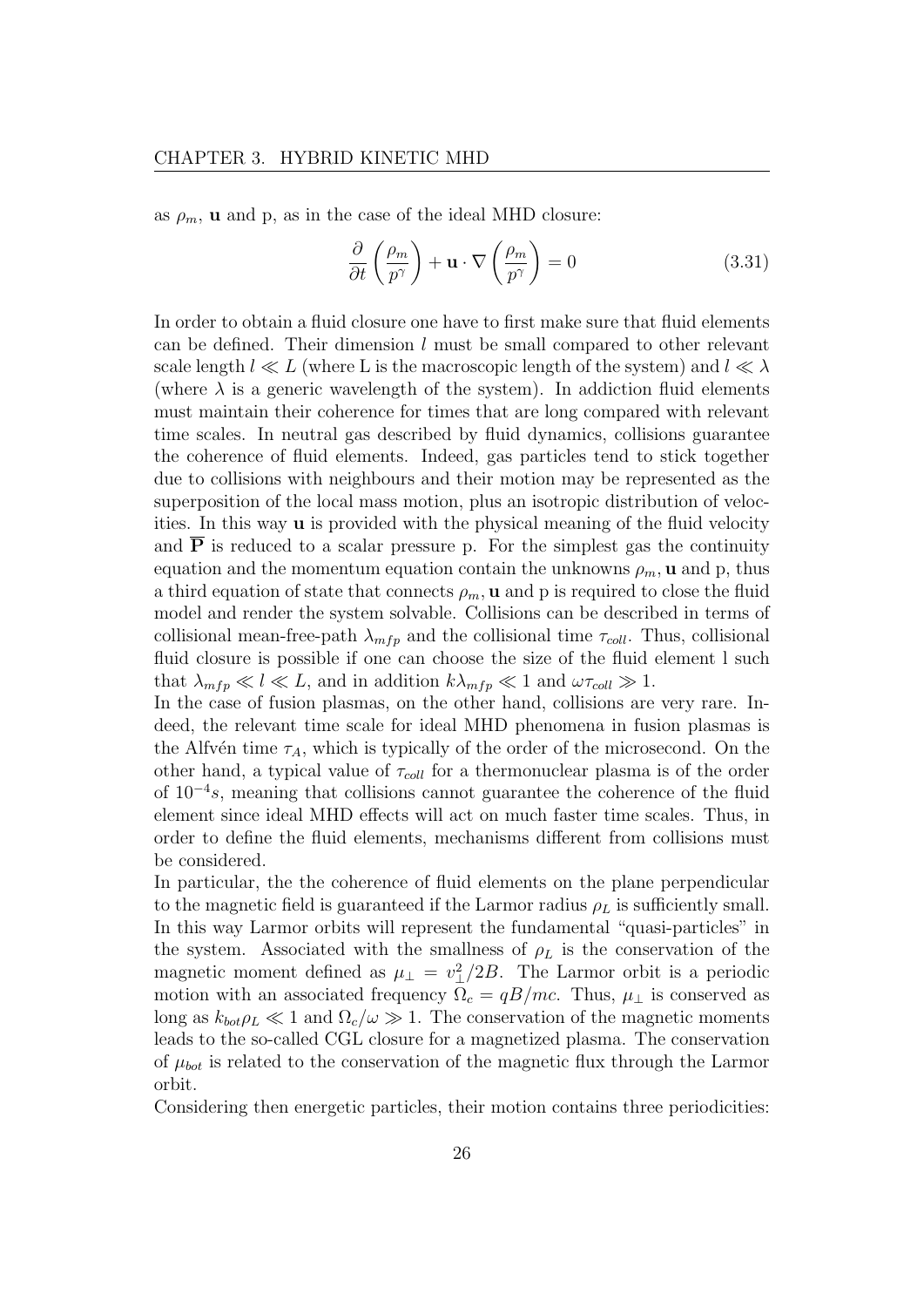Larmor gyration  $(\Omega_c)$ , bounce or transit frequency of the particle orbit in the poloidal plane  $(\omega_{b/t})$  and precessional drift motion on the toroidal direction  $(\omega_D)$ . Typically  $\Omega_c \gg \omega_{b,t} \gg \omega_D$ . Considering MHD perturbations that satisfy  $\omega \ll n\omega_D$ , the magnetic flux enclosed by the precessional drift orbit  $\varphi$  is conserved. In this situation the relevant "quasi-particle" of the system is the precessional drift orbit. However, this orbit has the size of the system itself meaning that, even for a perturbarion localized in space, the precessional drift orbit will react as a whole in order to conserve the magnetic flux  $\varphi$ . Thus, the condition  $l \ll L$  cannot be satisfied, meaning that it is impossible to obtain a fluid closure in presence of energetic particles.

## 3.3 Hybrid kinetic model

The impossibility of a fluid closure when energetic particles are added in the plasma brought to the development of a different kind of model: the Hybrid kinetic-MHD.

$$
\frac{\partial \rho}{\partial t} + \nabla(\rho \mathbf{U}) = 0 \tag{3.32}
$$

$$
\rho \frac{d\mathbf{U}}{dt} = -\frac{1}{c} \mathbf{J} \times \mathbf{B} - \nabla p_c - \nabla \cdot \overline{\mathbf{P}}_h \tag{3.33}
$$

$$
\frac{d}{dt}\left(\frac{p_c}{\rho^{\gamma}}\right) = 0\tag{3.34}
$$

$$
\nabla \times \mathbf{B} = \frac{4\pi}{c} \mathbf{J}
$$
 (3.35)

$$
\frac{\partial \mathbf{B}}{\partial t} = \nabla \times (\mathbf{U} \times \mathbf{B}) \tag{3.36}
$$

As suggested by its name, this model treats the plasma using both kinetic and fluid theories. In particular particles of the thermal plasma are treated using MHD, while terms related with energetic particles are described by the kinetic model. In particular the energetic particles pressure tensor can be written as:

$$
\overline{\mathbf{P}}_h = p_{\perp h} \overline{\mathbf{I}} + (p_{\parallel} - p_{\perp})_h \hat{e}_{\parallel} \hat{e}_{\parallel}
$$
\n(3.37)

$$
p_{\perp h} = m_h \int d^3 v \frac{v_{\perp}^2}{2} f_h; \quad p_{\parallel h} = m_h \int d^3 v v_{\parallel}^2 f_h \tag{3.38}
$$

where  $f_h(\mathbf{r}, \mathbf{v}, t)$  is the distribution function of the energetic particles described by the Vlasov equation:

$$
\frac{\partial f_h}{\partial t} + \mathbf{v} \cdot \nabla f_h + \frac{q_h}{m_h} \left( \mathbf{E} + \frac{1}{c} \mathbf{v} \times \mathbf{B} \right) \cdot \frac{\partial f_h}{\partial \mathbf{v}} = 0 \tag{3.39}
$$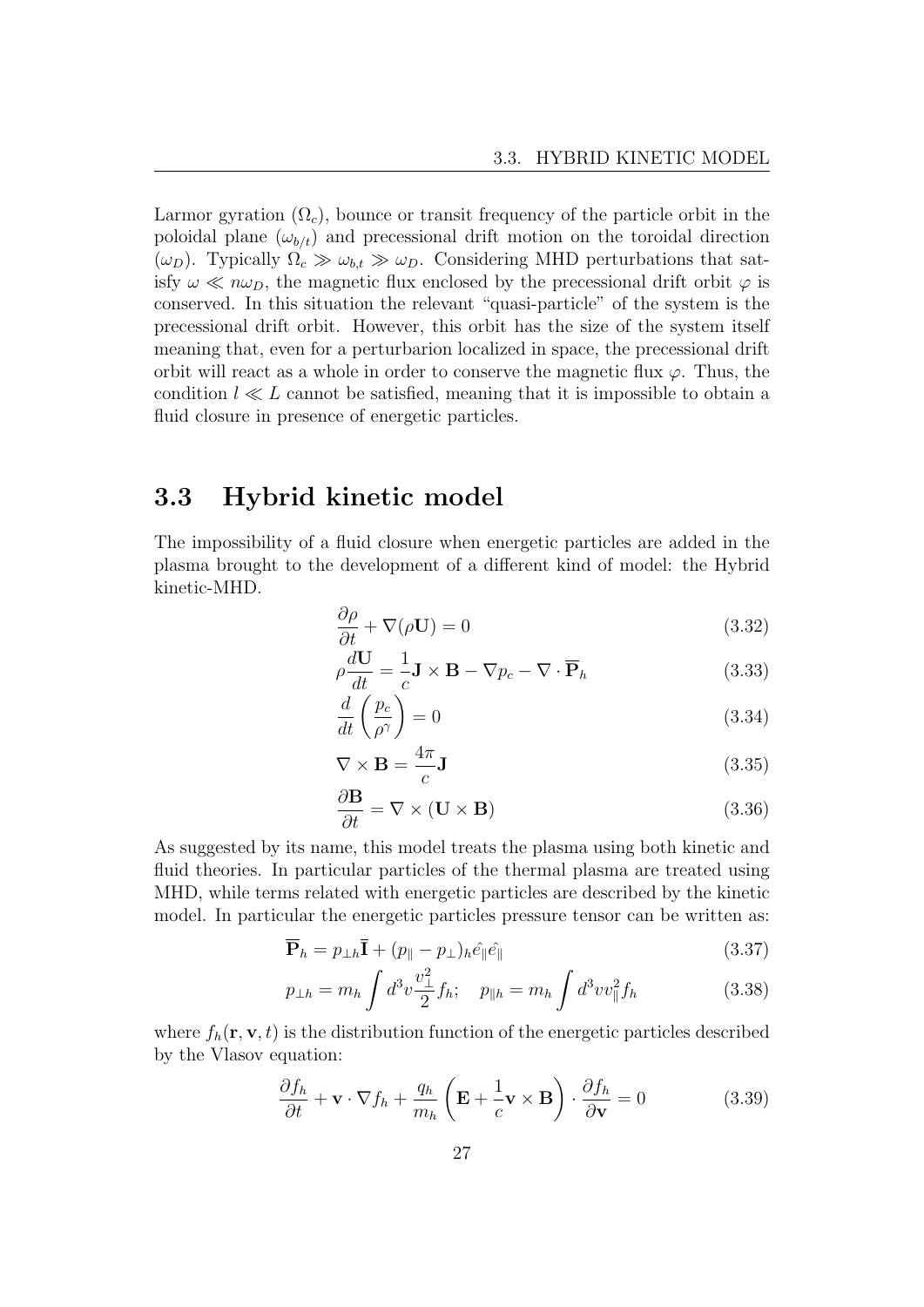#### 3.3.1 Drift-kinetic equation

The Vlasov equation for energetic particles showed in Eq. (3.39) can be simplified following the procedure outlined in Ref.[13].

Considering perturbations satisfying the ordering  $k_{\perp} \rho_h \ll 1$  and  $\omega / \Omega_h \ll 1$ being  $\rho_h$  and  $\Omega_h$  respectively Larmor radius and Gyration frequency of energetic particles. In addition the different drifts related to the motion of the particles in the tokamak are assumed to be of the same order of magnitude. Thus, it is possible to have the  $E \times B$  drift of the same order of the grad B and curvature drift setting  $E/B = \mathcal{O}(\delta)$ . Where  $\delta = \rho_h/R_0 \ll 1$  is a small expansion parameter and  $R_0$  is the toroidal major radius. The guiding center velocity correct to first order in  $\delta$  is (dropping the subscript h for  $\Omega$  and  $\rho$ ):

$$
\dot{\mathbf{R}} = v_{\parallel} \hat{e}_{\parallel} + \frac{1}{m\Omega} \hat{e}_{\parallel} \times (\mu \nabla B + m v_{\parallel}^2 \boldsymbol{\kappa} - Ze\mathbf{E}) = v_{\parallel} \hat{e}_{\parallel} + \mathbf{v}_D + \mathbf{v}_{\mathbf{E} \times \mathbf{B}} \qquad (3.40)
$$

where **R** denotes the guiding center position, the overdot indicates the time derivative,  $v_{\parallel}$  is the velocity in the parallel direction described by the unit vector  $\hat{e}_{\parallel} = \mathbf{B}/B$ ,  $\mu = mv_{\perp}^2/2B$  is the magnetic moment,  $\boldsymbol{\kappa} = (\hat{e}_{\parallel} \cdot)\hat{e}_{\parallel}$  is the curvature vector and Z is the charge number of the particle.

Due to the ordering assumed previously  $\mathbf{v}_D \sim \mathbf{v}_{\mathbf{E}\times\mathbf{B}} = \mathcal{O}(\delta)$  while  $v_{\parallel} \hat{e}_{\parallel} =$  $\mathcal{O}(1)$ . Terms of order  $\mathcal{O}(\delta^2)$  that have been neglected include different kind of particles drifts such as the so-called polarization drift and the drift  $(v_{\parallel}/\Omega)\hat{e}_{\parallel} \times$  $(\partial \hat{e}_{\parallel})/\partial t$ .

The acceleration of the particle in the parallel direction correct to order  $\delta$  is

$$
m\dot{v}_{\parallel} = -\mu \hat{e}_{\parallel} \cdot \nabla B + Ze\hat{e}_{\parallel} \cdot \mathbf{E} + mv_{\parallel} \boldsymbol{\kappa} \cdot \dot{\mathbf{R}} \tag{3.41}
$$

Equations  $(3.40)$  and  $(3.41)$  are consistent with the guiding center Lagrangian formulation described by Littlejohn in Ref.[14]:

$$
\mathcal{L} = \left(\frac{Ze}{c}\mathbf{A} + mv_{\parallel}\hat{e}_{\parallel}\right) \cdot \dot{\mathbf{R}} + \frac{1}{\Omega}y\dot{\alpha} - \frac{1}{2}mv_{\parallel}^2 - y - Ze\phi \tag{3.42}
$$

where **A** and  $\phi$  are electromagnetic potentials,  $y = \mu B = mv_{\perp}/2$  represents the "perpendicular energy" and  $\alpha$  is the gyroangle in the velocity space.

This Lagrangian is considered as a function of the variables

$$
\mathcal{L} = \mathcal{L}(\mathbf{R}, v_{\parallel}, y, \alpha; \dot{\mathbf{R}}, \dot{v}_{\parallel}, \dot{y}, \dot{\alpha}) \tag{3.43}
$$

in which  $\alpha$ ,  $\dot{v}_{\parallel}$  and  $\dot{y}$  do not appear.

Equations (3.40) and (3.41) can be easily obtained from the Euler-Lagrange equations correct to order  $\delta$ 

$$
\frac{d}{dt}\left(\frac{\partial \mathcal{L}}{\partial \dot{q}_i}\right) = \frac{\partial \mathcal{L}}{\partial q_i} \tag{3.44}
$$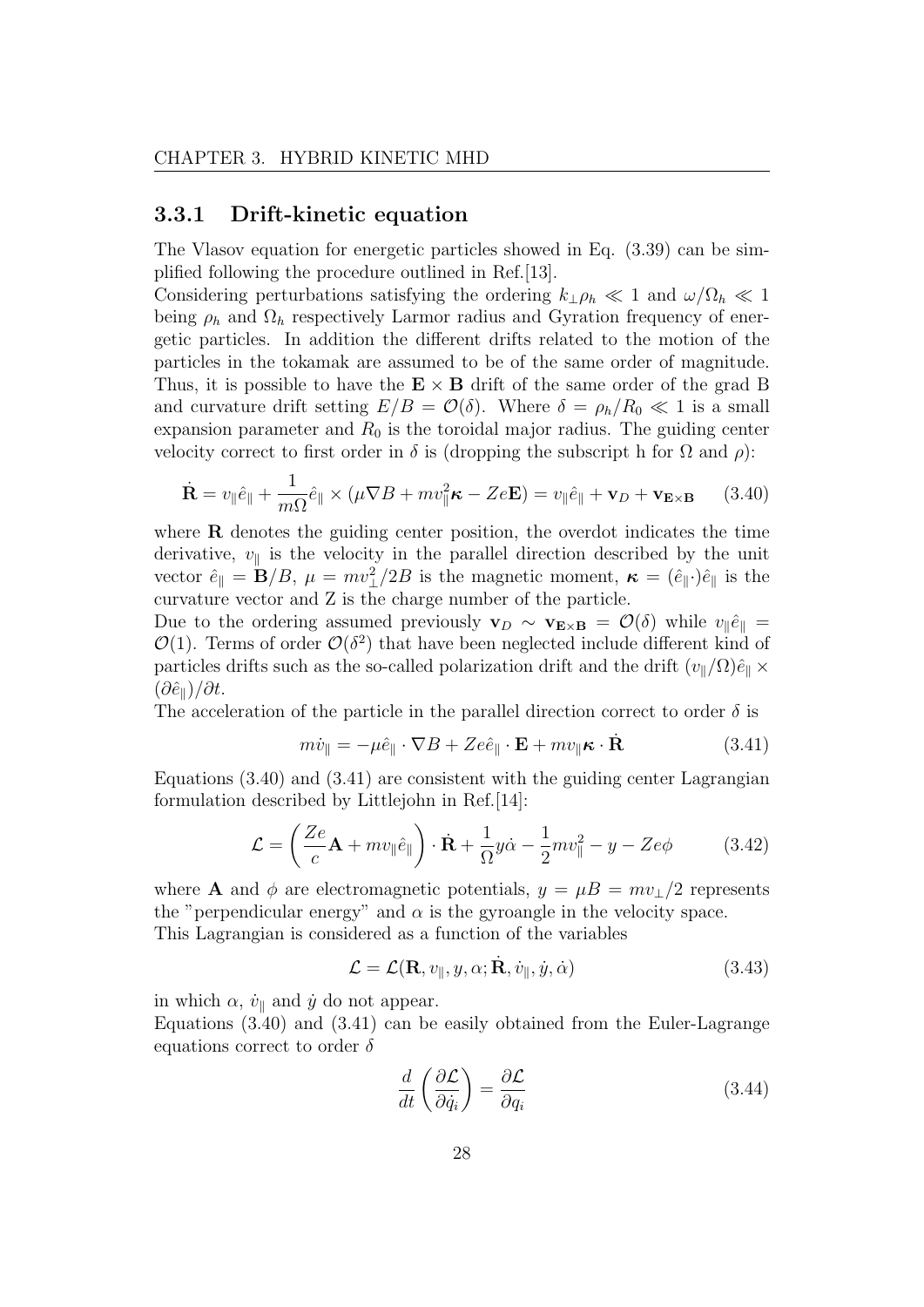where  $q_i$ , with i that ranges form 1 to 6, are the Lagrangian variables. In addiction also the following relations are derived form the Euler Lagrange equations:

$$
\frac{d}{dt}\left(\frac{\partial \mathcal{L}}{\partial \dot{\alpha}}\right) = \frac{\partial \mathcal{L}}{\partial \alpha} = 0 \to \frac{d}{dt}\left(\frac{y}{B}\right) = \frac{d\mu}{dt} = 0\tag{3.45}
$$

$$
\frac{d}{dt}\left(\frac{\partial \mathcal{L}}{\partial \dot{y}}\right) = \frac{\partial \mathcal{L}}{\partial y} = 0 \to \dot{\alpha} = \Omega \tag{3.46}
$$

The Vlasov equation can be written as:

$$
\frac{\partial f}{\partial t} + \sum_{i=1}^{6} \dot{q}_i \frac{\partial f}{\partial q_i} = 0 \tag{3.47}
$$

$$
\rightarrow \frac{\partial f}{\partial t} + \dot{\mathbf{R}} \cdot \nabla f + \dot{v}_{\parallel} \frac{\partial f}{\partial v_{\parallel}} + \dot{y} \frac{\partial f}{\partial y} + \dot{\alpha} \frac{\partial f}{\partial \alpha} = 0 \tag{3.48}
$$

where f is the distribution function in terms of the new variables:  $f =$  $f(\mathbf{R}, v_{\parallel}, y, \alpha; t).$ 

It is possible to simplify Eq.  $(3.48)$  neglecting corrections of order  $\delta$ . First, we point out that the term proportional to  $\partial f/\partial \alpha$  is the largest. Setting  $f = f_0 + f_1 + \dots$  with  $f_1/f_0 = \mathcal{O}(\delta)$  since all other terms of Eq. (3.48) are of order  $\delta$ , to leading order one gets

$$
\dot{\alpha}\frac{\partial f_0}{\partial \alpha} = 0\tag{3.49}
$$

meaning that  $f_0$  is independent of  $\alpha$ . Thus, to first order equation (3.48) becomes:

$$
\frac{\partial f_0}{\partial t} + \dot{\mathbf{R}} \cdot \nabla f_0 + \dot{v}_\parallel \frac{\partial f_0}{\partial v_\parallel} + \dot{y} \frac{\partial f_0}{\partial y} + \dot{\alpha} \frac{\partial f_1}{\partial \alpha} = 0 \tag{3.50}
$$

Now, averaging over  $\alpha$  the last term cancels out since  $\oint d\alpha \dot{\alpha} \partial f_1 / \partial \alpha = 0$  due to periodicity. The  $\alpha$ -averaging of other terms is trivial since  $\dot{\mathbf{R}}$ ,  $\dot{v}_{\parallel}$  and  $\dot{y}$  do not depend on  $\alpha$  to first order in  $\delta$ . Thus, the equation that will be considered in the following is the collisionless drift-kinetic equation:

$$
\frac{\partial f_0}{\partial t} + \dot{\mathbf{R}} \cdot \nabla f_0 + \dot{v}_{\parallel} \frac{\partial f_0}{\partial v_{\parallel}} + \dot{y} \frac{\partial f_0}{\partial y} = 0 \tag{3.51}
$$

the subscript "0" will be dropped in the following sections.

Considering an axisymmetric equilibrium where the toroidal angle  $\varphi$  is an ignorable coordinate such that  $\partial/\partial t = \partial/\partial \varphi = 0$ . The equilibrium distribution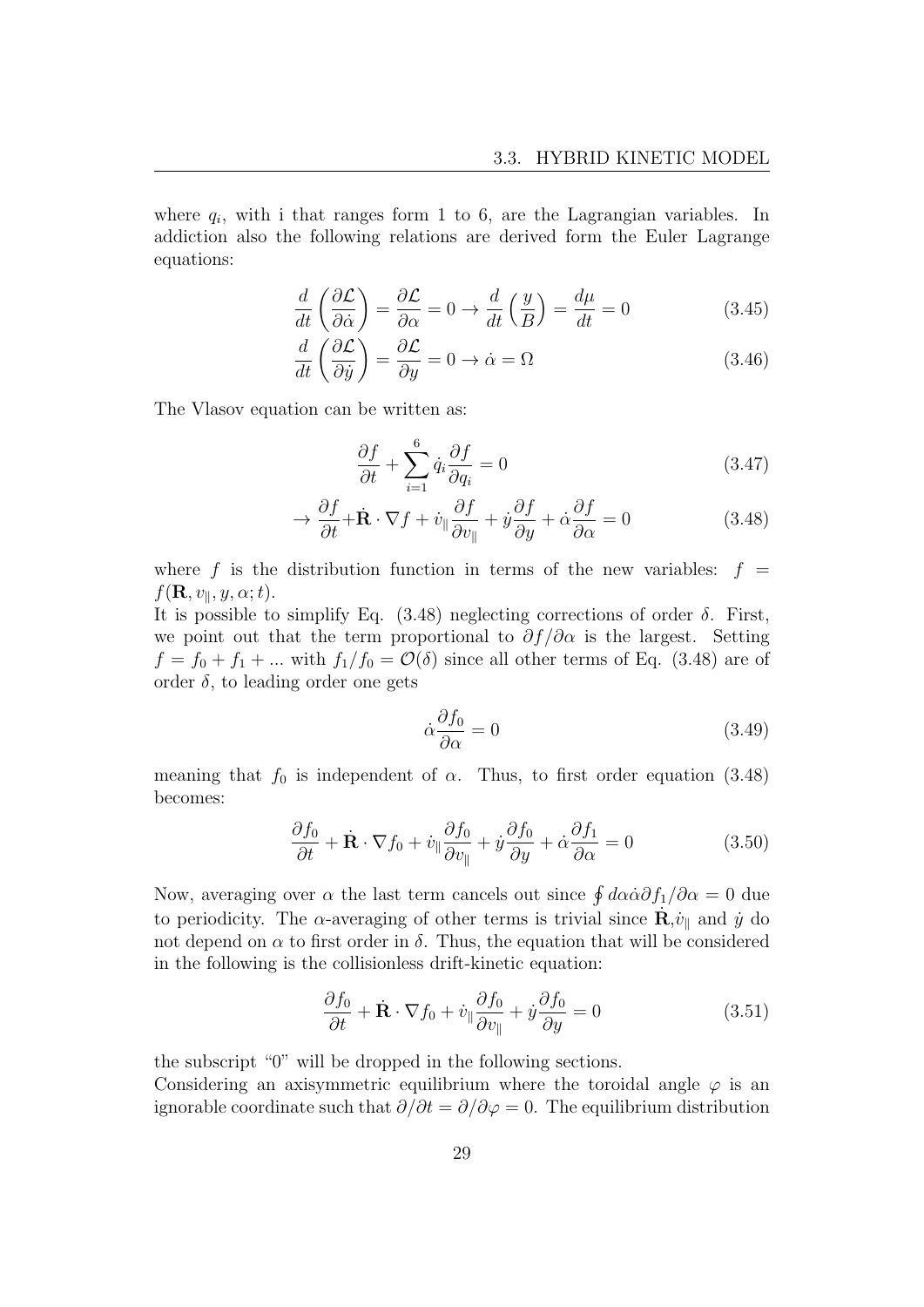function  $F$  is then, in general, a function of three invariants of the particle motion and of the index  $\sigma$ :

$$
F = F(\mathcal{E}, \mu, P_{\varphi}; \sigma) \tag{3.52}
$$

where  $\mathcal E$  is the total energy of the particle,  $\mu$  is the magnetic moment and  $P_{\varphi}$ is the toroidal momentum and are defined as:

$$
\mathcal{E} = \frac{1}{2}mv_{\parallel}^2 + y + Ze\phi(\mathbf{R})\tag{3.53}
$$

$$
\mu = \frac{y}{B(\mathbf{R})}
$$
(3.54)

$$
P_{\varphi} = \frac{\partial \mathcal{L}}{\partial \varphi} = \frac{Ze}{c} \psi + mRv_{\parallel} \frac{B_{\varphi}}{B}
$$
(3.55)

where  $\psi$  is the poloidal flux function,  $R = |\mathbf{R}|$  is the distance between the guiding centre and the toroidal axis of symmetry and  $B_{\varphi}$  is the magnetic field in the toroidal direction.

For some choices of these three invariants two orbits of the particle may exist, meaning that F will have different values for the same  $(\mathcal{E}, \mu, P_{\varphi})$ . The index  $\sigma$  is necessary to distinguish between the two orbits.

#### 3.3.2 Solution of the linearized drift-kinetic equation

Considering the introduction of a perturbation in the system and denoting perturbed quantities with the subscript "(1)" the distribution function can be written in the the form  $f = F + f^{(1)}$ . Then, the drift-kinetic equation can be linearized, taking the form:

$$
\frac{df^{(1)}}{dt} + \dot{\mathbf{R}}^{(1)} \cdot \nabla F + \dot{v}_{\parallel}^{(1)} \frac{\partial F}{\partial v_{\parallel}} + \dot{y}^{(1)} \frac{\partial F}{\partial y} = 0 \tag{3.56}
$$

For clarity, for a generic quantity A,  $(d/dt)A^{(1)} = (dA/dt)^{(1)} - \dot{\mathbf{R}} \cdot \nabla A$  differs from the notation used above where  $\hat{A}^{(1)} = (dA/dt)^{(1)}$ .

Using the equilibrium function  $F = F(\mathcal{E}, \mu, P_{\varphi}; \sigma)$  and the equations (3.53)-(3.55) Eq. (3.56) becomes:

$$
\frac{df^{(1)}}{dt} + \left(\dot{\mathbf{R}} \cdot \nabla P_{\varphi} + \dot{v}_{\parallel}^{(1)} \frac{\partial P_{\varphi}}{\partial v_{\parallel}}\right) \frac{\partial F}{\partial P_{\varphi}} + \left(Ze\dot{\mathbf{R}}^{(1)} \cdot \nabla \phi ++ mv_{\parallel}\dot{v}_{\parallel}^{(1)} + y^{(1)}\right) \frac{\partial F}{\partial \mathcal{E}} + \left(\frac{\dot{y}^{(1)}}{B} - \frac{y}{B}\dot{\mathbf{R}}^{(1)} \cdot \nabla B\right) \frac{\partial F}{\partial \mu} = 0
$$
\n(3.57)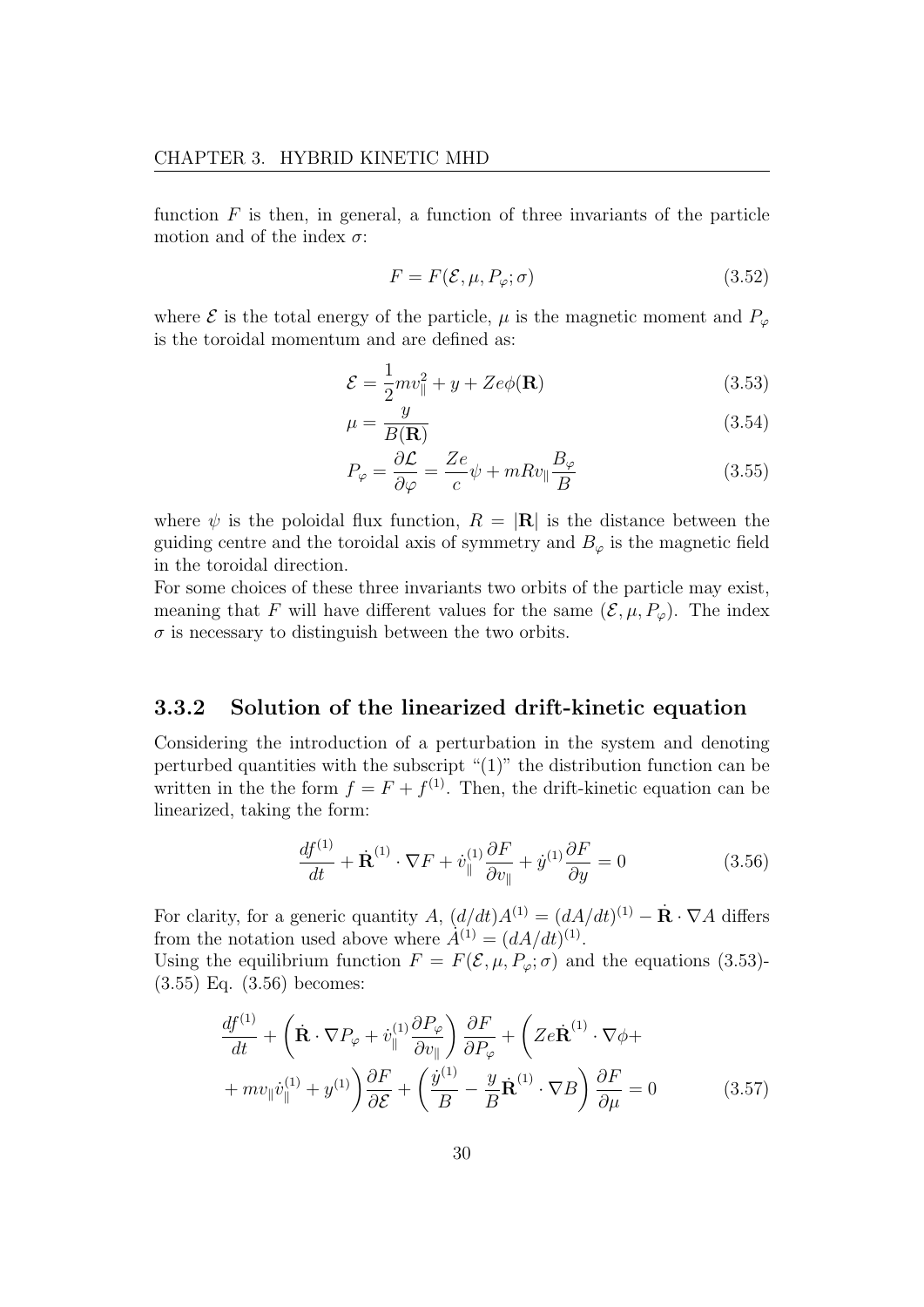After straightforward calculations, the coefficients that in Eq.(3.57) multiply derivatives of F can be rewritten in terms of the perturbed Lagrangian  $\mathcal{L}^{(1)}$ :

$$
\frac{df^{(1)}}{dt} + \left(\frac{\partial \mathcal{L}^{(1)}}{\partial \varphi} - \frac{d}{dt} P_{\varphi}^{(1)}\right) \frac{\partial F}{\partial P_{\varphi}} - \left(\frac{\partial \mathcal{L}^{(1)}}{\partial t} + Ze \frac{d\phi^{(1)}}{dt}\right) \frac{\partial F}{\partial \mathcal{E}} + \mu \left(\frac{d}{dt} \frac{B^{(1)}}{B}\right) \frac{\partial F}{\partial \mu} = 0
$$
\n(3.58)

Thus, it is possible to write:

$$
f^{(1)} = P_{\varphi}^{(1)} \frac{\partial F}{\partial P_{\varphi}} + Ze\phi^{(1)} \frac{\partial F}{\partial \mathcal{E}} - \mu \frac{B^{(1)}}{B} \frac{\partial F}{\partial \mu} + h^{(1)} \tag{3.59}
$$

where  $h^{(1)}$  is the so-called "nonadiabatic part" of  $f^{(1)}$ , which satisfies:

$$
\frac{dh^{(1)}}{dt} = \frac{\partial F}{\partial \mathcal{E}} \frac{\partial \mathcal{L}^{(1)}}{\partial t} - \frac{\partial F}{\partial P_{\varphi}} \frac{\partial \mathcal{L}^{(1)}}{\partial \varphi} \tag{3.60}
$$

In Eq.(3.60) it is possible to use the perturbed Lagrangian to leading order in δ showed in Eq.(3.61), since higher order corrections will lead to  $\mathcal{O}(\delta^2)$  terms.

$$
\mathcal{L}^{(1)} = \frac{Ze}{c} \mathbf{A}^{(1)} \cdot \dot{\mathbf{R}} - Ze\phi^{(1)} - \mu B^{(1)} + \mathcal{O}(\delta)
$$
 (3.61)

where  $\mathbf{A}^{(1)}$  is the perturbed vector potential.

In order to solve Eq.(3.60) for  $h^{(1)}$ , the coordinate system  $\mathbf{R} = (\psi, \theta, \varphi)$  is introduced, where  $\psi$  labels the equilibrium magnetic surfaces,  $\theta$  is a generalized poloidal angle and  $\varphi$  is the previously defined toroidal angle. The perturbed Lagrangian is assumed to have the form:

$$
\mathcal{L}^{(1)}(\mathbf{R},t) = \hat{\mathcal{L}}^{(1)}(\psi,\theta)exp(-i\omega t - in\varphi)
$$
\n(3.62)

where n is the toroidal mode number. Thus Eq. (3.60) has the form:

$$
\frac{dh^{(1)}}{dt} = -i(\omega - n\omega_*) \frac{\partial F}{\partial \mathcal{E}} \mathcal{L}^{(1)} \tag{3.63}
$$

where  $\omega_*$  is defined as  $(\partial F/\partial P_{\varphi})/(\partial F/\partial \mathcal{E})$  and is a constant of the unperturbed motion of the particle.

The formal solution of Eq. (3.63) is

$$
h^{(1)} = -i(\omega - n\omega_*) \frac{\partial F}{\partial \mathcal{E}} \int_{-\infty}^{t} \mathcal{L}^{(1)}(\tau) d\tau \tag{3.64}
$$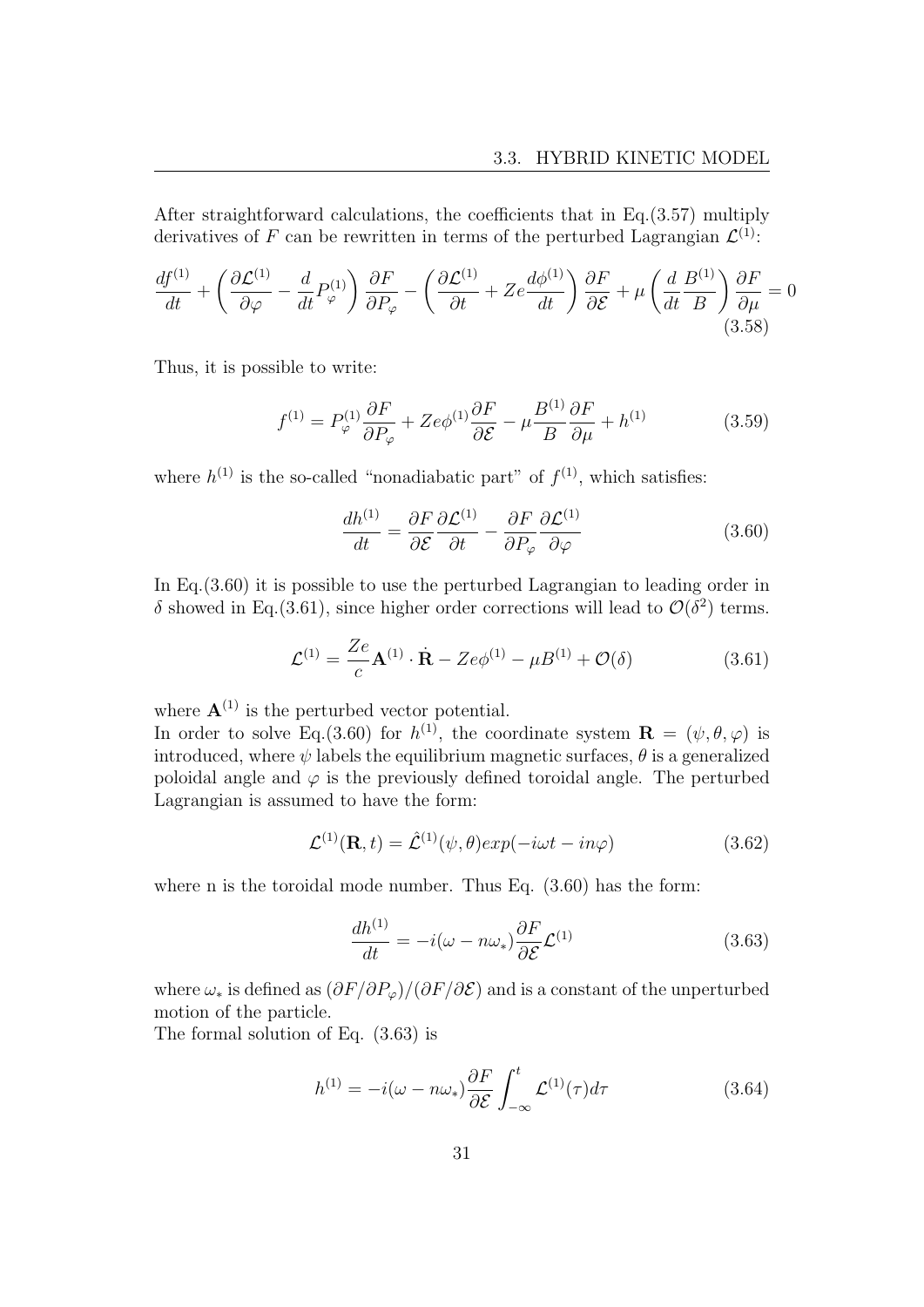where the lower limit of integration is set according to the causality prescription and  $\mathcal{L}^{(1)}(\tau) = \hat{\mathcal{L}}^{(1)}(\psi(\tau), \theta(\tau))exp(-i\omega \tau - in\varphi(\tau))$ . The dependence of  $(\psi, \theta, \varphi)$ on  $\tau$  is described by the guiding center equations:

$$
\dot{\psi} = \dot{\mathbf{R}} \cdot \nabla \psi, \quad \dot{\theta} = \dot{\mathbf{R}} \cdot \nabla \theta, \quad \dot{\varphi} = \dot{\mathbf{R}} \cdot \nabla \varphi \tag{3.65}
$$

with  $\bf{R}$  given in Eq.(3.40).

It is possible to separate  $\varphi(\tau)$  into its secular and oscillating parts:

$$
\varphi(\tau) = \langle \dot{\varphi} \rangle \tau + \tilde{\varphi}(\tau) \tag{3.66}
$$

the brackets  $\langle \rangle$  indicates the average on a complete orbit in the poloidal cross section that can be either mirror-trapped or passing for energetic particles. The bounce or transit time is thus defined as  $\tau_{b/t} = \oint d\tau$  and the orbit averaging as:

$$
\langle A \rangle = \frac{1}{\tau_{b/t}} \oint A d\tau \tag{3.67}
$$

Therefore, the quantity  $\tilde{\mathcal{L}}^{(1)} = \hat{\mathcal{L}}^{(1)} exp(-in\tilde{\varphi})$  is a periodic function of  $\tau$  that can be expanded in Fourier series:

$$
\tilde{\mathcal{L}}^{(1)}(\tau) = \sum_{-\infty}^{\infty} {}_{p} \Upsilon_{p}(\mathcal{E}, \mu, P_{\varphi}; \sigma) exp(-ip\omega_{b/t} \tau)
$$
\n(3.68)

where  $\omega_{b/t} = 2\pi/\omega_{b/t}$  and the Fourier coefficients are defined as

$$
\Upsilon_p(\mathcal{E}, \mu, P_{\varphi}; \sigma) = \oint \frac{d\tau}{\tau_{b/t}} \tilde{\mathcal{L}}^{(1)} exp(i p \omega_{b/t} \tau) \tag{3.69}
$$

Then, considering again Eq. (3.64):

$$
h^{(1)} = -i(\omega - n\omega_*) \frac{\partial F}{\partial \mathcal{E}} \sum_{-\infty}^{\infty} {}_p\Upsilon_p \int_{-\infty}^t exp[-i(\omega + n\langle \dot{\varphi} \rangle + p\omega_{b/t})\tau] = (3.70)
$$

$$
= (\omega - n\omega_*) \frac{\partial F}{\partial \mathcal{E}} \sum_{-\infty}^{\infty} {}_{p} \Upsilon_{p} \frac{exp[-i(\omega + n\langle \dot{\varphi} \rangle + p\omega_{b/t})\tau]}{\omega + n\langle \dot{\varphi} \rangle + p\omega_{b/t}} \tag{3.71}
$$

Equation (3.71) introduces in the perturbed distribution function  $f^{(1)}$  a resonant denominator leading to the mode-particle resonance condition

$$
\omega + n \langle \dot{\varphi} \rangle + p \omega_{b/t} = 0, \quad p = 0, \pm 1, \pm 2, \dots \tag{3.72}
$$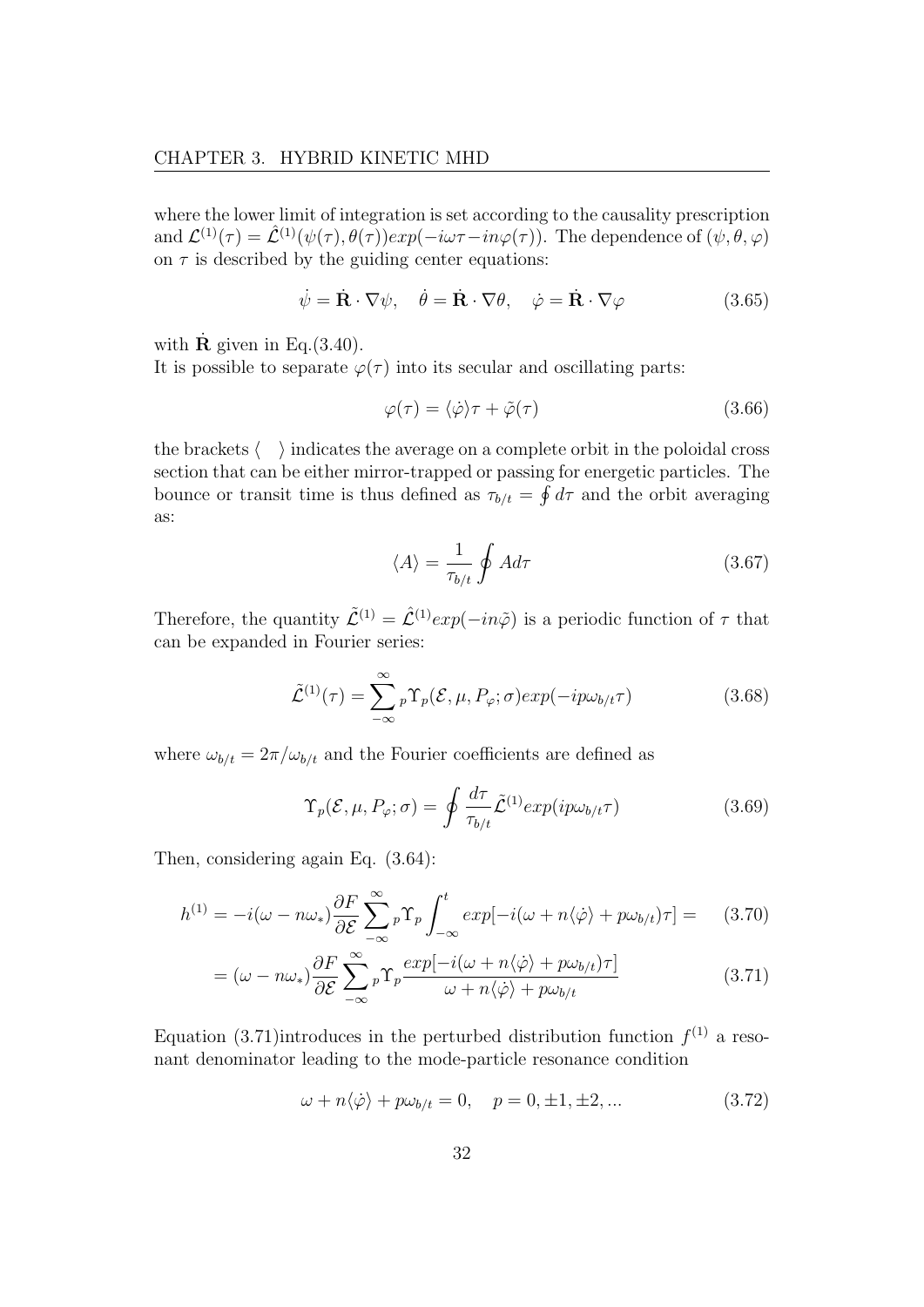The mode investigated in this work presents the toroidal wavenumber n equal to zero. Thus, the resonant condition of interest will reduce to:

$$
\omega + p\omega_{b/t} = 0, \quad p = 0, \pm 1, \pm 2, \dots \tag{3.73}
$$

Therefore, the periodic motion of energetic particles in the poloidal crosssection (passing orbit or trapped orbit) is the relevant motion that can be resonant with n=0 axisymmetric modes.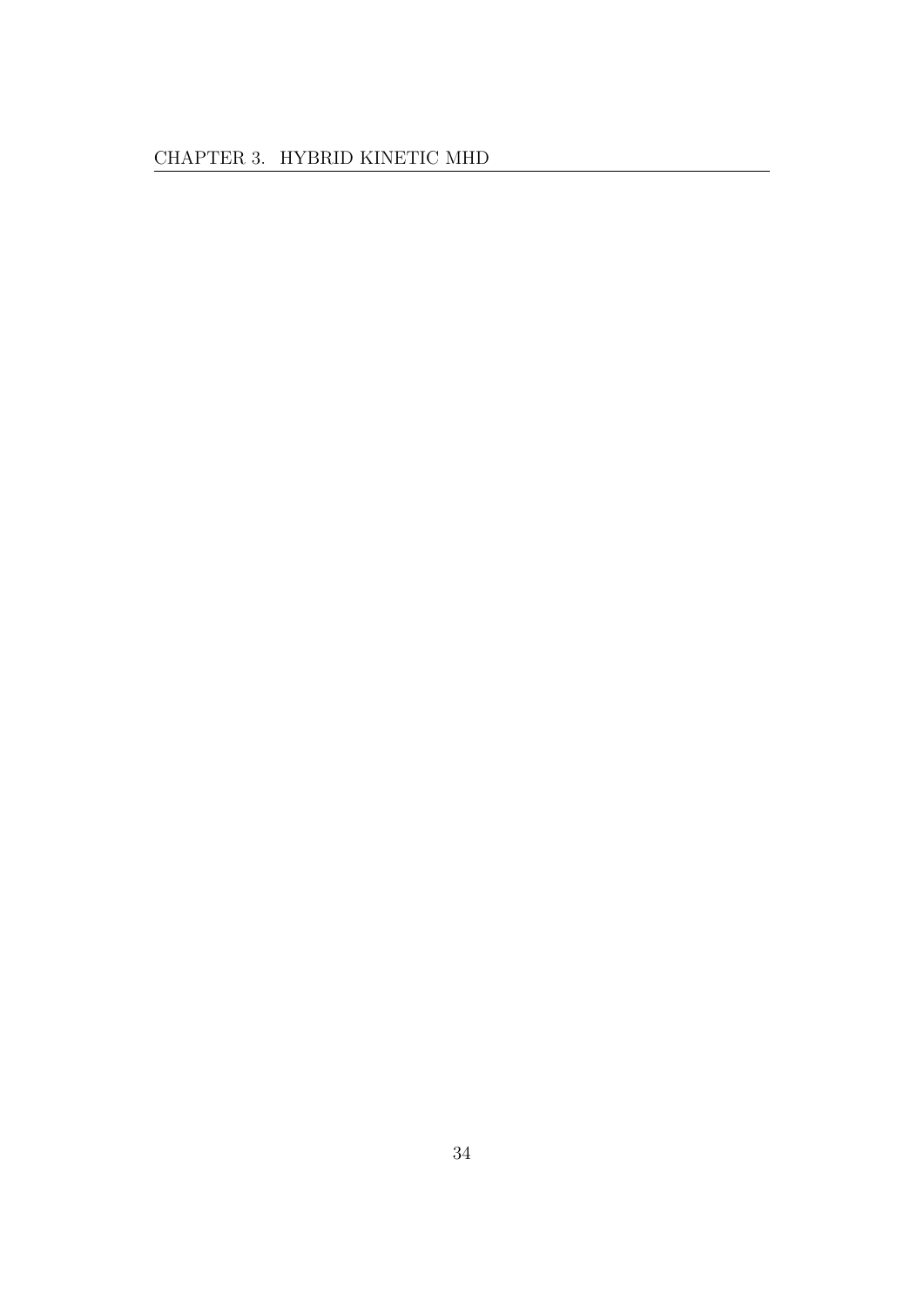## Chapter 4

# Resonant instability

Stabilization of the ideal vertical instability by means of feedback currents results into an oscillatory behaviour of the plasma in the vertical direction as described in Chapter 2. When energetic particles are present in the plasma, a mode-particle resonant interaction between these vertical oscillations and the periodic motions of the fast particles is possible, leading to an excitation of the axisymmetric  $n=0$  modes. This could lead to instabilities in the same way resonances between macroscopic plasma modes and the motion of energetic particles cause so-called fishbones oscillations  $([6],[7])$  and of Toroidal Alfvén Eigenmodes (TAE) ([12]).

Experimental results from the JET tokamak  $([8])$  shows that axisymmetric  $n=0$ modes can be excited in presence of energetic particles. It is indeed possible that the excitation mechanism is the resonant interaction between periodic motion of energetic particles in the poloidal plane and plasma oscillations resulting from the vertical instability stabilization.

Considering JET experimental values, among the different periodic motions of energetic particles in tokamaks, the resonance of interest most likely involves passing particles, i.e. particles whose projection of the orbit on the poloidal cross section is a complete revolution around the toroidal axis.

In the following sections the dispersion relation describing the behaviour of n=0 axisymmetric modes in presence of energetic particles is derived within the hybrid Kinetic-MHD framework described in Chapter 3.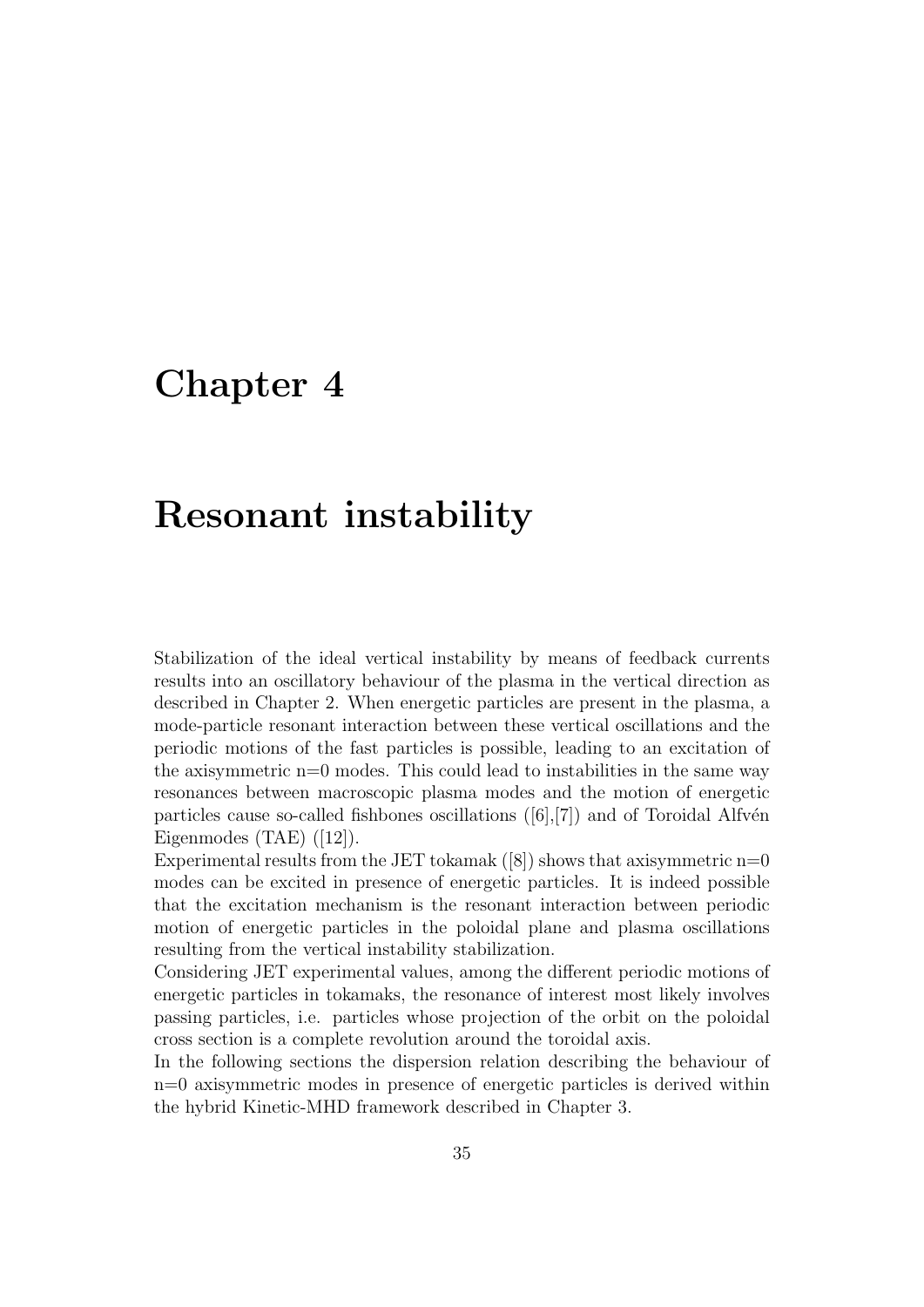## 4.1 Particle orbits: Passing particles

In a tokamak equilibrium the guiding center of a particle follows a trajectory described, to leading order, by:

$$
\dot{\mathbf{R}} = v_{\parallel} \hat{e}_{\parallel} + \frac{mc}{qB} \left( \frac{v_{\perp}^2}{2} + v_{\parallel}^2 \right) \hat{e}_{\parallel} \times \frac{\nabla B}{B} = v_{\parallel} \hat{e}_{\parallel} + \mathbf{v}_D \tag{4.1}
$$

where  $v_{\parallel}$  and  $v_{\perp}$  are the velocity of the particle in the parallel and perpendicular directions,  $m$  is the particle mass,  $q$  the particle charge  $,c$  the speed of light and B is the modulus of the magnetic field. The coordinate system considered is showed in figure (4.1), where  $\varphi$  is the toroidal angle,  $\theta$  is the poloidal angle,  $R_0$ is the tokamak major radius and  $r$  is the distance from the toroidal magnetic axis meaning that  $R = R_0 + r\cos(\theta)$ .



Figure 4.1: Schematic of the toroidal coordinate system.

The model used for **B** is:

$$
\mathbf{B}(r,\theta) = \frac{1}{h} [B_{\varphi_0}(r)\hat{e}_{\varphi} + B_{\theta_0}(r)\hat{e}_{\theta}] \qquad (4.2)
$$

where  $B_{\varphi_0}$  and  $B_{\theta_0}$  are respectively toroidal and poloidal magnetic fields and  $h$ :

$$
h(r,\theta) = \frac{R}{R_0} = 1 + \epsilon \cos(\theta)
$$
\n(4.3)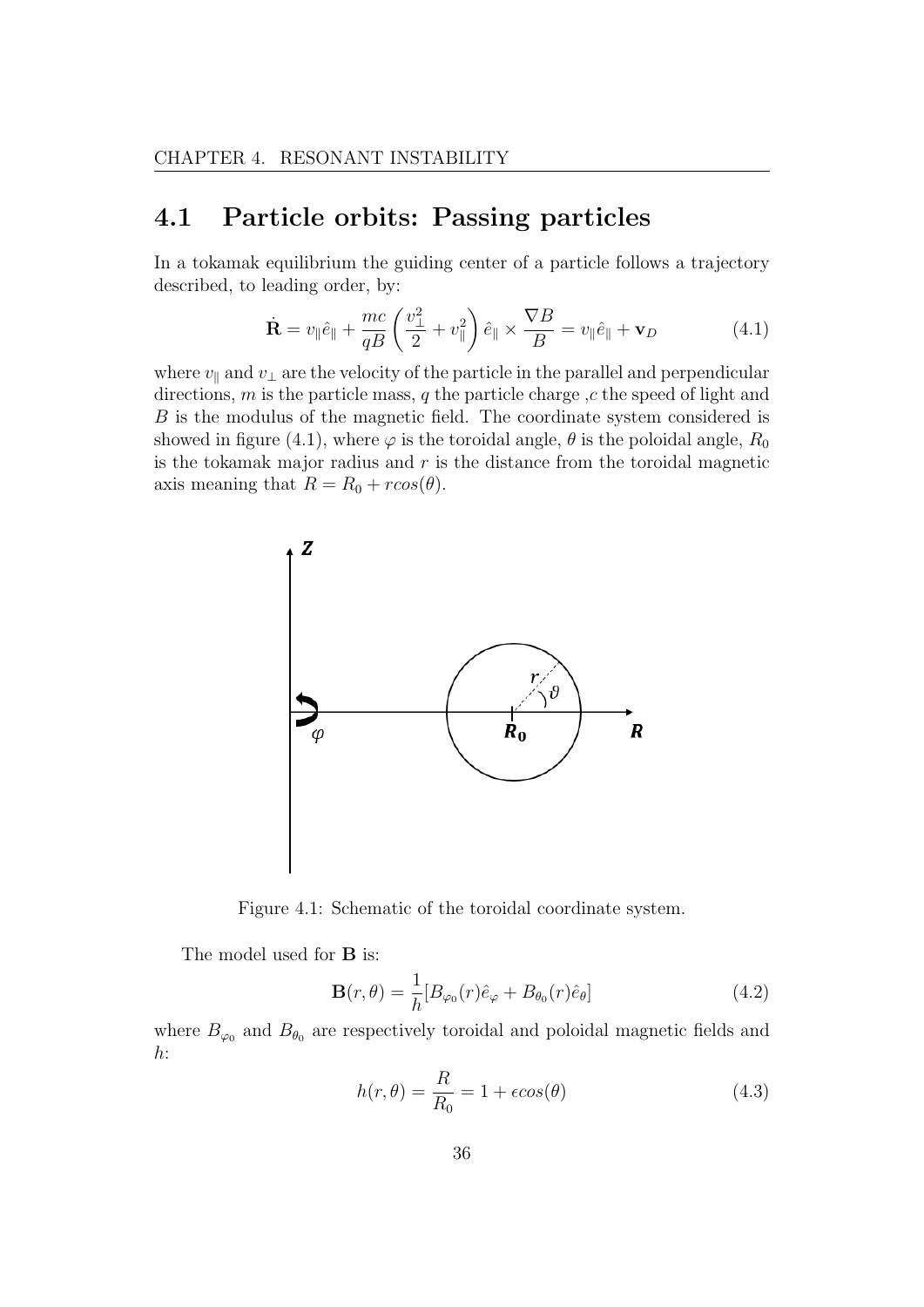with  $\epsilon$  a small parameter defined as  $\epsilon = r/R_0$ . The model (4.2) is an approximation valid up to terms of order  $\epsilon$  and satisfies  $\nabla \cdot \mathbf{B} = 0$  and  $\nabla B/B \simeq$  $(-B/R)\hat{e}_R$ . Considering  $B_{\varphi_0} = \text{const.}$  and that  $B_{\theta_0}(r)/B_{\varphi_0} \sim \epsilon$ ,  $\hat{e}_{\parallel}$  is mainly along the toroidal direction, meaning that  $\mathbf{v}_D$  main contributions are in the Z direction.

It is also possible to approximate  $B = (B_{\varphi_0}/h)(1 + \mathcal{O}(\epsilon^2))$ . This means that a particle, moving along a field line, feels a varying magnetic field, more intense in the inside of the torus and weaker on the outside. This magnetic field modulation is of order  $\epsilon$ :

 $B_{max} - B_{min} = B(\theta = \pi) - B(\theta = 0) \simeq 2\epsilon B_{\varphi_0} + \mathcal{O}(\epsilon^2).$ Introducing the parameter

$$
\Lambda = \frac{\mu B_{\varphi_0}}{\mathcal{E}} = \frac{v_{\perp}^2}{v^2} h(r, \theta) \tag{4.4}
$$

where  $\mu = mv_{\perp}^2/2B$  is the magnetic moment and  $\mathcal{E} = mv^2/2$  is the kinetic energy. Therefore  $\Lambda$  is a constant of the particle motion and varies in the interval

$$
0 \le \Lambda \le 1 + \epsilon \tag{4.5}
$$

Then, considering the expression for  $v_{\parallel}$ 

$$
v_{\parallel} = \pm v (1 - \frac{v_{\perp}^2}{v^2})^{1/2} = \pm v (1 - \frac{\Lambda}{h})^{1/2}
$$
\n(4.6)

two classes of particles can be distinguished:

- Circulating (or passing) particles: when  $0 \leq \Lambda \leq 1 \epsilon$  the projection of the guiding centre motion in a poloidal cross section is a complete orbit around the magnetic axis.
- Trapped particles: in the case of  $1-\epsilon \leq \Lambda \leq 1+\epsilon v_{\parallel}$  changes sign during the orbit meaning that the projection of the motion in the poloidal plane is a so-called "banana orbit". The particle will reach a maximum value of  $\theta$ , called bounce angle  $\theta_b$  defined by  $v_{\parallel}(\theta_b) = 0$ .

The different orbits in the poloidal plane are schematized in figure (4.2).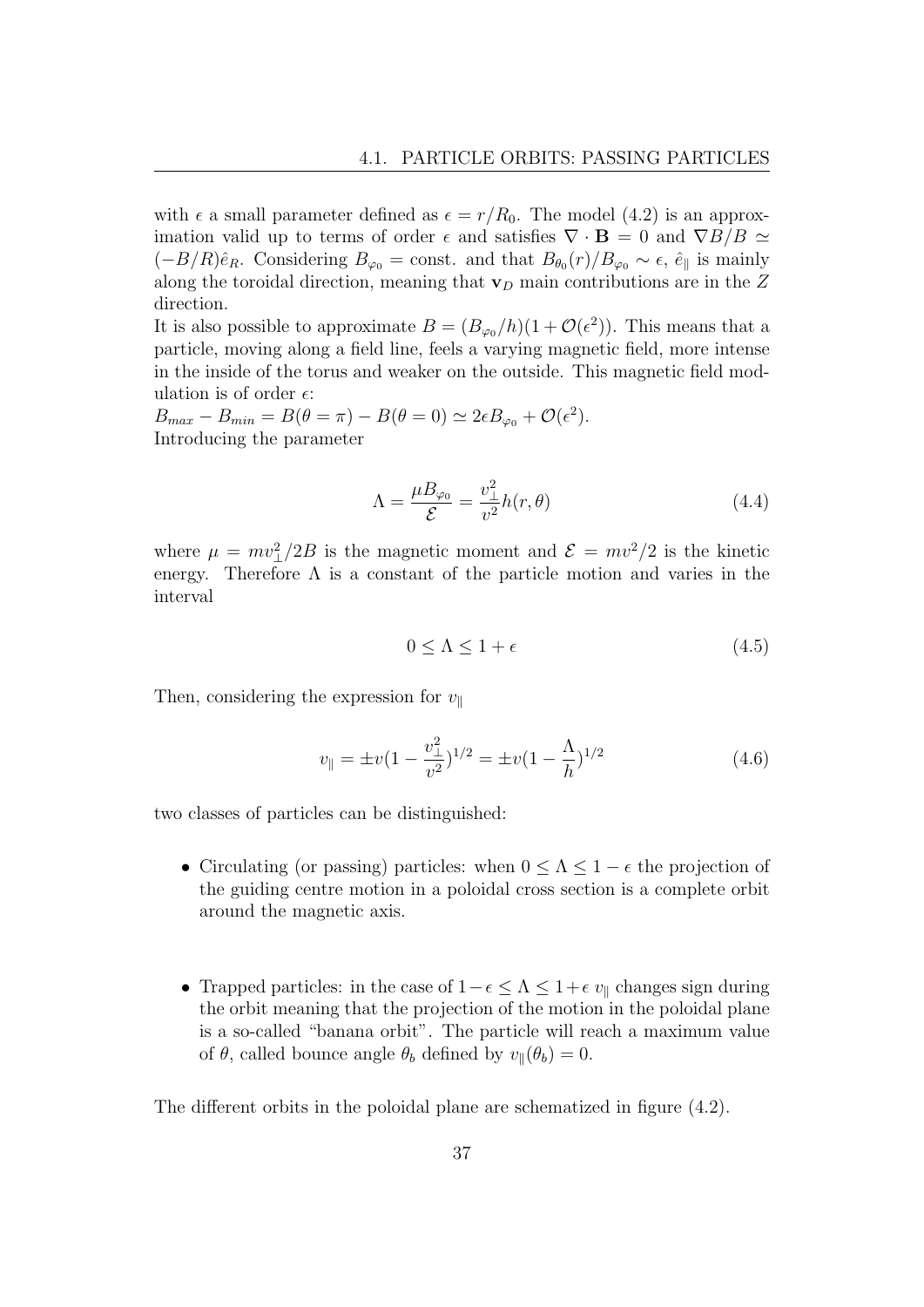

Figure 4.2: Scheme of the projection on the poloidal cross section of particle orbits in tokamaks: passing particles (a) and trapped particles (b)

We will now focus on the case of passing particles, which, due to the high frequency of the orbit in the poloidal plane, is most likely to be involved in the resonant interaction of interest.

#### 4.1.1 Transit frequency of passing particles

The time a passing particle takes for completing an orbit in the poloidal plane is called transit time and is defined as:

$$
\tau_t = \oint d\tau \approx \oint \frac{dl}{v_{\parallel}} (1 + \mathcal{O}(v_D/v_{\parallel})) \tag{4.7}
$$

where the integral is evaluated over a closed orbit. It is possible to rewrite dl according to

$$
\frac{r d\theta}{B_{\theta}} = \frac{R d\varphi}{B_{\varphi}} = \frac{dl}{B} \to dl = \frac{rB}{B_{\theta}} d\theta \approx R_0 q(r) d\theta
$$
\n(4.8)

where  $q(r) = rB_{\varphi}/R_0B_{\theta}$  is the so-called safety factor. Then,  $q(r)$  becomes nearly constant over the orbit when the radial excursion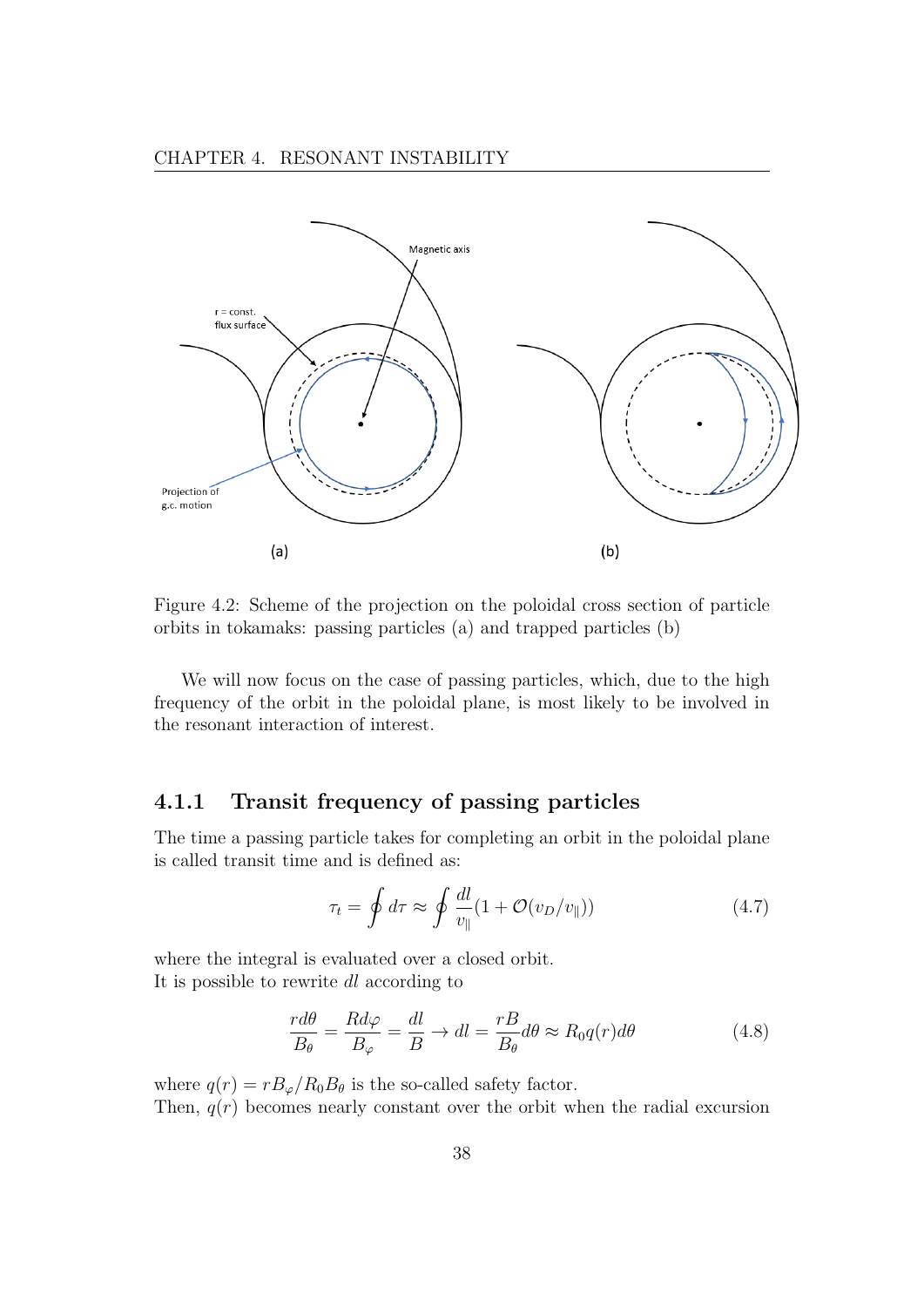of a guiding center orbit from a given flux surface  $r = r_0$  is assumed to be small:  $r(t) = r_0 + \delta r$  with  $|\delta r| \ll r_0$ . Thus:

$$
\tau_t \approx R_0 q \oint \frac{d\theta}{v_{\parallel}} = \frac{R_0 q}{v} \int_0^{2\pi} \frac{d\theta}{(1 - \Lambda/h)^{1/2}} \tag{4.9}
$$

Introducing now the parameter  $\kappa$ :

$$
\kappa^2 = \frac{1}{2} + \frac{1}{2\epsilon}(1 - \Lambda)
$$
  
(1 - \Lambda) = 2\epsilon\kappa^2 - \epsilon (4.10)

it is possible to rewrite the denominator of the integral of Eq. (4.9):

$$
(1 - \frac{\Lambda}{h}) = \frac{1}{h}(1 + \epsilon \cos(\theta) - \Lambda) = (1 - \Lambda + \epsilon \cos(\theta)) + \mathcal{O}(\epsilon^2)
$$
  

$$
= (2\epsilon \kappa^2 - \epsilon + \epsilon \cos(\theta)) = 2\epsilon \kappa^2 \left(1 - \frac{1}{\kappa^2} \frac{1 - \cos(\theta)}{2}\right)
$$
  

$$
= 2\epsilon \kappa^2 \left(1 - \frac{1}{\kappa^2} \sin^2(\theta/2)\right)
$$
(4.11)

Substituting Eq.  $(4.11)$  back into Eq.  $(4.9)$  the transit time can be written as:

$$
\tau_t = \frac{R_0 q}{v} \int_0^{2\pi} \frac{d\theta}{(1 - \Lambda/h)^{1/2}} = \frac{R_0 q}{v} \frac{1}{(2\epsilon)^{1/2} \kappa} \int_0^{2\pi} \frac{d\theta}{\left(1 - \frac{1}{\kappa^2} \sin^2(\theta/2)\right)^{1/2}} \tag{4.12}
$$

Then, changing integration variable  $\theta = 2\phi$ ,  $d\theta = 2d\phi$ :

$$
\tau_t = \frac{R_0 q}{v} \frac{1}{(2\epsilon)^{1/2} \kappa} 2 \int_0^\pi \frac{d\phi}{\left(1 - \frac{1}{\kappa^2} \sin^2(\phi)\right)} = \frac{R_0 q}{v} \frac{1}{(2\epsilon)^{1/2} \kappa} 4\mathcal{K}(1/\kappa^2) \tag{4.13}
$$

where  $\mathcal{K}(x)$  is the "complete elliptic integral of the first kind".

Therefore, it is possible to define the transit frequency as:

$$
\omega_t = \frac{2\pi}{\tau_t} = \frac{v\kappa}{2R_0q} (2\epsilon)^{1/2} \frac{\pi}{\mathcal{K}(1/\kappa^2)}\tag{4.14}
$$

## 4.2 Dispersion relation

In order to determine the stability of axisymmetric  $n=0$  modes when energetic particles are present, one should consider the linearized momentum equation in terms of the displacement vector:

$$
\rho_m \frac{\partial^2 \overline{\xi}}{\partial t^2} = \mathbf{F}(\overline{\xi}) = \mathbf{F}_{core} + \mathbf{F}_{hot}
$$
\n(4.15)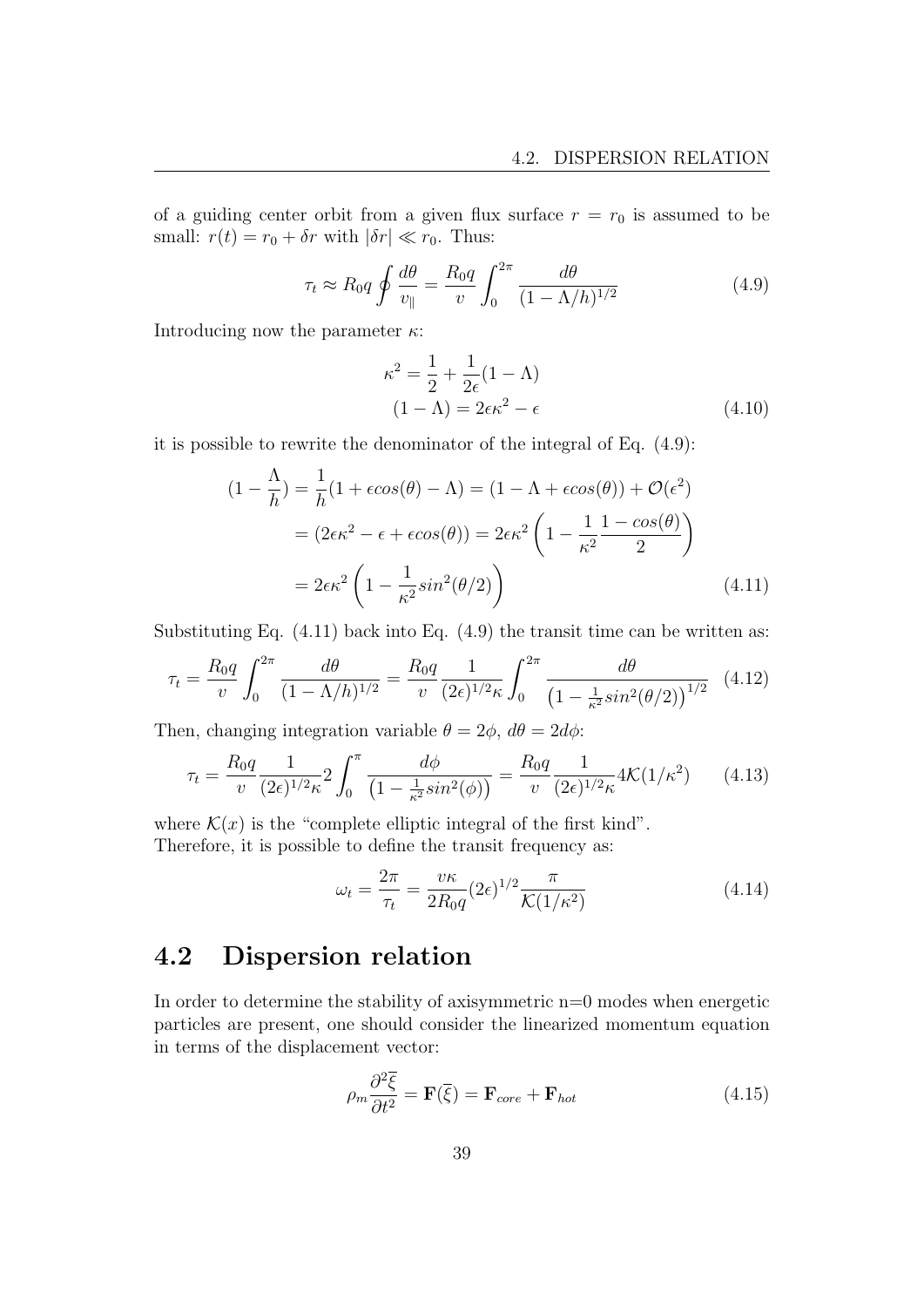where we have distinguished the different contributions arising from the thermal plasma and the energetic particles. The displacement vector of interest in the case of axisymmetric n=0 modes can be written as:

$$
\overline{\xi} = \xi_0 e^{-i\omega t} \hat{e}_x \tag{4.16}
$$

where  $\hat{e}_x$  represent the vertical direction and  $\xi_0$  is a constant.

In particular, the term  $F_{hot}$  contains the nonadiabatic term in the perturbed pressure tensor of energetic particles related to the mode-particle resonance described in Eq.  $(3.71)$ . Due to the presence of this nonadiabatic term, **F** loses its self-adjoint property, meaning that it is impossible to find a necessary and sufficient stability criterion based only on the sign of the real part of  $\delta W$ , as in the ideal MHD case, and that a normal mode analysis is required. However, the stability of the axisymmetric n=0 modes in presence of energetic particles can be studied deriving the dispersion relation of the mode within a perturbative approach.

Multiplying Eq. (4.15) by  $\overline{\xi}^*/2$  and integrating over the volume  $d^3x$  we define the potential energy integrals:

$$
\delta I = -\delta W = -\delta W_{MHD} - \delta W_{hot} \tag{4.17}
$$

$$
\delta I = \frac{1}{2} \int d^3 x \rho_m \overline{\xi}^* \cdot \frac{\partial^2 \overline{\xi}}{\partial t^2} = -\frac{1}{2} \rho_m \omega^2 |\overline{\xi}|^2 V \tag{4.18}
$$

where  $V = 2\pi^2 abR_0$  is the plasma volume,  $\rho_m = const.$  has been assumed and

$$
\delta W_{MHD} = -\frac{1}{2} \int d^3x \overline{\xi}^* \cdot \mathbf{F}_{core}(\overline{\xi}) \tag{4.19}
$$

$$
\delta W_{hot} = \frac{1}{2} \int d^3x \overline{\xi}^* \cdot (\nabla \cdot \overline{\mathbf{P}}_h^{(1)}) \tag{4.20}
$$

where  $\overline{\mathbf{P}}_h^{(1)}$  $h<sup>(1)</sup>$  is the perturbed energetic particles pressure tensor.

The perturbative approach for the derivation of the dispersion relation is based on the use of the displacement vector defined in Eq. (4.16), which is obtained by ideal-MHD normal mode analysis. Therefore, the dispersion relation, obtained form Eq.(4.17), must coincide at its lowest order with the ideal-MHD dispersion relation obtained in absence of energetic particles. In other words, this means that zeroth-order terms of Eq.(4.15) represent a self-adjoint form related to a potential energy integral, whose minimization leads to the derivation of the ideal-MHD displacement vector  $\xi$  of Eq.(4.16). This can be obtained only considering  $|\delta W_{hot}| \ll |\delta W_{MHD}|$ . The model used for  $\delta W_{MHD}$  is:

> $\delta W_{MHD} =$ 1  $\frac{1}{2}(V\rho_m)\xi_0^2$  $\epsilon_{el} v_A^2$  $\frac{a^{2}}{a^{2}}(D-1)$  (4.21)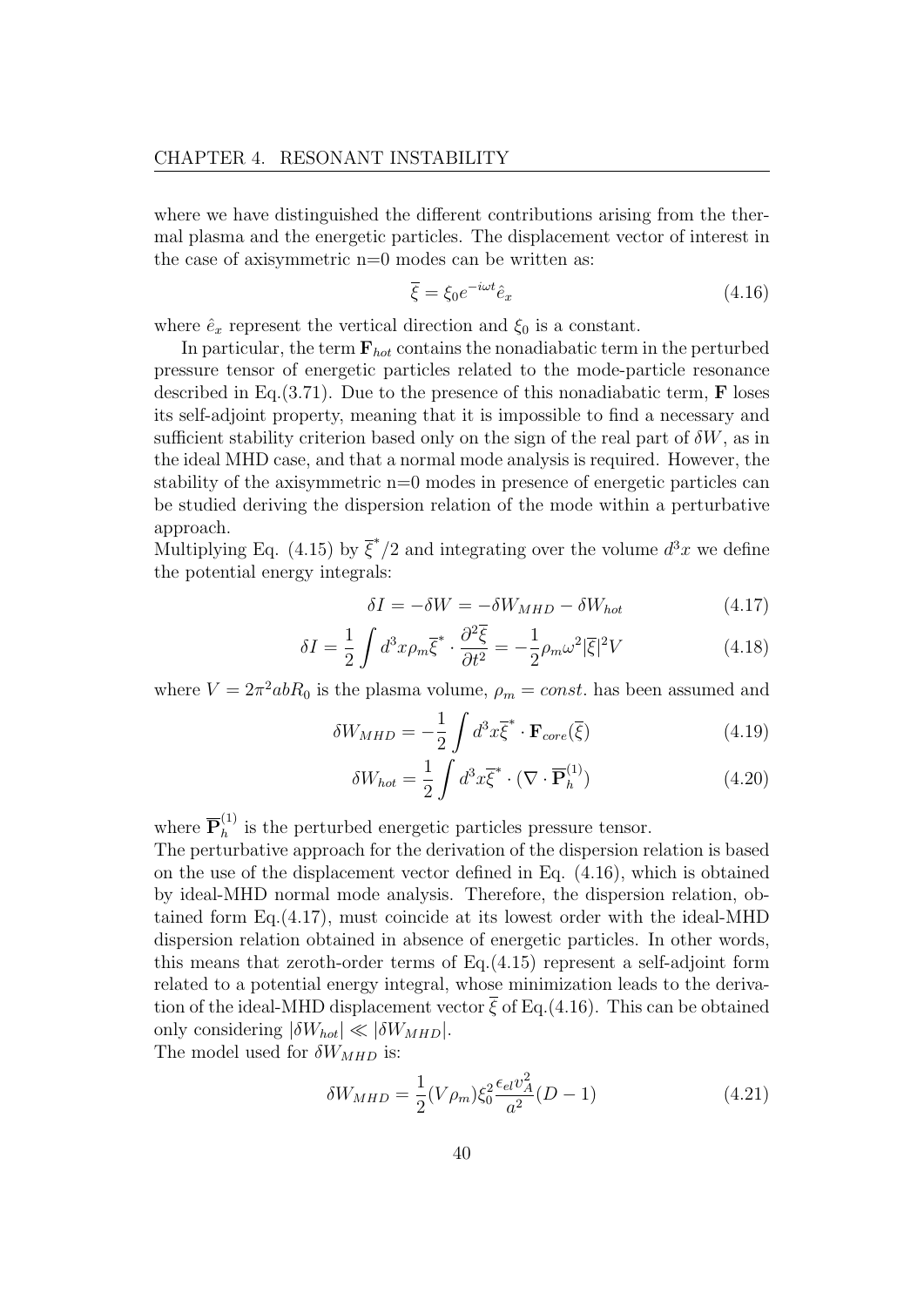that has been discussed in Chapter 2. Thus, the dispersion relation in absence of energetic particles becomes:

$$
\omega^2 = \frac{\epsilon_{el} v_A^2}{a^2} (D - 1) = \omega_{MHD}^2 \tag{4.22}
$$

The nonadiabatic term in the perturbed pressure tensor of energetic particles of  $\delta W_{hot}$  includes a mode-particle resonance contribution, leading to a frequency dependent imaginary part of  $\delta W$ . Due to the condition  $|\delta W_{hot}| \ll |\delta W_{MHD}|$ , only this imaginary part plays an important role in the stability of the mode. Thus, we will focus solely on the derivation of the imaginary part of  $\delta W_{hot}$ . Introducing a dimensionless real parameter  $\lambda_{hot} \ll 1$ , the imaginary part of  $\delta W_{hot}$  can be written as:

$$
i\mathcal{I}m(\delta W_{hot}) = -\frac{1}{2}(V\rho_m)\xi_0^2\omega_{MHD}^2i\lambda_{hot}
$$
\n(4.23)

The dispersion relation (4.22) modified by the presence energetic particles becomes:

$$
\omega^2 = \omega_{MHD}^2 + i\omega_{MHD}^2 \lambda_{hot} \tag{4.24}
$$

Setting

$$
\omega = \omega_R + i\gamma \tag{4.25}
$$

where  $\gamma/\omega_R \sim \lambda_{hot} \ll 1$  and substituting (4.25) into (4.24) neglecting terms  $\mathcal{O}(\lambda_{hot}^2)$ , we obtain:

$$
\omega_R^2 + 2i\omega_R\gamma = \omega_{MHD}^2 + i\omega_{MHD}^2\lambda_{hot}
$$
\n(4.26)

$$
\omega_R = \omega_{MHD} \tag{4.27}
$$

$$
\gamma = \frac{1}{2}\omega_{MHD}\lambda_{hot} \tag{4.28}
$$

Therefore, the stability of the axisymmetric n=0 mode in presence of energetic particles depends on the sign of  $\lambda_{hot}$ , since  $\xi \sim \xi_0 exp(-i\omega_{MHD}t)exp(\gamma t)$ . Thus

$$
\lambda_{hot} < 0 \tag{4.29}
$$

is our stability condition.

In the following, analytical study of the hybrid kinetic-MHD model in the case of axisymmetric n=0 modes is carried out in order to derive the expression of  $\lambda_{hot}$ .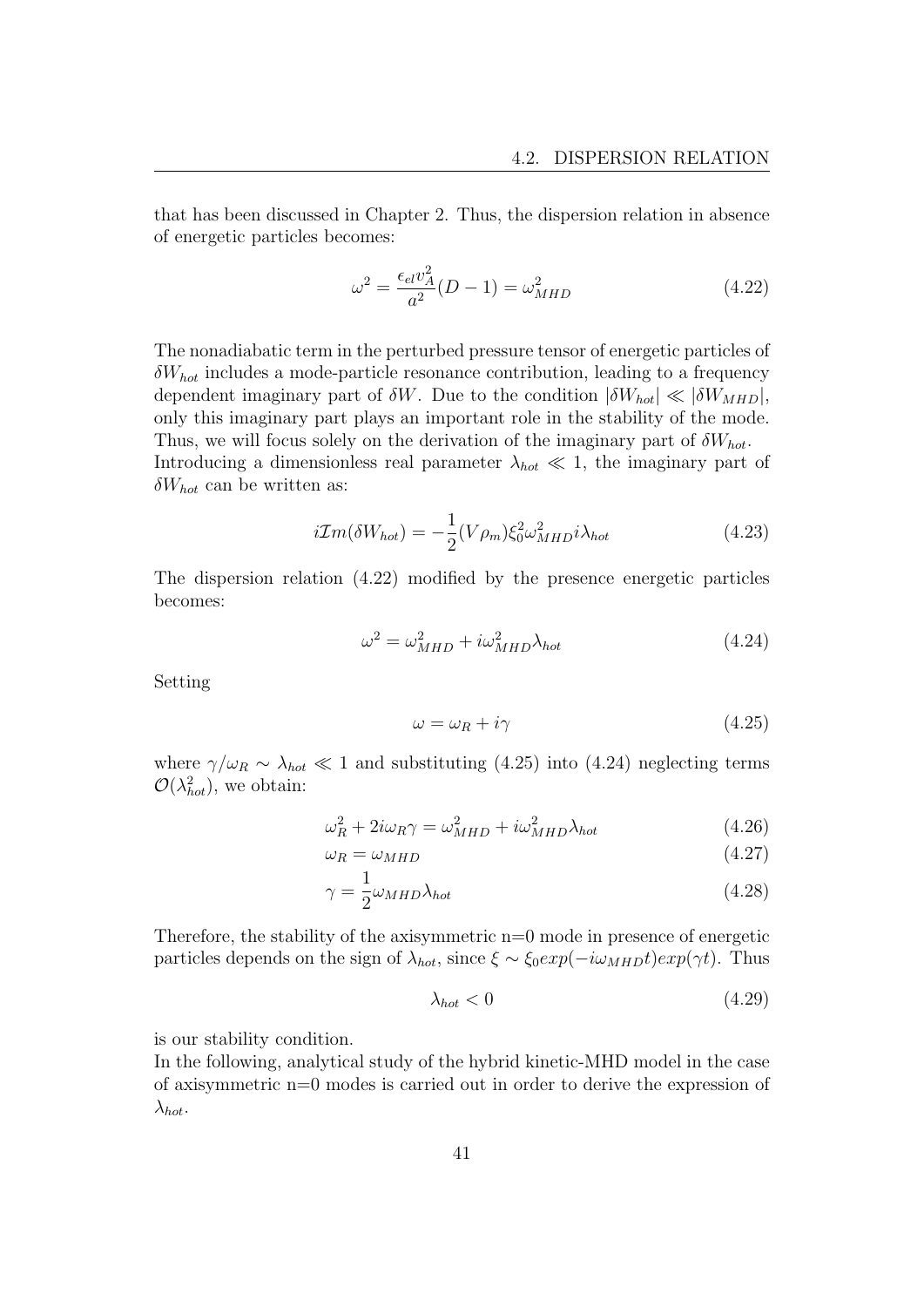#### 4.2.1 Derivation of  $\delta W_{hot}$

The reduction of  $\delta W_{hot}$  follows a standard procedure that is outlined, for instance, in Ref.[13].

Since the general case of anisotropic equilibrium pressure tensor introduces more real terms to  $\delta W_{hot}$ , but does not affect its imaginary part, we will consider the simpler case of isotropic fast particle equilibrium pressure  $\overline{P}_{h,eq} =$  $p_{h,eq}$ **I**. Thus, the perturbed fast particle pressure tensor becomes anisotropic and can be written as:

$$
\overline{\mathbf{P}}_h^{(1)} = p_\perp^{(1)} \overline{\mathbf{I}} + (p_\parallel^{(1)} - p_\perp^{(1)}) \hat{e}_{\parallel} \hat{e}_{\parallel}
$$
 (4.30)

with

$$
\begin{pmatrix} p_{\perp}^{(1)} \\ p_{\parallel}^{(1)} \end{pmatrix} = \int d^3v \begin{pmatrix} \mu B \\ m v_{\parallel}^2 \end{pmatrix} f^{(1)} \tag{4.31}
$$

where  $f^{(1)}$  is the energetic particles perturbed distribution function. After straightforward algebra and considering perturbation that vanish at the plasma edge,  $\delta W_{hot}$  can be written as:

$$
\delta W_{hot} = -\frac{1}{2} \int d^3x d^3v \mathcal{L}^{(1)*} f^{(1)} \tag{4.32}
$$

Eq.(3.59) shows that  $f^{(1)}$  presents an adiabatic and a nonadiabatic part, thus also  $\delta W_{hot}$  can be split into two terms:

$$
\delta W_{hot} = \delta W_1 + \delta W_2(\omega) \tag{4.33}
$$

In particular we are interested in the frequency dependent nonadiabatic part  $\delta W_2(\omega)$ , which contains the mode-particle resonance contribution. Considering Eq.(3.64) the nonadiabatic term of  $\delta W_{hot}$  can be written as:

$$
\delta W_2(\omega) = \frac{1}{2} i \int d^3x d^3v (\omega - n\omega_*) \frac{\partial F}{\partial \mathcal{E}} \mathcal{L}^{(1)*} \int_{-\infty}^t \mathcal{L}^{(1)}(\tau) d\tau \tag{4.34}
$$

Then, remembering the the expansion of  $\mathcal{L}^{(1)}$  in harmonics of the orbit periodicity of Eq.(3.68):

$$
\tilde{\mathcal{L}}^{(1)}(\tau) = \sum_{-\infty}^{\infty} {}_{p} \Upsilon_{p}(\mathcal{E}, \mu, P_{\varphi}; \sigma) exp(-ip\omega_{t}\tau)
$$
\n(4.35)

and carrying out the time integration, we obtain:

$$
\delta W_2 = -\frac{1}{2} \int d^3x d^3v (\omega - n\omega_*) \frac{\partial F}{\partial \mathcal{E}} \sum_{-\infty}^{+\infty} {}_l\Upsilon_l^* e^{i l\omega_t \tau} \sum_{-\infty}^{+\infty} {}_p\frac{\Upsilon_p e^{-ip\omega_t \tau}}{\omega + p\omega_t + n\langle \varphi \rangle} \tag{4.36}
$$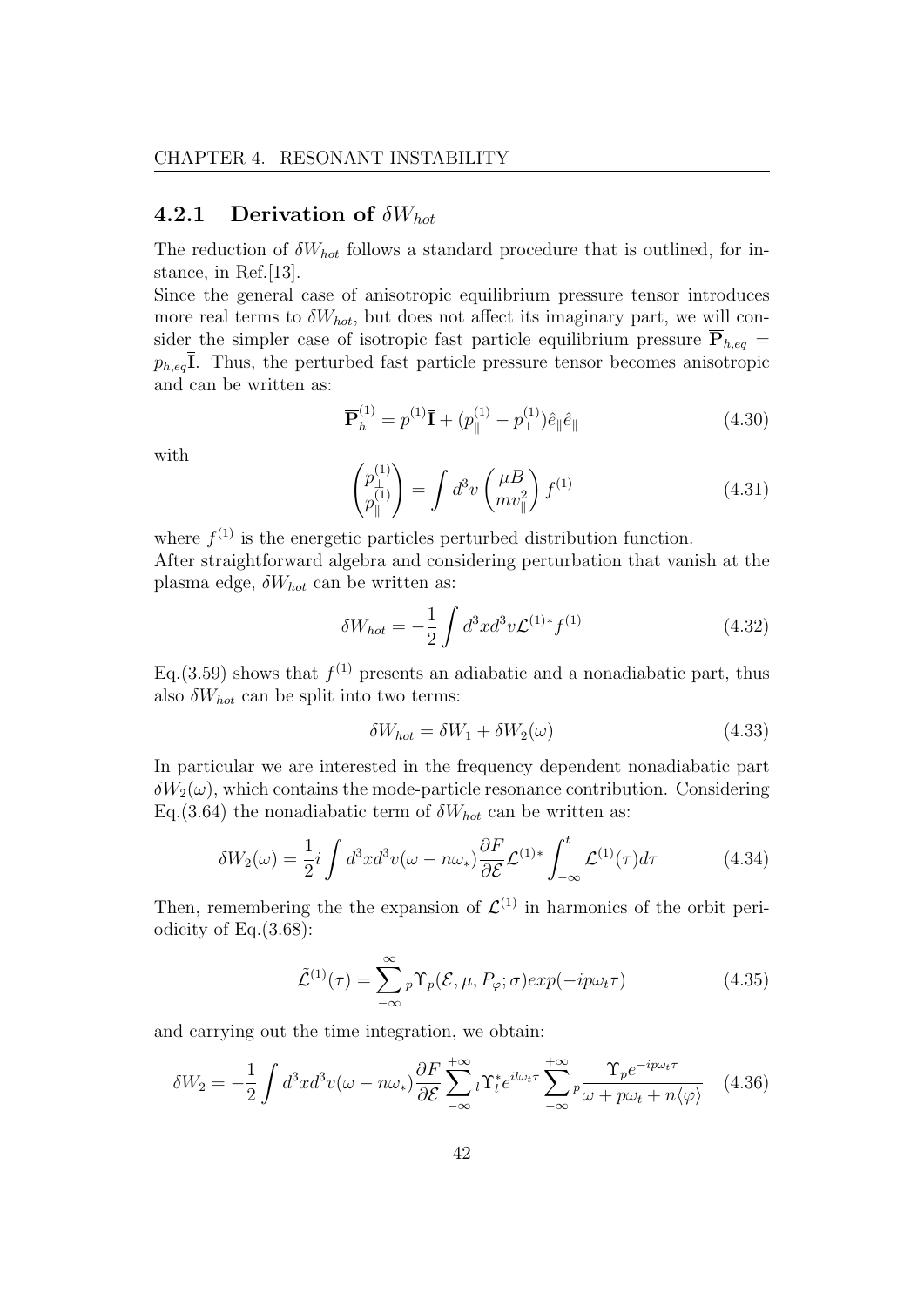In order to proceed with the calculation, is convenient to change the variables of the integration using the transformation  $(\mathbf{x}, \mathbf{v}) \to (P_{\varphi}, \varphi, \mathcal{E}, \tau, \mu, \alpha)$ . The Jacobian of this transformation is a constant:

$$
d^3x d^3v = \left(\frac{c}{Zem^2}\right) \sum_{\sigma} dP_{\varphi} d\varphi d\mathcal{E} d\tau d\mu d\alpha \tag{4.37}
$$

After this change of variables,  $\delta W_2$  now reads:

$$
\delta W_2 = -\frac{1}{2} \left( \frac{c}{Zem^2} \right) \sum_{\sigma} \int dP_{\varphi} d\varphi d\mathcal{E} d\tau d\mu d\alpha (\omega - n\omega_*) \frac{\partial F}{\partial \mathcal{E}} \sum_{-\infty}^{+\infty} {}_{l} \Upsilon_{l}^* e^{i l \omega_l \tau} \sum_{-\infty}^{+\infty} {}_{p} \frac{\Upsilon_{p} e^{-ip\omega_l \tau}}{\omega + p\omega_l + n \langle \varphi \rangle}
$$
\n(4.38)

Carrying out the integration in  $\tau, \alpha$  and  $\varphi$ :

$$
\int d\alpha = 2\pi \tag{4.39}
$$

$$
\int d\varphi = 2\pi \tag{4.40}
$$

$$
\int d\tau e^{i(l-p)\omega_t \tau} = \frac{2\pi}{\omega_b} \delta(l-p)
$$
\n(4.41)

it is possible to write  $\delta W_2$  as:

$$
\delta W_2 = -\frac{2\pi^2 c}{Z e m^2} \sum_{\sigma} \int dP_{\varphi} d\mathcal{E} d\mu \tau_t(\omega - n\omega_*) \frac{\partial F}{\partial \mathcal{E}} \sum_{-\infty}^{+\infty} p \frac{|\Upsilon_p|^2}{\omega + p\omega_t + n\langle\varphi\rangle} \tag{4.42}
$$

We are interested in axisymmetric modes characterized by toroidal wave number  $n=0$ . The harmonics that will give the largest contribution to the imaginary part of  $\delta W_2$  are labeled with  $p = \pm 1$  respectively for counterclockwise and clockwise particle orbits labeled by the index  $\sigma$ . Therefore, considering the contributions from the two orbits, and that  $|\Upsilon_1|^2 = |\Upsilon_{-1}|^2$ , we obtain:

$$
\delta W_2 = -\frac{4\pi^2 c}{Z e m^2} \int dP_{\varphi} d\mathcal{E} d\mu \tau_t \omega \frac{\partial F}{\partial \mathcal{E}} \frac{|\Upsilon_1|^2}{\omega - \omega_t}
$$
(4.43)

Considering then the result of Eq.(4.14), it is possible to rewrite  $\omega_t$  as

$$
\omega_t = v f(r, \Lambda); \quad f(r, \Lambda) = \frac{\kappa}{2R_0 q} (2\epsilon)^{1/2} \frac{\pi}{\mathcal{K}(1/\kappa^2)} \tag{4.44}
$$

meaning that  $\delta W_2$  takes the form:

$$
\delta W_2 = \frac{4\pi^2 c}{Z e m^2} \int dP_{\varphi} d\mathcal{E} d\mu \tau_t \omega \frac{\partial F}{\partial \mathcal{E}} \frac{|\Upsilon_1|^2}{v - \omega/f(r, \Lambda)} \frac{1}{f(r, \Lambda)} \tag{4.45}
$$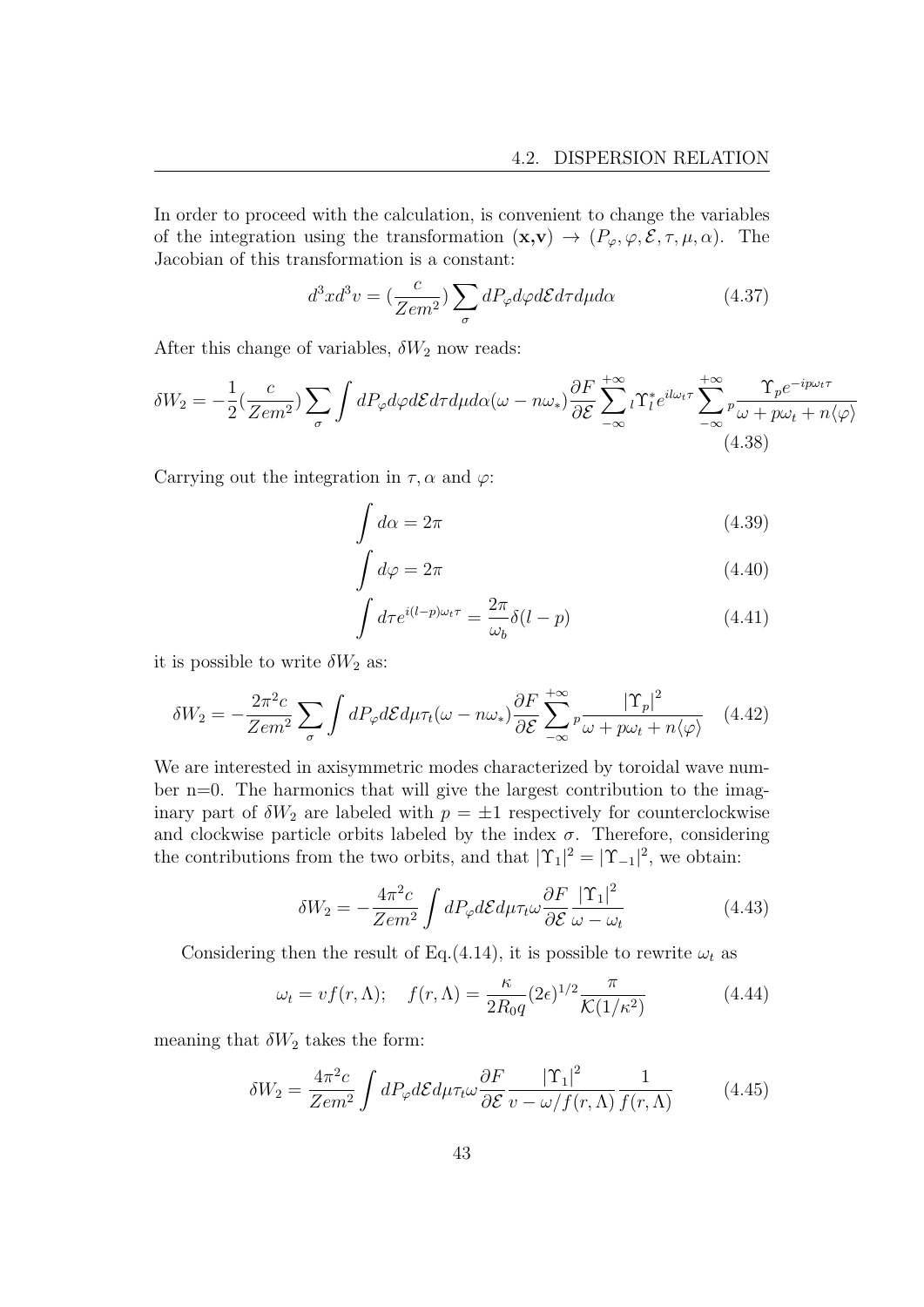The expression of  $\delta W_2$  can be further simplified by means of some change of variables. Firstly in the limit of  $r \sim const.$  along the orbit  $P_{\varphi}$  can be written as:

$$
P_{\varphi} \simeq \frac{Ze}{c}\Psi\tag{4.46}
$$

where  $\Psi$  is the poloidal magnetic flux function. Since r  $\sim$  constant also  $q =$  $rB_T$  $\frac{rB_T}{R_0B_p} \sim const. \rightarrow B_p = \frac{rB_T}{R_0q}$  $\frac{rB_T}{R_0q}$ , then:

$$
\frac{d\Psi}{dr} = B_p \to \Psi = \frac{r^2 B_T}{2R_0 q} R_0 \simeq \frac{r^2 B_0}{2R_0 q} R_0 \tag{4.47}
$$

Substituting 4.47 into 4.46 we obtain:

$$
P_{\varphi} \simeq \frac{Ze}{c} \frac{B_0}{2q} r^2 \tag{4.48}
$$

$$
\rightarrow dP_{\varphi} = \frac{Ze}{c} \frac{B_0}{q} r dr \tag{4.49}
$$

Then, since  $\omega_t = v f(r, \Lambda)$  is convenient to use the relation between  $\mu$  and  $\Lambda$  in order to use the latter as integration variable.

$$
\Lambda = \frac{\mu B_0}{\mathcal{E}} \to \mu = \frac{\Lambda \mathcal{E}}{B_0} \tag{4.50}
$$

$$
d\mu = \frac{\mathcal{E}}{B_0} d\Lambda \tag{4.51}
$$

Lastly we will consider the integration over v instead of  $\mathcal E$  in order to explicit the pole in the expression 4.45.

$$
\mathcal{E} = \frac{1}{2}mv^2 \quad \to \quad d\mathcal{E} = mvdv \tag{4.52}
$$

Considering then this change of variables and substituting 4.46, 4.51 and 4.52 into 4.45 we obtain:

$$
\delta W_2 = +\frac{2\pi^2}{q} \int dr d\Lambda dv r v^3 \tau_t \omega \frac{\partial F(r,\Lambda,v)}{\partial \mathcal{E}} \frac{|\Upsilon_1|^2}{v - \omega/f(r,\Lambda)} \frac{1}{f(r,\Lambda)} \tag{4.53}
$$

The integration around the pole can be carried out following the "Landau prescription" of Eq.(3.26), accordingly to the relation:

$$
\lim_{\epsilon \to 0^+} \int_{-\infty}^{+\infty} \frac{G(u) du}{u - \omega / |k| - i\epsilon} = \int_{-\infty}^{+\infty} \frac{G(u) du}{u - \omega / |k|} + \pi i \int_{-\infty}^{+\infty} G(u) \delta(u - \omega / |k|)
$$
\n(4.54)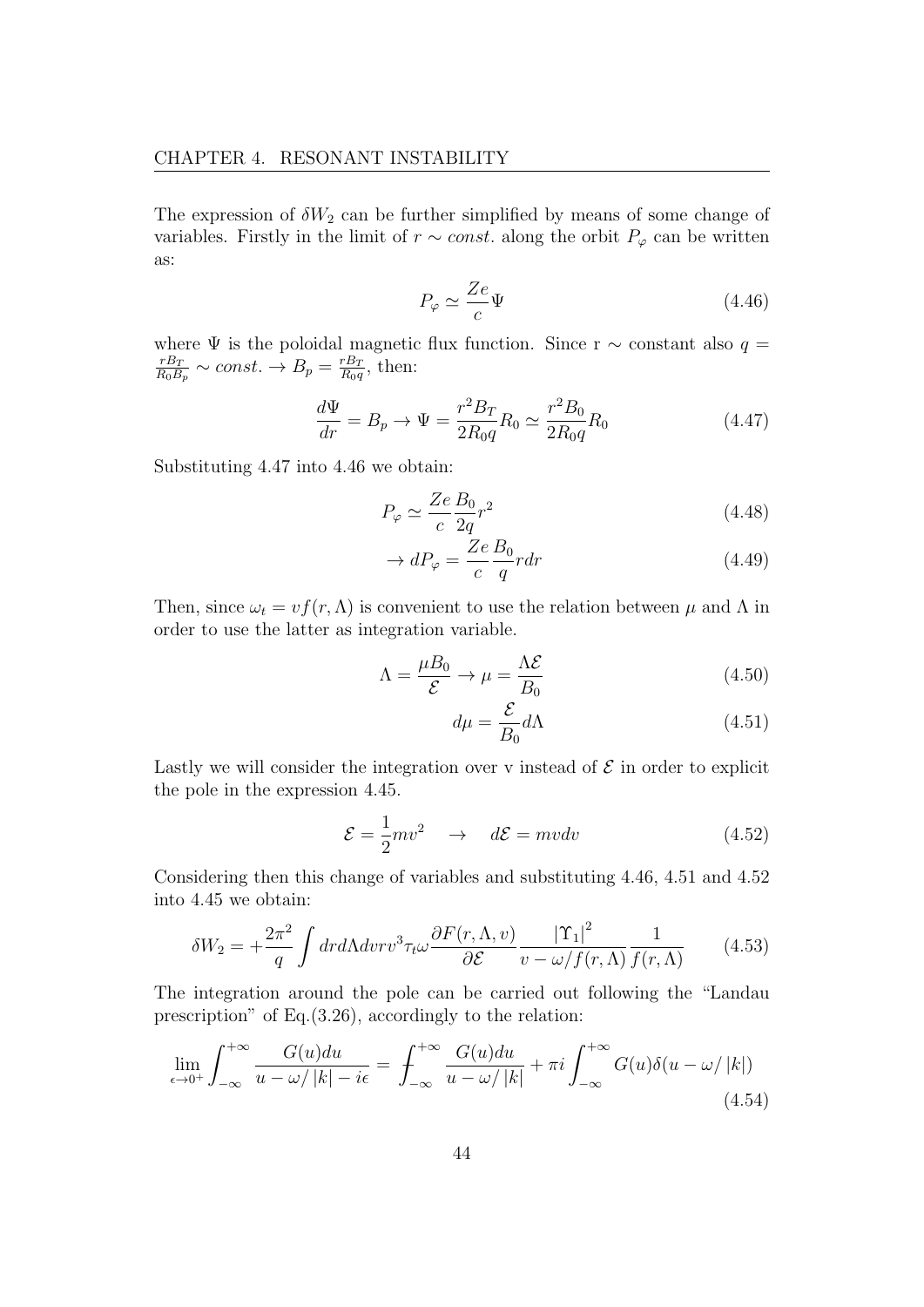where  $\oint$  is the Cauchy principal value. Since the real contribution of  $\delta W_{hot}$  are assumed to be much smaller than  $\delta W_{MHD}$  we will neglect the first integral of the expression 4.54 focusing our analysis on the imaginary part of  $\delta W_{hot}$ , which arises from the mode-particle resonant contributions. Thus we can write:

$$
\delta W_2 = +(i\pi)\frac{2\pi^2}{q} \int dr d\Lambda dr r v^3 \tau_t \omega \frac{\partial F(r,\Lambda,v)}{\partial \mathcal{E}} |\Upsilon_1|^2 \delta(v-\omega/f(r,\Lambda)) \frac{1}{f(r,\Lambda)}
$$
\n(4.55)

Now remembering that  $\tau_t = 2\pi/\omega_t = 2\pi/v f(r,\Lambda)$  and carrying out the integration in v

$$
\delta W_2 = +i\pi \frac{2\pi^2}{q} 2\pi \int dr d\Lambda r \left(\frac{\omega}{f(r,\Lambda)}\right)^3 \frac{\partial F(r,\Lambda,v)}{\partial \mathcal{E}} \bigg|_{v=\omega/f(r,\Lambda)} |\Upsilon_1|^2 \bigg|_{v=\omega/f(r,\Lambda)} \frac{1}{f(r,\Lambda)} \frac{1}{(4.56)}
$$

#### 4.2.2 Fourier coefficient

The Fourier coefficient  $\Upsilon_1$  defined as

$$
\Upsilon_1(\mathcal{E}, \mu, P_{\varphi}) = \oint \frac{d\tau}{\tau_t} \tilde{\mathcal{L}}^{(1)} exp(i\omega_t \tau) \tag{4.57}
$$

must be derived in order to proceed with the calculation of  $\delta W_{hot}$ . We will focus our attention on the case of ideal-MHD perturbations that satisfy the constraint

$$
\mathbf{B}^{(1)} = \nabla \times (\overline{\xi}_{\perp} \times \mathbf{B}) \tag{4.58}
$$

that excludes the possibility of modes that give rise to magnetic reconnection. Considering a gauge where the perturbed vector potential perpendicular to the equilibrium magnetic field, as suggested by Eq.(4.58),

$$
\mathbf{A}^{(1)} = \overline{\xi}_{\perp} \times \mathbf{B} \tag{4.59}
$$

the perturbed Lagrangian correct up to order  $\delta$  of Eq.(3.61) can be rewritten as:

$$
\mathcal{L}^{(1)} = -mv_{\parallel}^2 \overline{\xi}_{\perp} \cdot \kappa - (B^{(1)} + \overline{\xi}_{\perp} \cdot \nabla B)\mu - (\phi^{(1)} + \overline{\xi}_{\perp} \cdot \nabla \phi)Ze + \mathcal{O}(\delta) \tag{4.60}
$$

Assuming now that  $\phi = 0$  at equilibrium, then from Eq.(4.59) and  $E_{\parallel}^{(1)} = 0$ also  $\phi^{(1)} = 0$  and  $\mathbf{E}^{(1)} = (i\omega/c)\bar{\xi}_{\perp} \times \mathbf{B}$ . Eliminating  $B_{\parallel}^{(1)}$  $E_q(4.58)$ , the perturbed Lagrangian reads:

$$
\mathcal{L}^{(1)} = -(mv_{\parallel}^2 - \mu B)\overline{\xi} \cdot \kappa + \mu B \nabla \cdot \overline{\xi}_{\perp}
$$
 (4.61)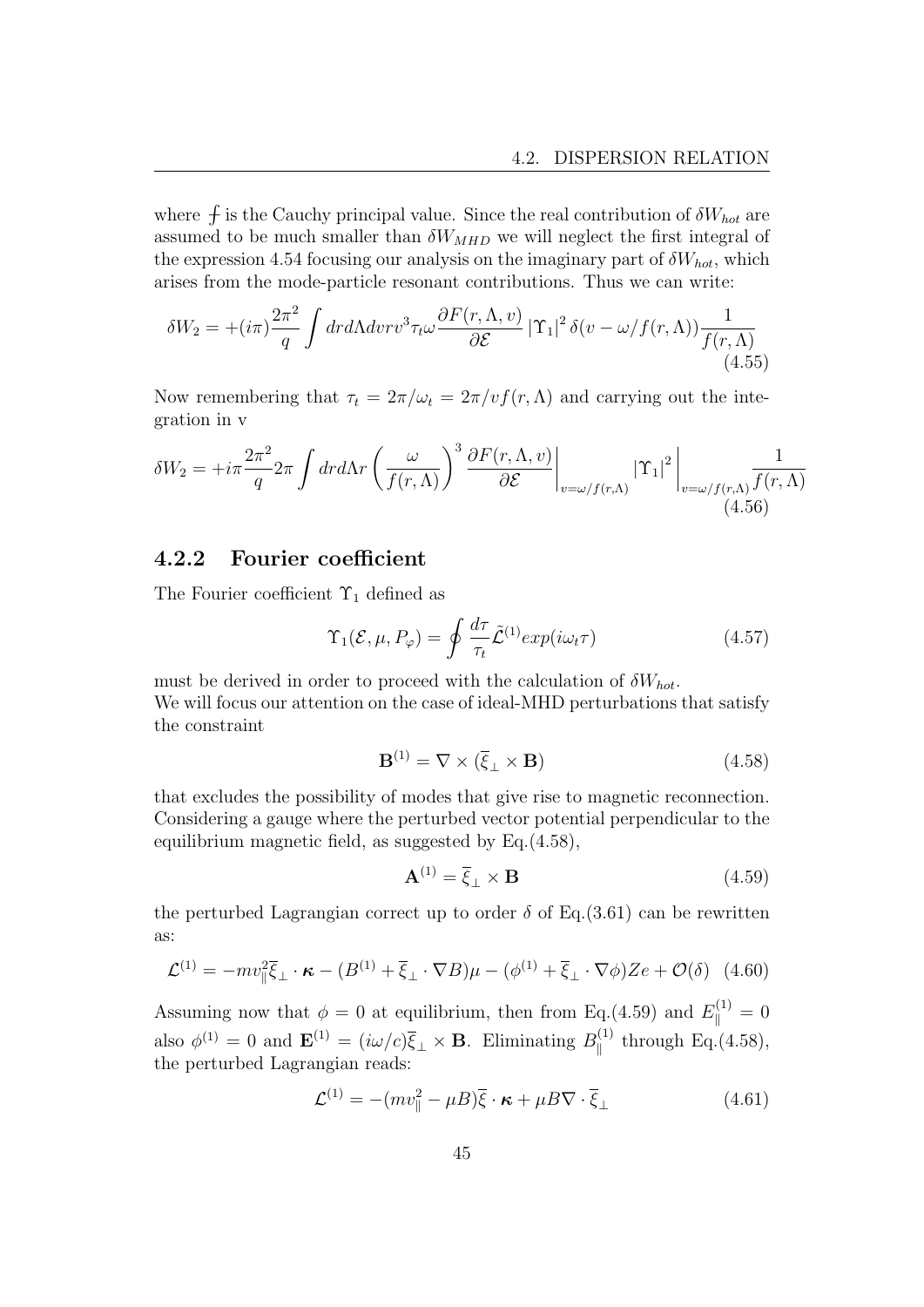In addiction, ideal-MHD perturbations satisfy the relation  $\nabla \cdot \overline{\xi}_{\perp} + 2\overline{\xi}_{\perp} \cdot \kappa =$  $\mathcal{O}(\epsilon \xi_{\perp}/R)$  minimizing the so-called magnetic compression term in  $\delta W_{MHD}$ . Thus, we obtain:

$$
\mathcal{L}^{(1)} \simeq -(mv_{\parallel}^2 + \mu B)\overline{\xi} \cdot \kappa \tag{4.62}
$$

Considering the large aspect ratio tokamak limit the curvature vector can be written as:

$$
\kappa = -\frac{1}{R}\hat{e}_R - \frac{B_\theta^2}{rB_\varphi^2}\hat{e}_r
$$
\n(4.63)

where  $R = R_0 + r\cos(\theta)$  and in cartesian coordinates ( $\hat{e}_x$  being the vertical direction)  $\hat{e}_R = \hat{e}_y$  and  $\hat{e}_r = \cos(\theta)\hat{e}_y + \sin(\theta)\hat{e}_x$ .

Remembering the definition of  $\Lambda$  and the expression for  $v_{\parallel}$  from previous sections

$$
\Lambda = \frac{\mu B_0}{\mathcal{E}} \to \mu B = \mathcal{E} \frac{\Lambda}{h}
$$
\n(4.64)

$$
v_{\parallel}^{2} = v^{2} (1 - \frac{v_{\perp}^{2}}{v^{2}}) = v^{2} (1 - \frac{\mu B}{\mathcal{E}}) = \frac{2\mathcal{E}}{m} (1 - \frac{\Lambda}{h})
$$
(4.65)

the perturbed Lagrangian takes the form:

$$
\mathcal{L}^{(1)} = -\mathcal{E}\left(2 - \frac{\Lambda}{h}\right)\overline{\xi} \cdot \kappa \tag{4.66}
$$

Considering now the displacement vector defined in Eq.(4.16) we obtain:

$$
\mathcal{L}^{(1)} = \mathcal{E}\left(2 - \frac{\Lambda}{h}\right) \frac{B_{\theta}^{2}}{r B_{\varphi}^{2}} \xi_{0} sin(\theta)
$$
\n(4.67)

$$
\approx \epsilon^2 \mathcal{E} (2 - \Lambda) \frac{\xi_0}{r} \sin(\theta) \tag{4.68}
$$

where in the last step  $B_{\theta}/B_{\varphi} \sim \epsilon^2$  was considered and correction of higher order introduced by h were neglected.

Therefore, the Fourier coefficient  $\Upsilon_1$  can be written as:

$$
\Upsilon_1 = \oint \frac{d\tau}{\tau_t} \mathcal{L}^{(1)} * e^{i\omega_t \tau} \tag{4.69}
$$

$$
= \epsilon^2 \mathcal{E} (2 - \Lambda) \frac{\xi_0}{r} \oint \frac{d\tau}{\tau_t} \sin(\theta) e^{i\omega_t \tau}
$$
 (4.70)

where the last integral represents the average on the particle orbit of  $sin(\theta)e^{i\omega_b \tau}$ . Thus, it is possible to consider only  $\langle i\sin(\theta)\sin(\tau\omega_t)\rangle$  (where  $\langle \rangle$ ) represents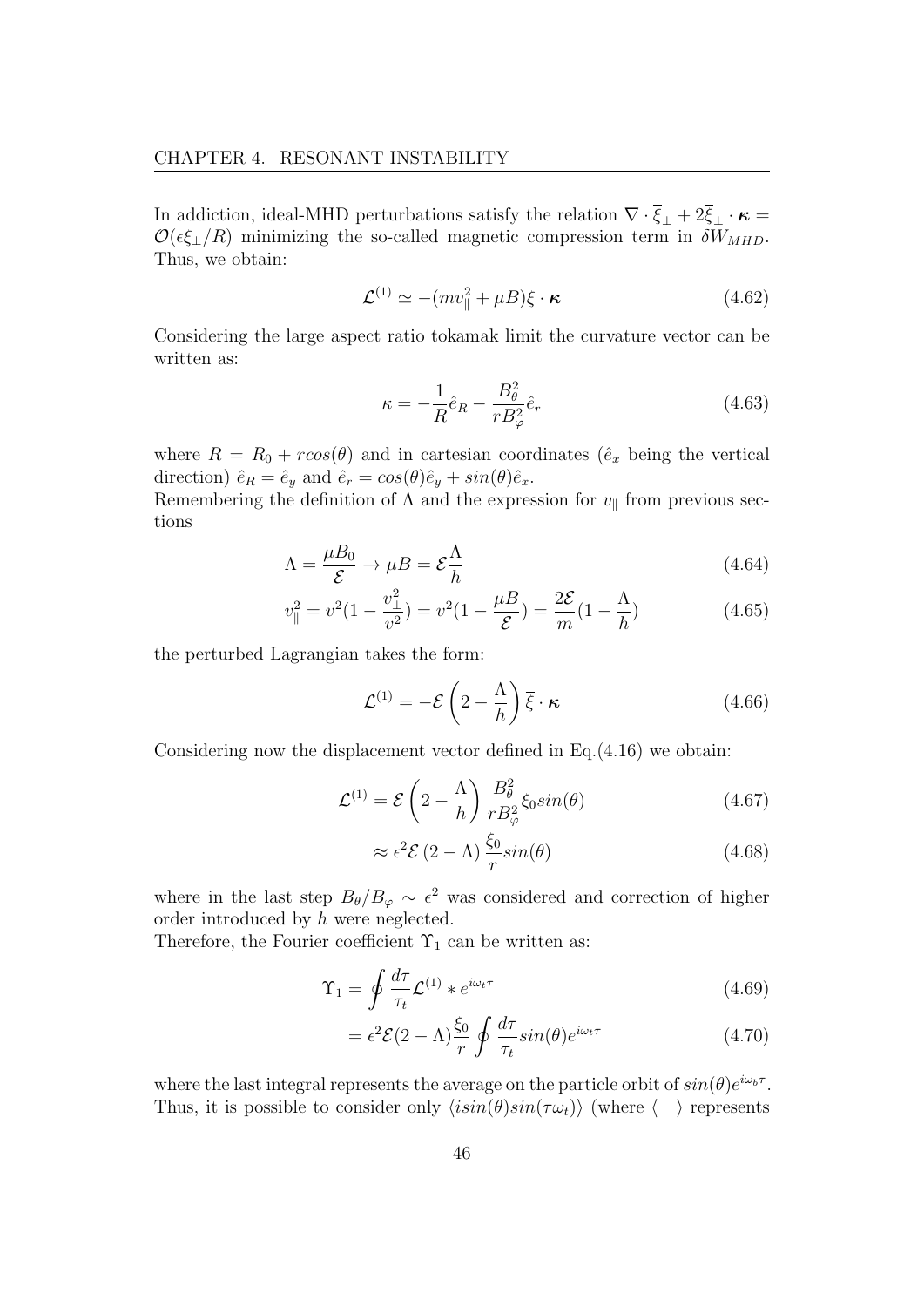the orbit averaging), since the term  $sin(\theta)cos(\tau\omega_t)$  vanishes when averaged over the orbit. Remembering that  $\tau_t$  is described in Eq.(4.13), we can consider  $\tau \sim \tau_t f(\theta)$  where  $f(\theta)$  is an almost linear function of  $\theta$ . In this case  $\tau \omega_t$  reduces to  $\alpha f(\theta)$  where  $\alpha$  is a numerical factor and the orbit averaging reads:

$$
i\int_0^{2\pi} \sin(\theta) * \sin(\alpha f(\theta))d\theta = ia_1 \tag{4.71}
$$

which can be solved numerically in order to determine the numerical coefficient  $a_1$ .

In the particular case in which  $v_{\parallel} = v$  and  $v_{\perp} = 0 \rightarrow \Lambda = 0$  we have that:

$$
\tau_t = \oint d\tau = R_o q \int_0^{2\pi} \frac{d\theta}{v} = 2\pi \frac{R_0 q}{v} \tag{4.72}
$$

$$
\tau = R_0 q \int \frac{d\theta}{v} = \frac{R_0 q}{v} \theta \tag{4.73}
$$

$$
\rightarrow \omega_t \tau = \frac{2\pi}{\tau_t} \tau = \theta \tag{4.74}
$$

Meaning that in this particular case the integral can be easily solved.

$$
i\int_{0}^{2\pi} \sin(\theta) * \sin(\theta)d\theta = i\pi
$$
 (4.75)

Thus, the Fourier coefficient  $\Upsilon_1$  can be written as: The coefficient  $\Upsilon^{(1)}$  then can be written as:

$$
\Upsilon^{(1)} = \epsilon^2 \mathcal{E} (2 - \Lambda) \frac{\xi_0}{r} (ia_1)
$$
\n(4.76)

while, in the case  $\Lambda = 0$ , it can be further simplified into:  $\Upsilon^{(1)} = \epsilon^2 \mathcal{E}(2\pi i) \xi_0 / r$ Considering  $\epsilon = r/R_0$ , it is possible to write:

$$
|\Upsilon_1|^2 \bigg|_{v=\omega/f(r,\Lambda)} = \frac{r^2 \xi_0^2}{4R_0^2} m^2 (2-\Lambda)^2 \left(\frac{\omega}{f(r,\Lambda)}\right)^4 a_1^2 \tag{4.77}
$$

Substituting Eq.(4.77) into the Eq.(4.56) for  $\delta W_2$ , we obtain:

$$
\delta W_2 = +i\pi \frac{4\pi^3}{q} \frac{\xi_0^2 m^2}{4R_0^4} \int dr d\Lambda r^3 (2-\Lambda)^2 a_1^2 \left(\frac{\omega}{f(r,\Lambda)}\right)^7 \frac{1}{f(r,\Lambda)} \frac{\partial F(r,\Lambda,v)}{\partial \mathcal{E}} \bigg|_{v=\omega/f(r,\Lambda)}\tag{4.78}
$$

It is clear from Eq.(4.78) that the sign  $\delta W_2$ , which is strictly related with the sign of  $\lambda_{hot}$ , will depend on the sign of the derivative of the equilibrium distribution function with respect to the energy.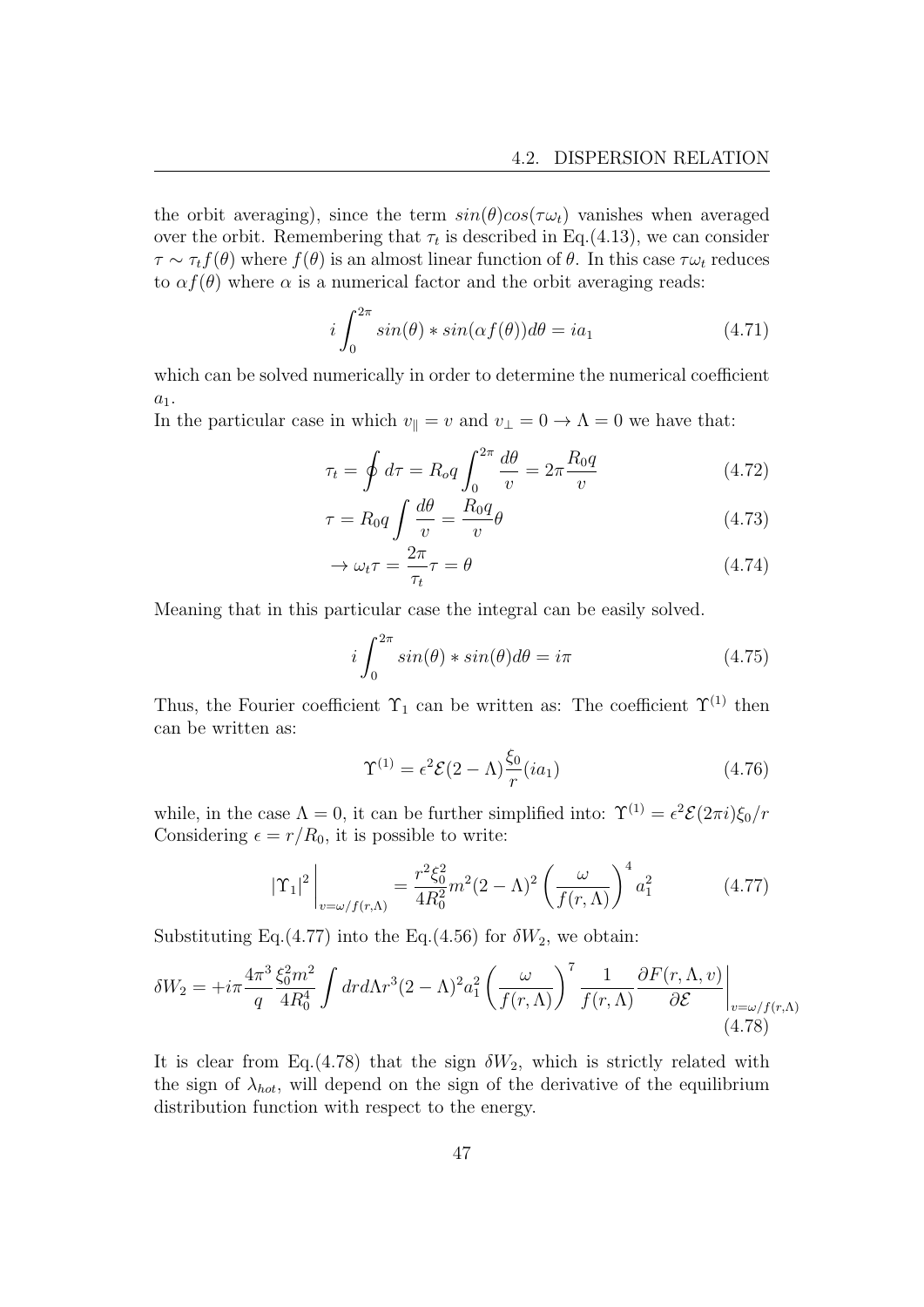#### 4.2.3 Equilibrium distribution function

In order to proceed with the analytical derivation of  $\lambda_{hot}$  defined in Eq.(4.23), the following equilibrium distribution function is assumed:

$$
F(r,\Lambda,v) = \mathcal{C}H(r_h - r)\delta(\Lambda)exp\left[-\left(\frac{v - v_0}{\alpha v_0}\right)^2\right]
$$
(4.79)

where C is a normalization constant and  $H(r_h-r)$  is a step function describing a constant uniform distribution of energetic particles in r up to a distance  $r<sub>h</sub>$ from the magnetic axis. With  $\delta(\Lambda)$  we mimic the case of an external heating mechanism which accelerates particles mainly in the direction of the field lines, resulting in energetic particles with  $v_{\parallel} \gg v_{\perp} \rightarrow v \simeq v_{\parallel}$ . Lastly we have assumed a maxwellian distribution in velocity centered in  $v_0$  and width determined by the parameter  $\alpha < 1$ .

More general, and thus more realistic, equilibrium distribution functions make the analytical procedure too complex and require numerical studies. The treatment of such cases is beyond the scope of the present work, and will be the subject of more detailed studies in the immediate near future.

In order to determine the normalization constant  $\mathcal C$  we consider the number density of energetic particles defined as:

$$
\int d^3v F = n_h \tag{4.80}
$$

Changing integration variable and exploiting the equilibrium distribution function defined in Eq.(4.79), we obtain:

$$
\pi \mathcal{C} \int dv v^2 exp\left[-\left(\frac{v - v_0}{\alpha v_0}\right)^2\right] = n_h \tag{4.81}
$$

$$
\rightarrow \mathcal{C} = \frac{n_h \pi^{-3/2}}{v_0^3 \alpha (1 + \alpha^2 / 2)}\tag{4.82}
$$

Considering then the derivative  $\partial F/\partial \mathcal{E}$  that appears in Eq.(4.78), straightforward calculations lead to:

$$
\frac{\partial F}{\partial \mathcal{E}} = -\mathcal{C}H(r_h - r)\delta(\Lambda)\frac{1}{\frac{1}{2}mv_0^2\alpha^2} \left(\frac{v - v_0}{v}\right)exp\left[-\left(\frac{v - v_0}{\alpha v_0}\right)^2\right] \tag{4.83}
$$

Therefore, substituting Eq.(4.83) into Eq.(4.78) and defining  $v^* = \omega/f(r, \Lambda)$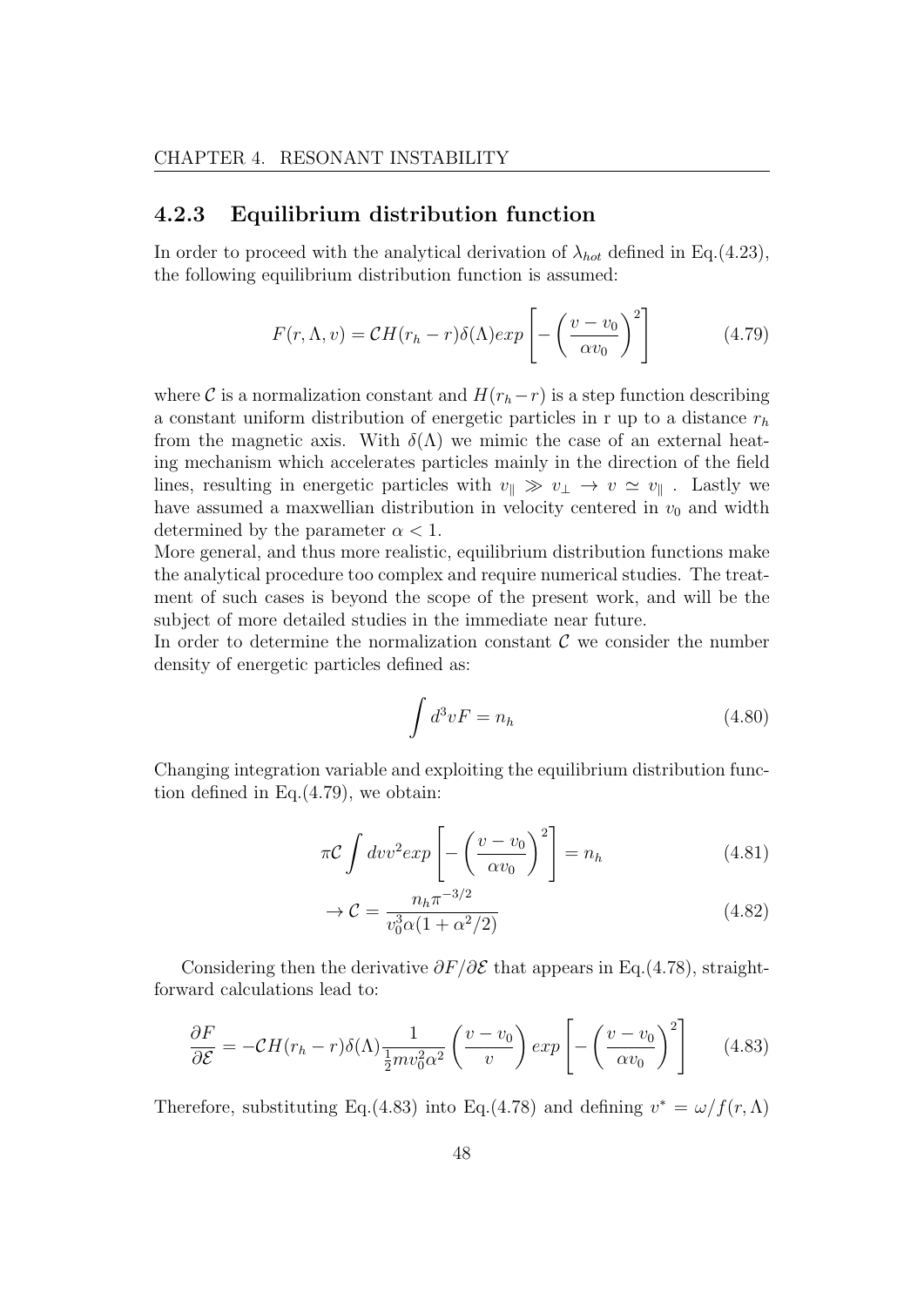the resonant velocity,  $\delta W_2$  can be written as:

$$
\delta W_2 = -i\pi \frac{4\pi^3}{q} \frac{\xi_0^2 m^2}{4R_0^4} \int dr d\Lambda r^3 (2-\Lambda)^2 a_1^2 \left(\frac{\omega}{f(r,\Lambda)}\right)^7 \frac{1}{f(r,\Lambda)}
$$

$$
\mathcal{C}H(r_h - r)\delta(\Lambda) \frac{1}{\frac{1}{2}mv_0^2 \alpha^2} \left\{ \left(\frac{v-v_0}{v}\right) \exp\left[-\left(\frac{v-v_0}{\alpha v_0}\right)^2\right] \right\} \Big|_{v=\omega/f(r,\Lambda)}
$$
(4.84)

Then, carrying out the integration in  $\Lambda$  and r, substituting the definition of C of Eq.(4.82) and remembering that in the  $\Lambda = 0$  case  $a_1 = \pi$ , we obtain:

$$
\delta W_2 = -i\pi \frac{\pi^3}{q} \frac{\xi_0^2 m^2}{R_0^4} r_h^4 \pi^2 \left(\frac{\omega}{f(r,\Lambda)}\right)^7 \frac{1}{f(r,\Lambda)} \frac{n_h \pi^{-3/2}}{v_0^3 \alpha (1 + \alpha^2/2)} \frac{1}{\frac{1}{2} m v_0^2 \alpha^2} \left\{ \left(\frac{v - v_0}{v}\right) exp\left[-\left(\frac{v - v_0}{\alpha v_0}\right)^2\right] \right\} \Big|_{v = \omega/f(r,\Lambda)} \tag{4.85}
$$

Now, considering that  $\mathcal{I}m(\delta W_2) = \mathcal{I}m(\delta W_{hot})$ , we want to rewrite  $\delta W_2$  as shown in Eq.(4.23) in order to obtain the expression of  $\lambda_{hot}$ . After straightforward algebra, is easy to show that  $\lambda_{hot}$  can be written as  $\lambda_{hot}$   $(n_h/n_c, r_h/a, \alpha; v^*/v_0)$ , and takes the form:

$$
\lambda_{hot} = \sigma \frac{n_h}{n_c} \frac{r_h^4}{a^4} \frac{a^2 q^2}{R_0^2} \Lambda_h(\alpha, \hat{v}^*)
$$
\n(4.86)

$$
\Lambda_h(\alpha, \hat{v}^*) = \frac{1}{(\alpha^2/2 + 1)\alpha^3} \left(\frac{v^*}{v_0}\right)^5 (1 - \frac{v_0}{v^*}) exp\left[-\frac{1}{\alpha^2} \left(\frac{v^*}{v_0} - 1\right)^2\right]
$$
(4.87)

where  $a \simeq b$  is the minor radius of the torus,  $v^* = \omega/f(r, \Lambda)$  is the resonant velocity,  $n_c$  is the number density of the core plasma and  $\sigma = 2\pi^{7/2}$  is a numerical factor.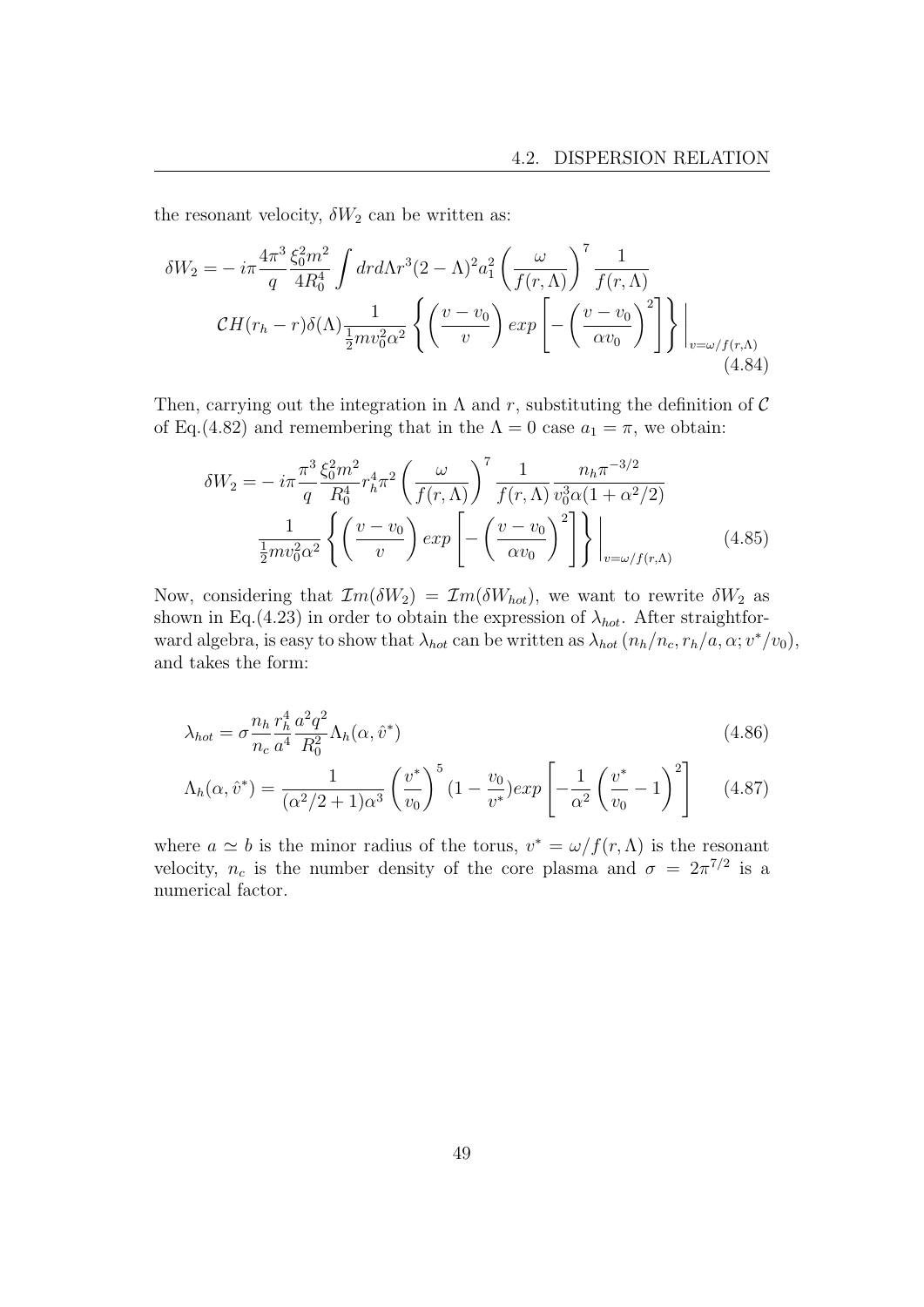## 4.3 Results and Discussion

It is clear from Eq.(4.86) and Eq.(4.87) that the sign of  $\lambda_{hot}$ , and thus the mode stability, depends on the ratio  $v^*/v_0$ . In particular the unstable situation characterized by  $\lambda_{hot} > 0$  is obtained when  $v^*/v_0 > 1$ . Figure (4.3) shows the behaviour of  $\lambda_{hot}$  as a function of  $v^*/v_0$  for different values of  $\alpha$  and with other parameters fixed at typical values for a tokamak experiment. In the instability region where  $v^*/v_0 > 1$ ,  $\lambda_{hot}$  exhibit a maximum. This maximum called  $\lambda_{hot}^{max}$ represents the worst-case instability, in fact, considering the relation 4.28, is clear that the maximum lambda is related with the fastest growth rate.



Figure 4.3:  $\lambda_{hot}$  for different values of  $\alpha$  with:  $a = 0.9$ ,  $R_0 = 3$ ,  $r_h = 0.3$ ,  $q = 1$ ,  $n_h/n_c = 10^{-2}$ .

On the other hand,  $\lambda_{hot}$  can become very small. Therefore, the consideration of different damping mechanism, such as collisions or thermal plasma Landau damping, leads to an estimation of a lower threshold for  $\lambda_{hot}$ . In particular, regarding the exponential in Eq.(4.87), a new criterion for the instability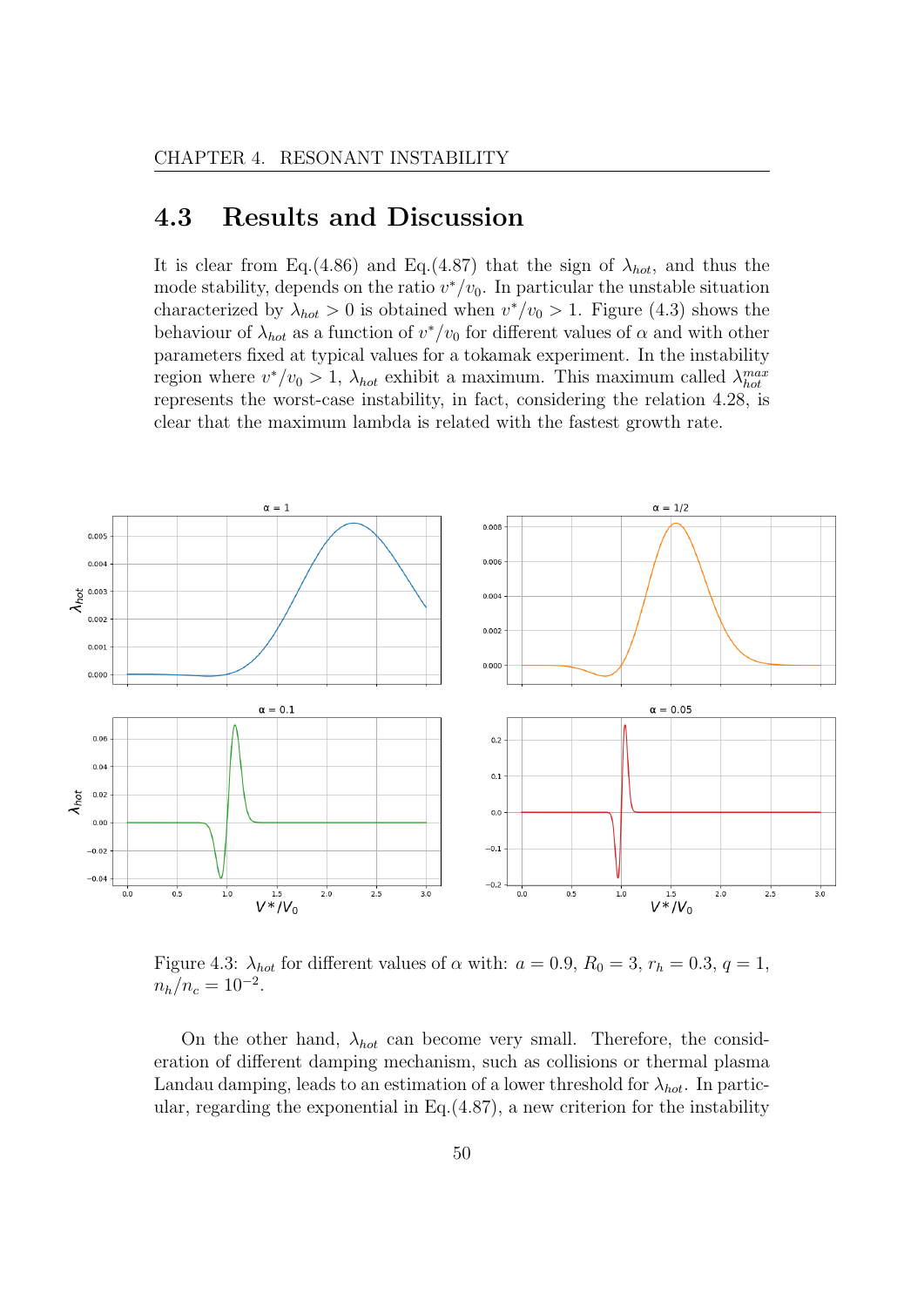could be introduced, and together with the instability condition  $\lambda_{hot} > 0$  reads:

$$
1 < \frac{v^*}{v_0} < 1 + \hat{c}\alpha \tag{4.88}
$$

where  $\hat{c} \sim 2$  is a numerical factor determined considering  $10^{-2}$  as the minimum acceptable value for the exponential  $exp[-1/\alpha^2(v^*/v_0-1)^2]$ .



Figure 4.4: Maximum value of  $\lambda_{hot}$  as a function of  $\alpha$  with:  $a = 0.9$ ,  $R_0 = 3$ ,  $r_h = 0.3, q = 1, n_h/n_c = 10^{-2}.$ 

In Figure (4.4) the value of  $\lambda_{hot}^{max}$  is plotted as a function of  $\alpha$ . When  $\alpha$  decreases,  $\lambda_{hot}^{max}$  tends to diverge due to the denominator appearing in the function  $\Lambda_{hot}$  of Eq.(4.87). However, when  $\alpha$  becomes very small, the criterion shown in Eq. (4.88) means that the range of unstable  $\lambda_{hot}$  values becomes very narrow, as is also clear from Figure (4.3), meaning that obtaining an instability becomes very improbable. Furthermore, when  $\alpha$  becomes very small Figure (4.4) shows also that  $\lambda_{hot}$  would become very large, meaning that the perturbative procedure that we have used for the derivation of the dispersion relation would be no longer valid.

The inverse of the growth rate defined as

$$
\gamma^{-1} = \frac{2}{\omega_{MHD}\lambda_{hot}}\tag{4.89}
$$

represents the time scale relevant for the instability.

As described in Chapter 2,  $1/\omega_{MHD}$  is a fraction of the Alfvén time. In particular, for a Deuterium plasma with  $\epsilon_{el} \sim 0.2$ ,  $a \sim 0.9m$ ,  $B_p(a) \sim 1T$ ,  $n = 10^{20}m^3$  plasma number density and the geometrical factor  $D \sim 1.5$  we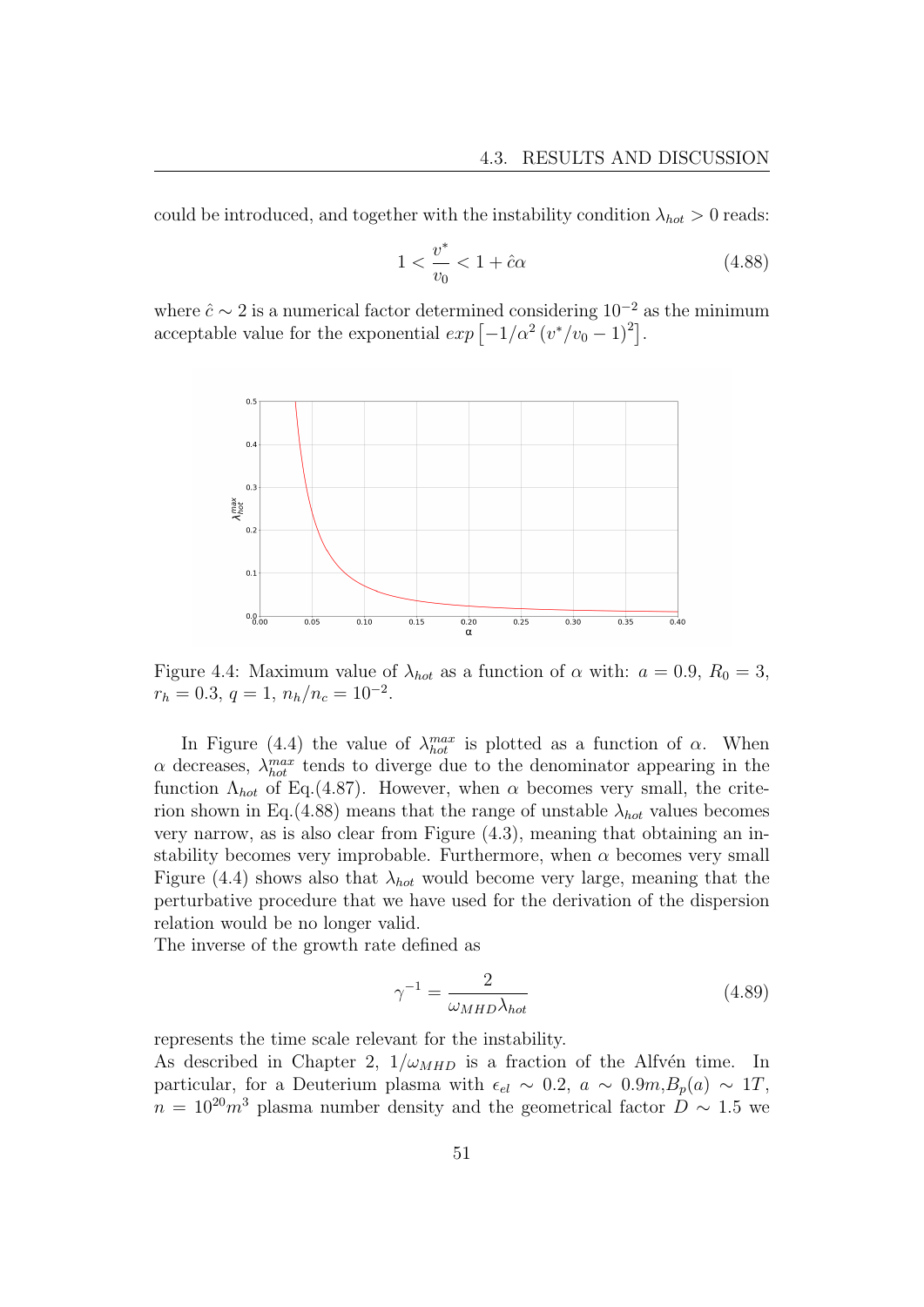obtain  $\omega_{MHD}^{-1} \sim 1.8 \mu s$ . Considering then the maximum value of  $\lambda_{hot}$  with  $\alpha = 0.1$ , as showed in Figure (4.3),  $\lambda_{hot}^{max} \sim 0.07$  and the inverse of the growth rate becomes  $\gamma^{-1} \sim 5.1 \times 10^{-5} s$ . On the other hand, the minimum value allowed for  $\lambda_{hot}$  considering  $v^*/v_0 = 1 + \hat{c}\alpha$  is  $\lambda_{hot}^{min} \sim 0.007$ , corresponding to  $\gamma^{-1} \sim 5.1 \times 10^{-4} s.$ 

However, this unstable growth will be mitigated by other damping mechanisms. The collisional damping, introduced in section 3.1.1 in the case of space-charge waves, could be one of such mechanisms. Considering the result of the simpler case of space-charge waves, we guess that also in this case the collisional damping will depend only on the electron-ion collision frequency  $\nu_{ei}$ . In particular we will take into account  $\gamma_{coll} = -a\nu_{ei}$  as the damping rate due to collisions. The numerical factor a is considered to be of order one and can be derived with an accurate analysis of the collisional damping in the case of axisymmetric n=0 modes, that will be the subject of future studies. Therefore, the competition between the resonant interaction and collisional effects defines the behaviour of mode. In particular, the evolution of the perturbation becomes:

$$
\xi = \xi_0 e^{-i\omega_{MHD}t} e^{\gamma_{tot}t} \tag{4.90}
$$

$$
\gamma_{tot} = \gamma_{res} + \gamma_{coll} \tag{4.91}
$$

where  $\gamma_{res} = \omega_{MHD} \lambda_{hot} / 2$  and  $\gamma_{coll} = -a \nu_{ei}$ . The inverse of the electronion collision frequency is typically of the order of  $100\mu s$  for plasmas of fusion interest. Thus, for small values of  $\lambda_{hot}$ , the instability could be already suppressed by the collisional damping. On the other hand, it is possible to define a critical density ratio  $(n_h/n_c)_{crit}$  at which effects of collisions prevents the instability to arise even with  $\lambda_{hot} = \lambda_{hot}^{max}$ . Considering same plasma parameters as before, it is easy to determine that  $\gamma_{res}(\lambda_{hot}^{max}) = -\gamma_{coll}$  when  $n_h/n_c \sim 5 \times 10^{-3} = (n_h/n_c)_{crit}$ . More accurate studies are required in order validate this simple argument. However, it is reasonable to guess that it will be possible to determine a critical density ratio below which the resonant instability is balanced by the collsional damping.

#### 4.3.1 Instability saturation

A stability criterion for the excitation of the n=0 axisymmetric mode in presence of energetic particles has been derived for the simple equilibrium of Eq.  $(4.79)$ . However, the potential impact of this instability on the system is yet to be determined.

In fact, the linear theory predicts an unstable growth for all time when the criterion of Eq.(4.88) is satisfied. This is of course not true, and non-linear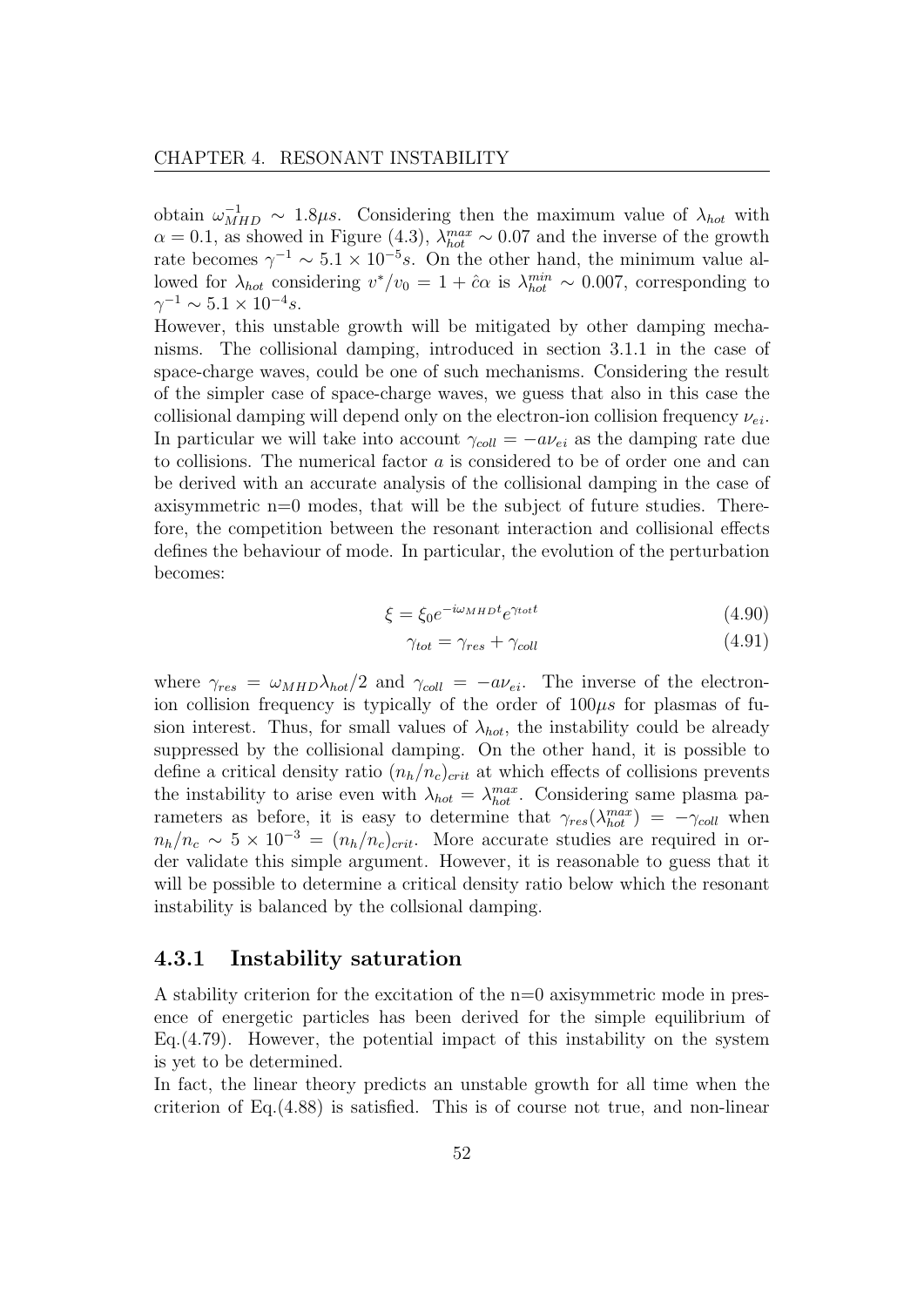mechanism of instability saturation must be considered.

In order to understand the instability saturation mechanism, it is possible to consider the simpler but similar case of the "Bump on tail" instability. This instability, briefly introduced in the beginning of Chapter 3, describes the growth of space-charge waves due to Landau resonance when the equilibrium distribution function presents  $\partial f_{e0}/\partial v_z > 0$  near the phase speed of the wave  $v_z \approx v_{ph} = \omega/k$ . This instability arises due to a collisionless transfer of energy between wave and particles. In fact, a particle with velocity slightly smaller that the phase velocity of the wave will be accelerated and energy will be transferred from the wave to the particle. On the other hand, a particle slightly faster than  $v_{ph}$  will give energy to the wave as it is decelerated. In the bump on tail instability case, there are more fast particles than slower, meaning that the wave will increase its total energy.

Linear stability theory of this instability predicts unstable growth for all time as in our case ([5]). However, it is clear that as the instability grows in time particles are decelerated, so that less particles will have a velocity  $v_z \geq v_{ph}$ . Non-linear investigation of this phenomenon shows that, as the time goes on, the distribution function tends to develop a plateau in the resonant region, as shown in Figure (4.5).



Figure 4.5: Evolution of the distribution function showing the flattening of the distribution. At  $t \to \infty$  the distribution is no longer unstable. [5]

A similar behaviour is expected in our case, and the non-linear analysis of the instability will be carried out in future work.

The study of the instability saturation is fundamental for the determination of the impact on the plasma of the instability itself. If the saturation mecha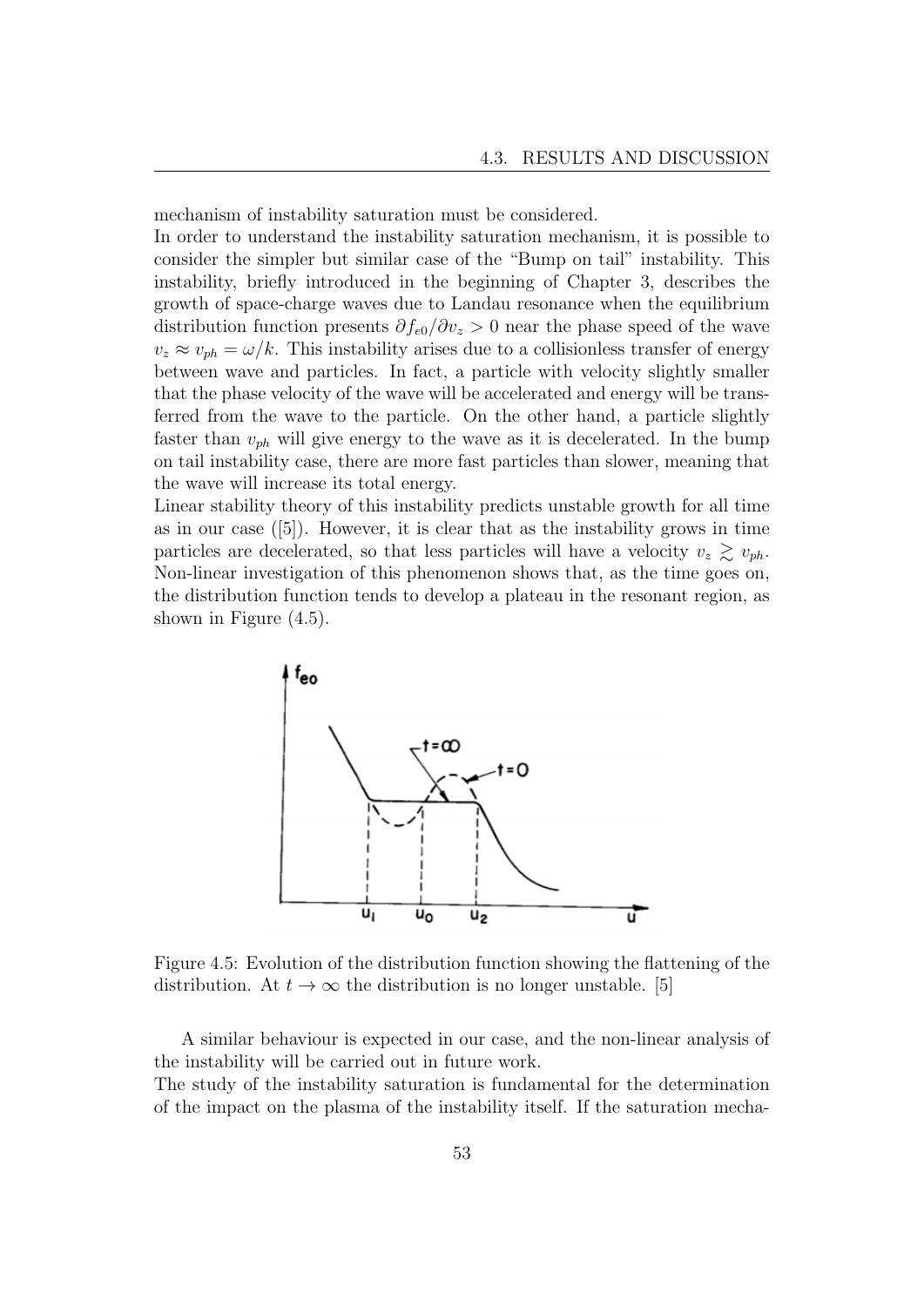nism is very fast, the instability could have a very little effect on the plasma. On the other hand, if the instability will grow for a long time before reaching its saturation, the amplitude of plasma oscillation could become so large that deteriorates the confinement performances.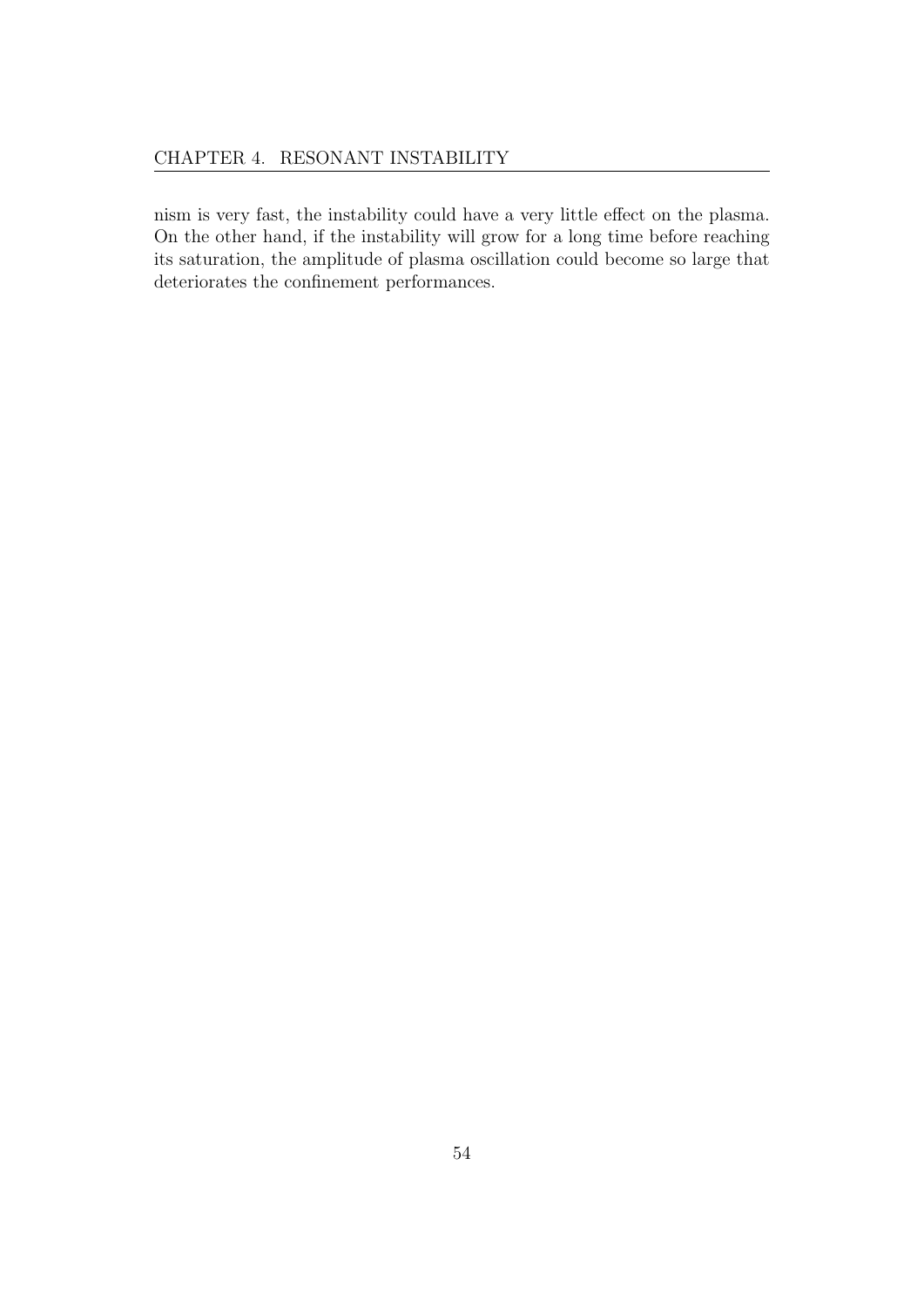# Chapter 5 Conclusions

In this thesis an analytical study of the stability of the axisymmetric  $n=0$ modes in presence of energetic particles has been carried out. The main goal was to determine if the experimentally observed excitation of toroidally axisymmetric modes in presence of energetic particles could be proven to be the result of resonant interaction between the periodic motions of the energetic particles and the vertical oscillation of the plasma column that arise due to the stabilization of ideal vertical instabilities. Indeed, Ref.[8] describes the observation of an axisymmetric n=0 mode at the JET tokamak experiment. During this experiment an energetic particles population composed by Deuterium with energies ranging from  $100keV$  to  $1MeV$  was generated by a combination of two heating techniques, NBI (neutral beam injection) and ICRH (ion cyclotron resonance heating). The presence of energetic particles excited the axisymmetric n=0 mode which showed an observed frequency  $f_{obs}$  of  $325kHz$ .

In the context of magnetic confinement nuclear fusion experiments, low density plasmas are confined using strong magnetic fields in order to reach the so-called thermonuclear ignition, i.e. when nuclear fusion reactions provide enough energy to the plasma to balance energy losses and to self-sustain the high-temperature plasma conditions required for thermonuclear burn. Nowdays the most promising and successful design for magnetic confinement fusion experiments is the so-called Tokamak. The performances of a tokamak device are strictly related to the concepts of plasma equilibrium and stability. In particular, the study of plasma stability determines if a magnetic geometry can provide a confinement time long enough for fusion reactions to take place and produce a net gain in energy, since the presence of instabilities will tend to disassemble the confined plasma.

Modern day tokamak experiments and designs often present non-circular plasma cross-section due to the use of magnetic divertor configurations and plasma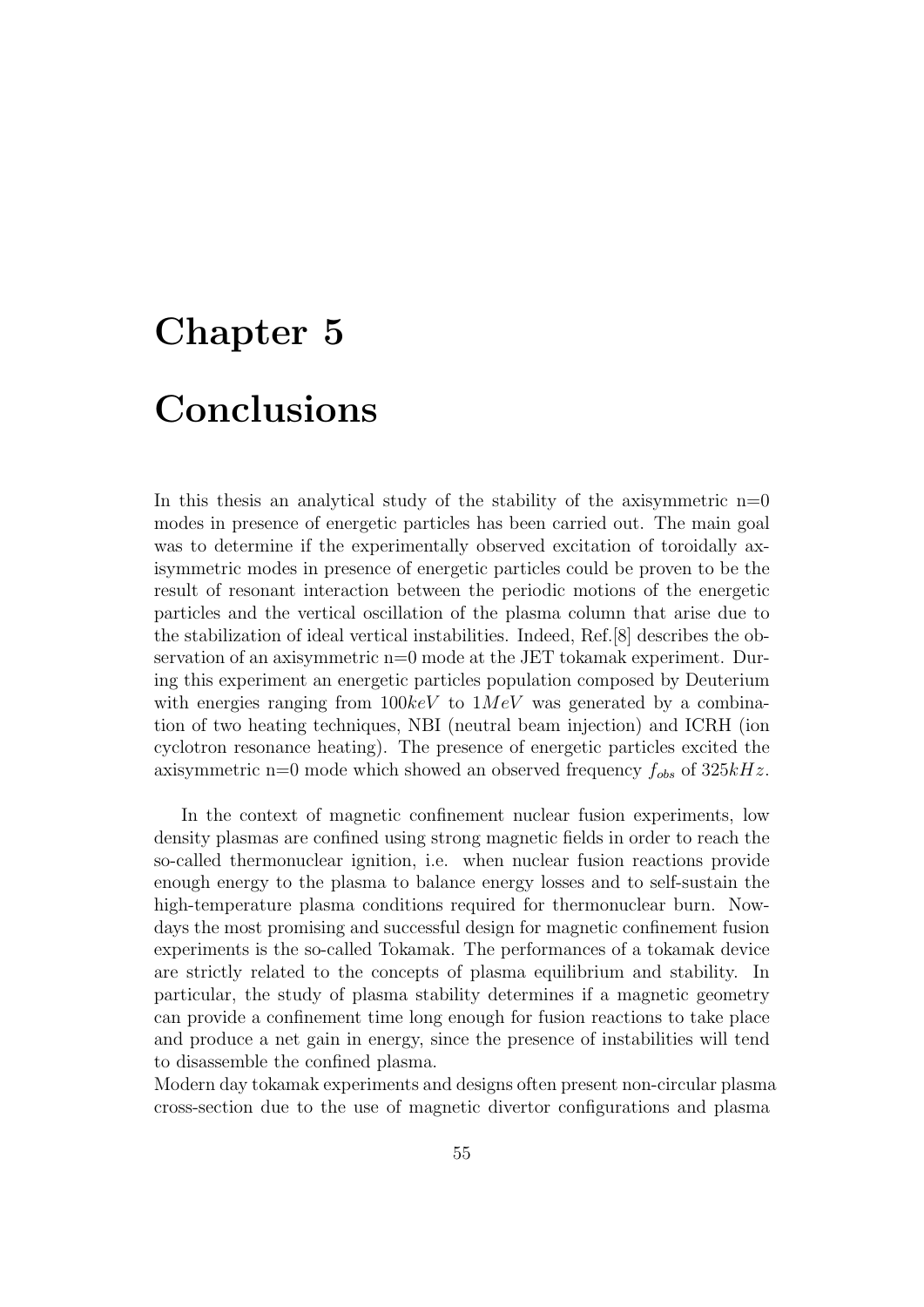shaping. As described in Chapter 2, the elongation of the plasma cross-section is related to dangerous displacements of the plasma column in the vertical direction. Due to the very fast growth rate of this instability, vertical displacements are stabilized by means of external feedback currents. The result of this stabilization process is the oscillation of the plasma column in the vertical direction accordingly to  $\omega_{MHD}^2 = (D-1)\epsilon_{el}v_A^2/a^2$ .

Since the ideal MHD model is inadequate for the description of kinetic effects and the presence of energetic particles makes it impossible to find a fluid closure, the hybrid-kinetic MHD model must be used in order to study the resonant interaction between vertical oscillations and energetic particles. The analysis of the drift-kinetic equation describing the perturbed distribution function showed that the particle periodic motion on the poloidal plane is the motion of interest for the resonant interaction. Considering experimental results from JET, the resonant interaction between these modes and energetic particles involves passing particles, i.e. particles with  $0 \leq \Lambda = \mu B_0/\mathcal{E} \leq 1 - \epsilon$ ( $\mu$  is the magnetic moment,  $B_0$  is the toroidal magnetic field and  $\mathcal E$  is the energy of the particle). The projection on the poloidal cross-section of these particles orbits is a complete revolution around the magnetic axis with frequency

$$
\omega_t = \frac{2\pi}{\tau_t} = \frac{v\kappa}{2R_0q} (2\epsilon)^{1/2} \frac{\pi}{\mathcal{K}(1/\kappa^2)}
$$
  
where 
$$
\kappa^2 = \frac{1}{2} + \frac{1}{2\epsilon} (1 - \Lambda)
$$
 (5.1)

Where  $\epsilon = r/R_0$ ,  $\mathcal{K}(x)$  is the complete elliptic integral of the first kind and v is the modulus of the energetic particles velocity. The parameter  $\Lambda$  can also be written as  $(1 + \epsilon cos(\theta))v_{\perp}^2/v^2$  where  $\theta$  is the poloidal angle and  $v_{\perp}$ is the velocity of the particle in the direction perpendicular to the magnetic field line. The presence of a resonant interaction introduces an imaginary part in the mode dispersion relation in a way similar as in the Landau damping case described in Chapter 3. Therefore, the stability of the mode has been investigated studying its dispersion relation in presence of energetic particles. In particular the following dispersion relation for axisymmetric n=0 modes in presence of energetic particles has been derived using a perturbative approach.

$$
\omega = \omega_{MHD} + i \frac{\omega_{MHD} \lambda_{hot}}{2} \tag{5.2}
$$

At its lowest order this dispersion relation coincides with the ideal MHD dispersion relation in absence of energetic particles. The small parameter  $\lambda_{hot}$ takes into account the resonant interaction contributions.

A simple equilibrium distribution function for the energetic particles has been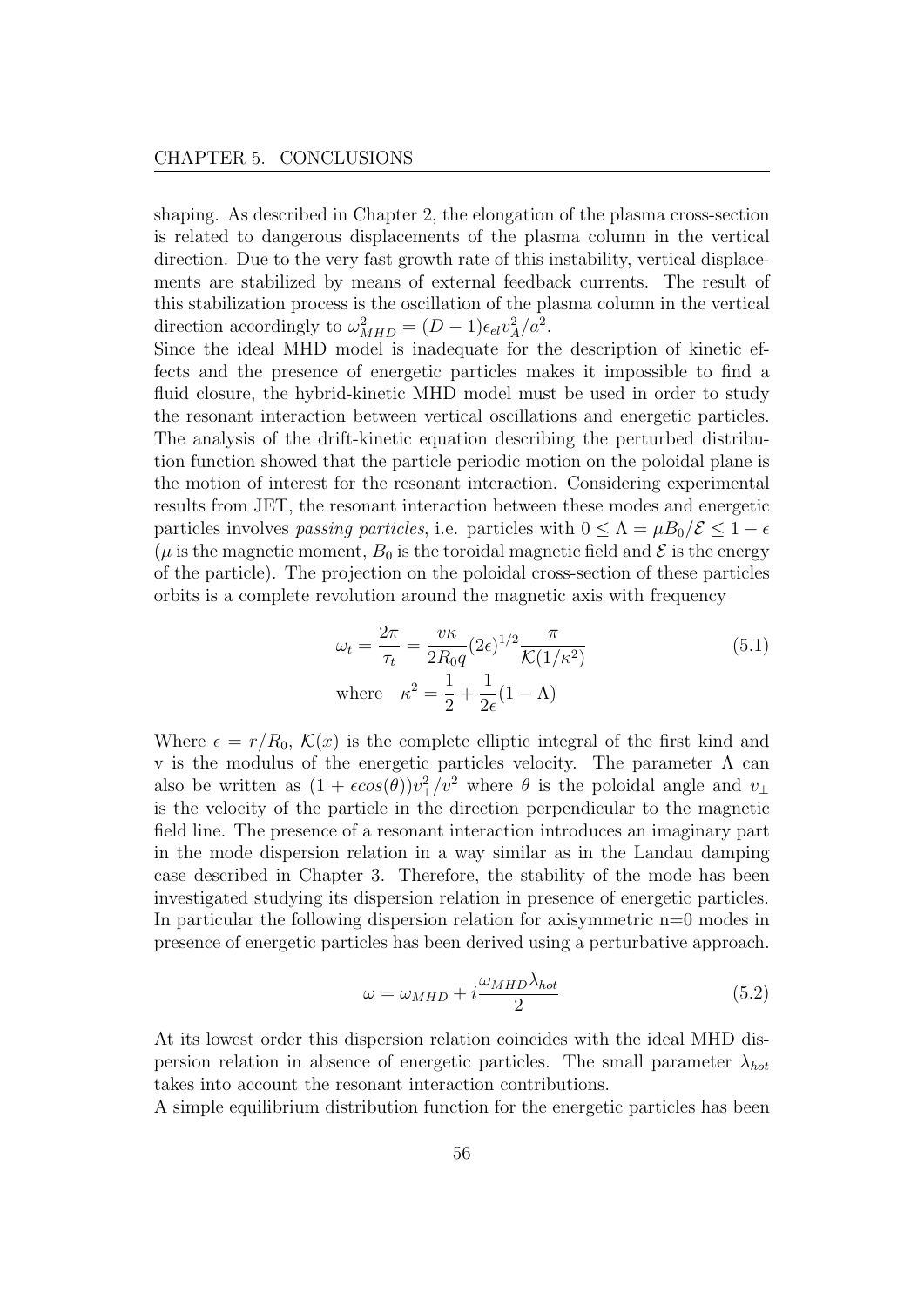considered in order to proceed with analytical calculation of  $\lambda_{hot}$  and a stability threshold for the instability excitation has been derived. The inverse of the growth rate  $\gamma^{-1}$  representing the relevant time scale for the instability has been showed to be very fast, being of the order of  $10^{-5} - 10^{-4}s$ . Collisional damping has been considered as a possible competing mechanism. A simple argument showed that it is possible to define a critical density ratio  $(n_h/n_c)_{crit}$ , below which the collisional damping prevails over the resonant instability.

Further studies are required in order to determine instability threshold in more general situation. In particular, in order to investigate this instability considering more realistic equilibrium distribution function for energetic particles numerical analysis is required. Furthermore, competing damping mechanisms, such as the collisional damping, and non-linear analysis of the instability saturation mechanism must be studied extensively in order to determine the impact of this instability on the plasma.

In conclusion, in this work we proved that instability can arise when energetic particles are present in elliptical plasmas due to the resonant interaction between periodic motion of so-called "passing particles" and plasma vertical oscillations caused by the stabilization of the ideal vertical instability by means of feedback currents. In particular, it is reasonable that this instability is the mechanism that caused the excitation of  $n=0$  axisymmetric modes in presence of energetic particles observed at the JET tokamak experiment.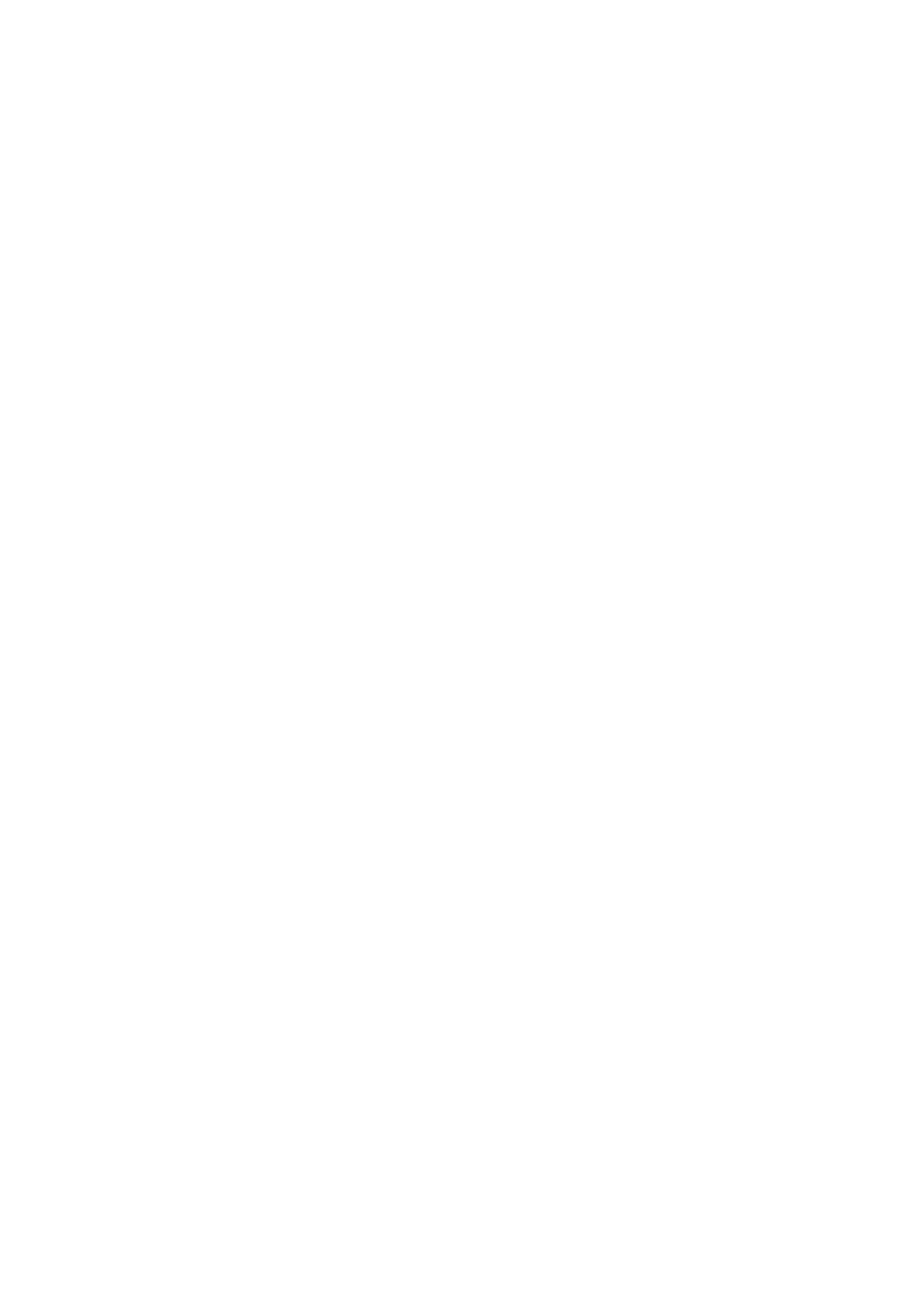# Bibliography

- [1] J. P. Freidberg, Plasma Physics and Fusion Energy. Cambridge University Press, 2007.
- [2] https://www.euro-fusion.org/news/detail/detail/News/jet-operation-athigh-current/.
- [3] J. P. Freidberg, Ideal MHD. Cambridge University Press, 2014.
- [4] F.Porcelli, R.Fitzpatrick, and A. Yolbarsop, "in preparation,"
- [5] N. A. Krall and A. W. Trivelpiece, *Principles of Plasma Physics*.
- [6] L. Chen, R. B. White, and M. N. Rosenbluth, "Excitation of internal kink modes by trapped energetic beam ions," *Phys. Rev. Lett.*, vol. 52, pp. 1122–1125, Mar 1984.
- [7] B. Coppi and F. Porcelli, "Theoretical model of fishbone oscillations in magnetically confined plasmas," Phys. Rev. Lett., vol. 57, pp. 2272–2275, Nov 1986.
- [8] H. J. C. Oliver, S. E. Sharapov, B. N. Breizman, and L.-J. Zheng, "Axisymmetric global alfvén eigenmodes within the ellipticity-induced frequency gap in the joint european torus," Physics of Plasmas, vol. 24, no. 12, p. 122505, 2017.
- [9] F. Porcelli and A. Yolbarsop, "Analytic equilibrium of "straight tokamak" plasma bounded by a magnetic separatrix," Physics of Plasmas, vol. 26, no. 5, p. 054501, 2019.
- [10] G. Laval, R. Pellat, and J. S. Soule, "Hydromagnetic stability of a currentcarrying pinch with noncircular cross section," The Physics of Fluids, vol. 17, no. 4, pp. 835–845, 1974.